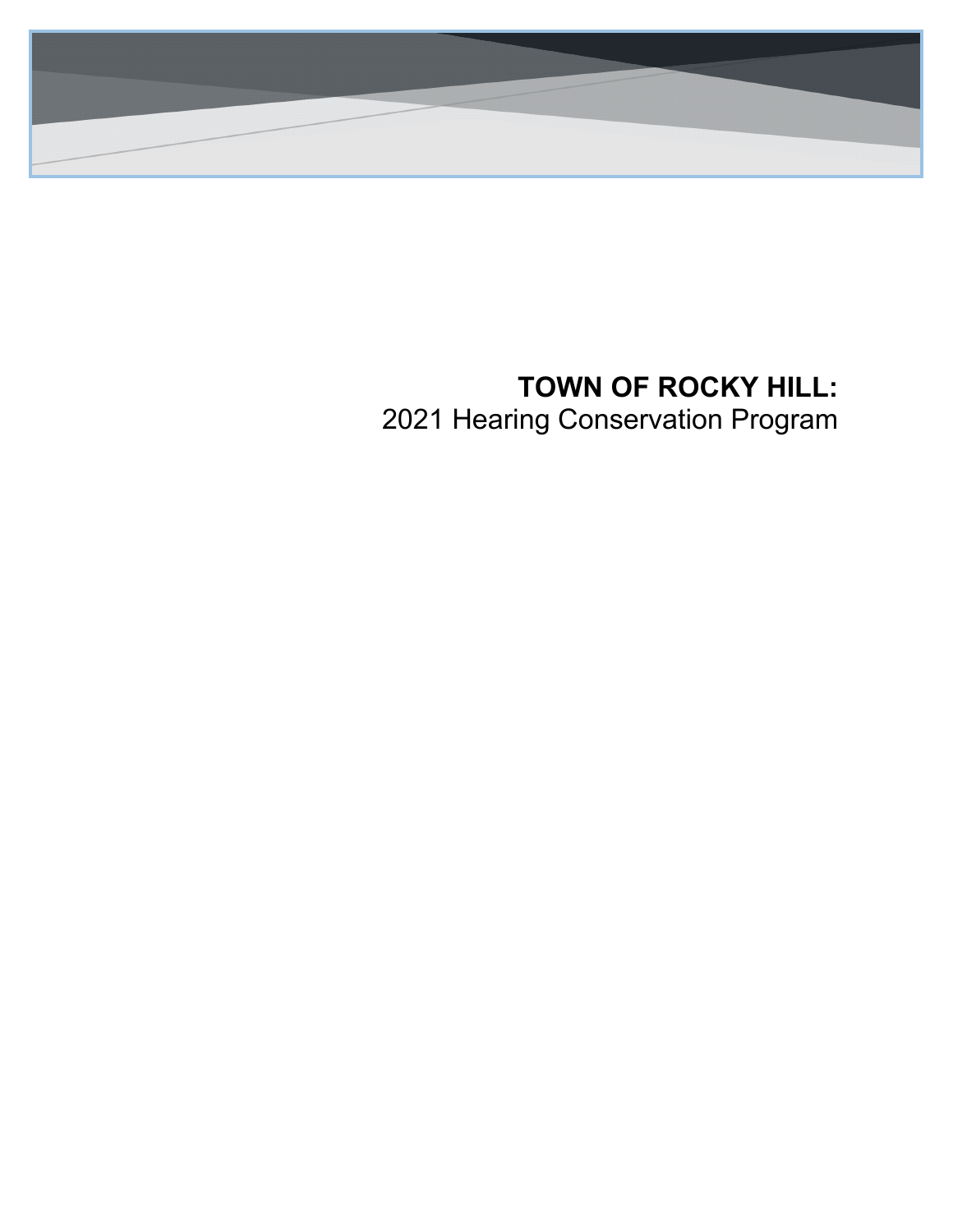## Town of Rocky Hill Hearing Conservation Program

(Rev. 05/18/2021)

## **Purpose***:*

The purpose of this plan is to establish a program and procedures for hearing conservation for the Town of Rocky Hill. This program applies to all areas that have operations that produce employee noise exposures equal to or in excess of 85 dBA, as an 8-hour time-weighted average.

The Occupational Safety and Health Administration Occupational Noise Exposure Standards **29 CFR 1910.95** (General Industry) call for the development, implementation and maintenance of a hearing conservation program when employee exposure to noise is equal to or exceeds an 8-hour TWA of 85 dBA.

This written hearing conservation program will include and address the following categories in order to satisfy the **minimum requirements of the applicable Occupational Noise Exposure Standard**:

- Noise exposure monitoring (area and/or personal)
- Audiometric testing for exposed employees<sup>1</sup>
- Hearing protection provided and utilized
- Employee training
- Record keeping

## **The hearing conservation program will include the following:**

- Identification of personnel responsible for the program.
- How noise levels and employee exposures will be measured.
- How audiometric testing will be performed.
- How hearing protection will be selected, provided, replaced and use enforced.
- How training will be performed.
- Procedures to evaluate and update the program.
- How records will be maintained.

## **Responsibilities:**

The **Director of Human Resources and Legal Compliance** is responsible for administering the hearing conservation program. This person is also responsible for:

- Monitoring noise via sound-level measurements or dosimetry in order to determine employee exposure to noise.
- Making available to employees copies of the applicable Occupational Noise Exposure Standard and posting a copy of the standard in the workplace, such as on the employee bulletin board.

 $\overline{a}$ 

<sup>&</sup>lt;sup>1</sup> In accordance with the Town's commitment to workplace health and safety and proactive hearing **conservation efforts, department Directors** *may* **decide to include employees in the Town's Hearing Conservation Program even where noise exposures have not been deemed hazardous under OSHA standards**.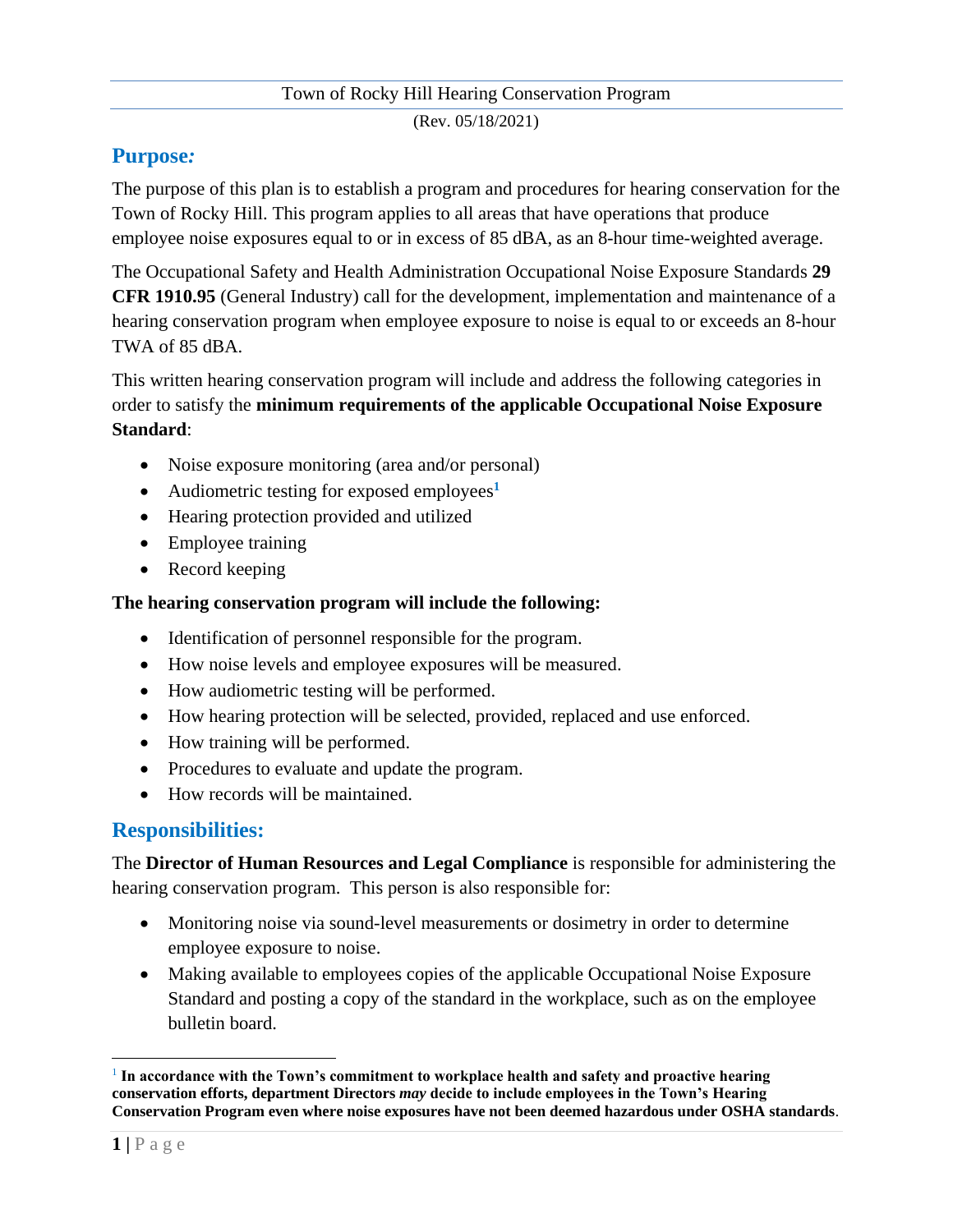## Town of Rocky Hill Hearing Conservation Program

## (Rev. 05/18/2021)

- Administering the audiometric testing program.
- Providing annual training for employees.
- Maintaining noise exposure monitoring, audiometric testing and training records.
- Reviewing the effectiveness of the hearing conservation program and making sure that it satisfies the requirements of all applicable federal, state or local hearing conservation requirements.

**Department Directors** are responsible for the following aspects of the hearing conservation program:

- Notifying employees of noise monitoring and audiometric testing results.
- Enforcing the use of hearing protection by employees required to wear it.
- Ensuring that the hearing protectors are in good condition and are fitted and used correctly.
- Ensuring that hearing protectors provide adequate attenuation (i.e., the noise reduction rating is adequate).
- Enforcing administrative and engineering controls within the department to reduce employee noise exposure.
- Proper care of hearing protection, including location of supply, and proper use and replacement of hearing protection equipment.

**Employees** are responsible for the following aspects of the hearing conservation program:

- Wearing hearing protection in work areas requiring it.
- Knowledge and understanding of the consequences associated with not following the Town's policies concerning the proper use of hearing protection.
- Proper care of hearing protection, including proper use, routine care and cleaning, storage, and replacement.

## **Determination of Sound Levels:**

To determine employee exposure, noise monitoring will be conducted and repeated whenever there is a change in the work environment, such as changes in production, process, equipment and/or controls.

Noise exposure monitoring will be conducted using the following methods:

- **Area monitoring** Measuring the noise levels in an area by use of a sound-level meter.
- **Personal monitoring** Measuring an employee's noise exposure by use of a dosimeter. A dosimeter is worn by an employee for a representative time frame in order to evaluate noise levels that the employee is exposed to when doing his or her particular job.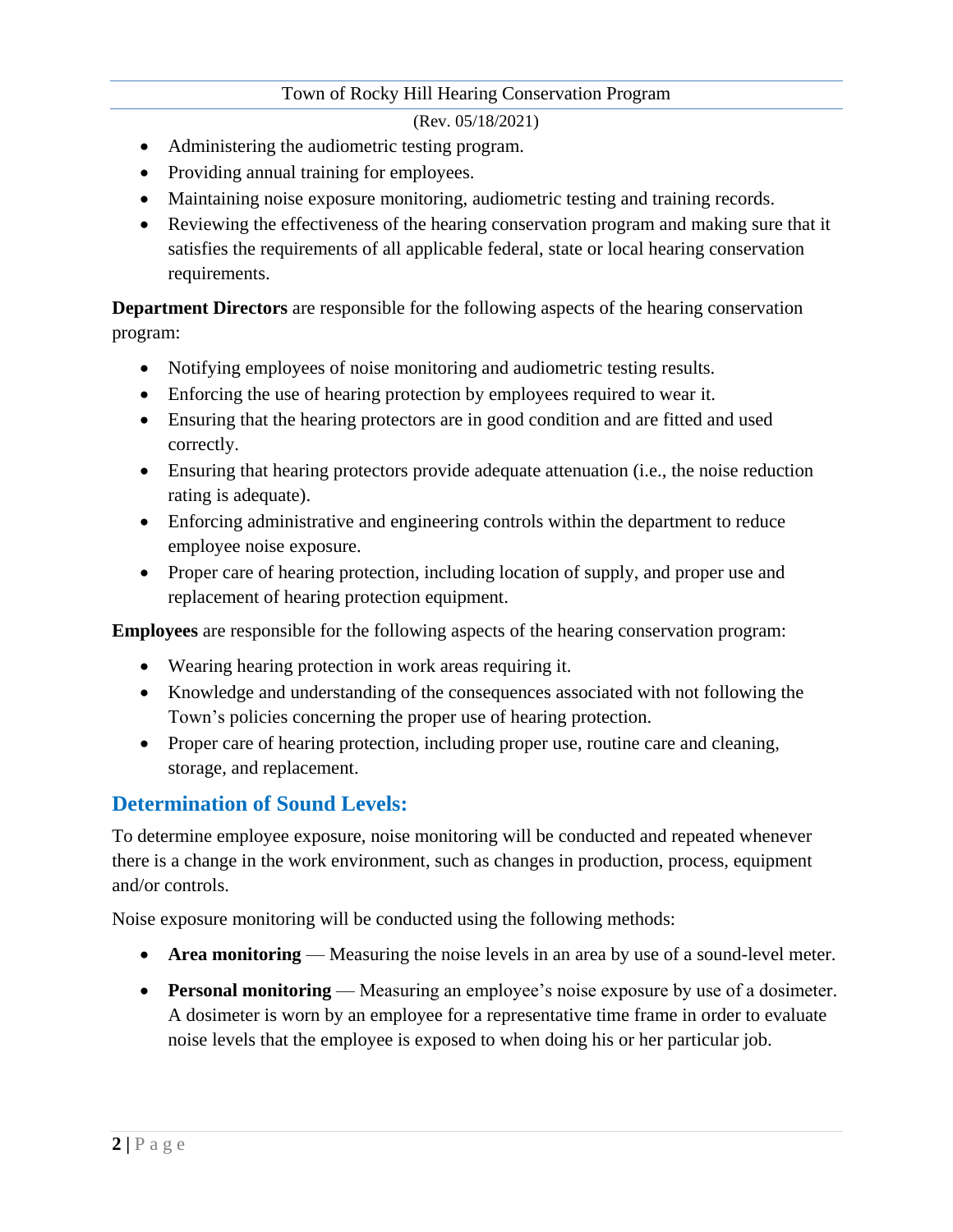(Rev. 05/18/2021)

## **Audiometric Testing:**

The purpose of audiometric testing is to determine each employee's hearing threshold by determining the employee's response to noise at several frequencies. A baseline audiogram will be conducted within six months of hire, or within one year if a mobile test van is used. The initial audiogram will be used as a baseline measurement to which all subsequent audiograms will be compared. Audiometric testing will be completed annually for all employees whose exposures equal or exceed an 8-hour TWA of 85 dBA.

Audiometric testing will be performed by the Town's designated medical provider, or by a contracted and accredited audiometric testing company. The audiometric testing will be performed at no cost to the employee.

Employees who are to receive audiograms during a workday must wear hearing protection prior to their tests or have been exempt from workplace noise for a period of 14 hours prior to the testing procedures. During the 14 hours prior to the testing, the employees shall refrain from any noisy non-work exposures such as listening to loud music, mowing the lawn, target practice and woodworking.

The annual audiogram will be compared to the baseline audiogram to determine if the audiogram is valid and if a standard threshold shift (STS) has occurred. An STS is defined as the average hearing loss of 10 dB or more at the tested frequencies of 2,000, 3,000 and 4,000 Hz in either ear.

If an STS is identified, the following steps will be taken:

- 1. Employees will be notified of the results in writing within 21 days of the determination. Employees will also be fitted and trained in the use of hearing protection equipment.
- 2. Employees already wearing hearing protection will be refitted and retrained in the proper use of hearing protection. Hearing protection offering greater noise reduction will be provided to the affected employees.
- 3. An employee may be referred for a clinical Audiological Evaluation or an otological examination for additional testing.
- 4. The safety coordinator, along with management, will review the effectiveness of any engineering and administrative controls to identify and correct any deficiencies.

Evaluation of the results of the audiograms will be performed by either the designated medical provider or the contracted company. The Town of Rocky Hill will review all recommendations made for each employee by the tester. If the results of the audiogram demonstrate an STS, the Town reserves the right to conduct a second audiogram within 30 days and consider these results as the annual audiogram.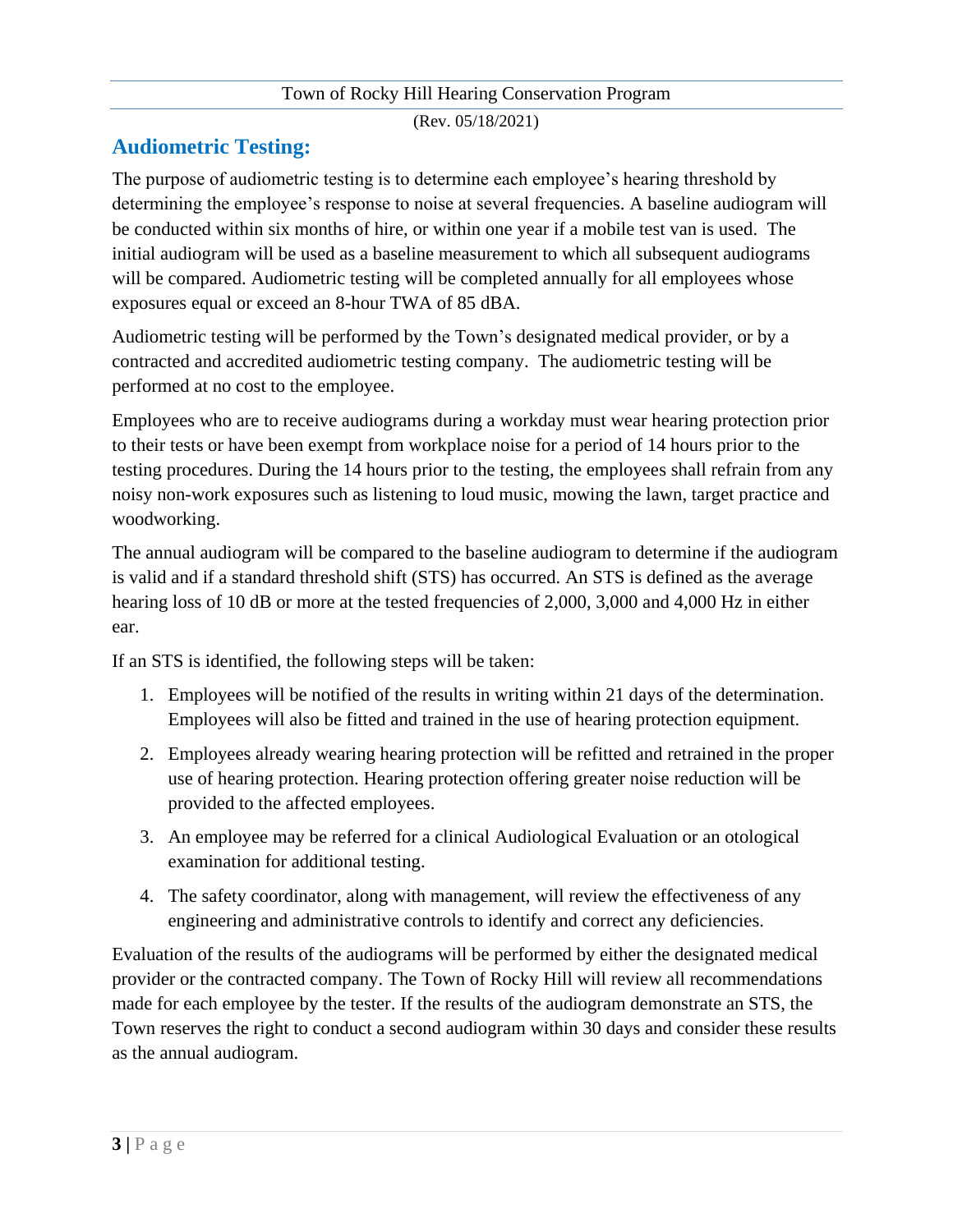## Town of Rocky Hill Hearing Conservation Program

(Rev. 05/18/2021)

## **Hearing Protection:**

Employees included in the hearing conservation program will be provided with hearing protection as follows:

- Hearing protection will be provided at no cost to employees.
- Employees will be able to select their hearing protection from a variety of suitable hearing protectors.
- Employees will receive training in the use and care of hearing protection.
- The use of hearing protection will be required for employees who have not yet had a baseline audiogram, who have experienced an STS, or whose exposures exceed an 8-hour TWA of 85 dBA.

## **Training:**

Employees included in the hearing conservation program will receive the following annual training:

- The effects of noise on the human ear and hearing.
- The purpose of hearing protection, including the advantages and disadvantages of various types of hearing protection.
- The proper selection, fitting, use and care of hearing protection.
- The purpose and value of noise exposure monitoring and audiometric testing and a summary of the procedures.
- The company's and employees' respective tasks for maintaining noise controls.

## **Recordkeeping:**

The Director of Human Resources and Legal Compliance will maintain records pertaining to the hearing conservation program in a confidential manner. Any requests for records should be directed to him or her. The Director of Human Resources and Legal Compliance will keep the following records:

- Noise exposure monitoring results.
- Audiometric testing records.
- Certificates of training.
- Warnings issued to employees for not following the hearing conservation program.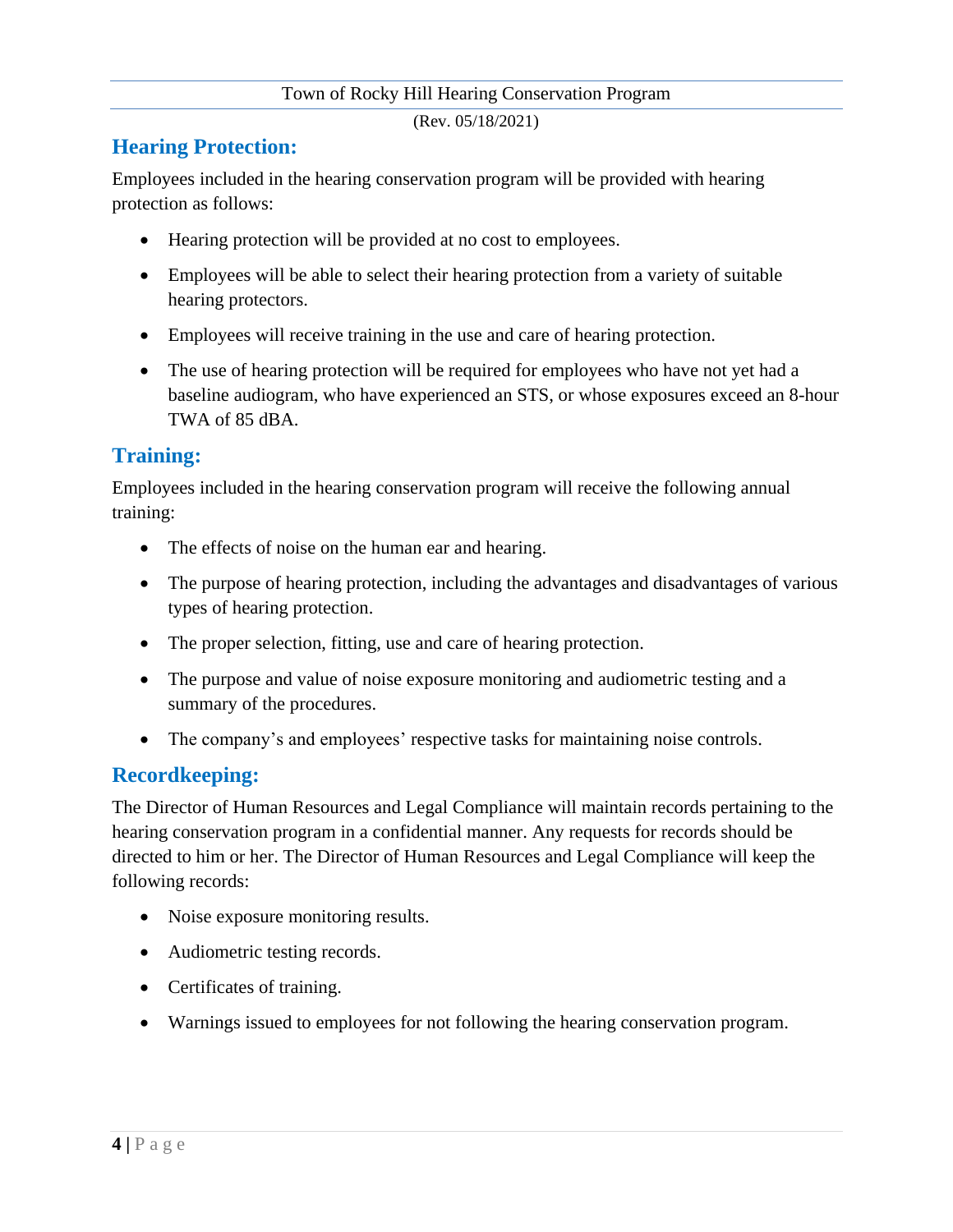This document is current through the June 19, 2017 issue of the Federal Register. Pursuant to 82 FR 8346 ("Regulatory Freeze Pending Review"), certain regulations will be delayed pending further review. See Publisher's Note under affected rules. Title 3 is current through June 2, 2017.

 **Code of Federal Regulations > TITLE 29 -- LABOR > SUBTITLE B -- REGULATIONS RELATING TO LABOR > CHAPTER XVII -- OCCUPATIONAL SAFETY AND HEALTH ADMINISTRATION, DEPARTMENT OF LABOR > PART 1910 -- OCCUPATIONAL SAFETY AND HEALTH STANDARDS > SUBPART G -- OCCUPATIONAL HEALTH AND ENVIRONMENTAL CONTROL**

## **§ 1910.95 Occupational noise exposure.**

**(a)**Protection against the effects of noise exposure shall be provided when the sound levels exceed those shown in Table G-16 when measured on the A scale of a standard sound level meter at slow response. When noise levels are determined by octave band analysis, the equivalent A-weighted sound level may be determined as follows:

Display Image

 Equivalent sound level contours. Octave band sound pressure levels may be converted to the equivalent A-weighted sound level by plotting them on this graph and noting the A-weighted sound level corresponding to the point of highest penetration into the sound level contours. This equivalent A-weighted sound level, which may differ from the actual A-weighted sound level of the noise, is used to determine exposure limits from Table 1.G-16.

**(b)**

**(1)**When employees are subjected to sound exceeding those listed in Table G-16, feasible administrative or engineering controls shall be utilized. If such controls fail to reduce sound levels within the levels of Table G-16, personal protective equipment shall be provided and used to reduce sound levels within the levels of the table.

**(2)**If the variations in noise level involve maxima at intervals of 1 second or less, it is to be considered continuous.

#### **Table G-16 -- Permissible Noise Exposures fn1**

| Duration per day, hours | <b>Sound level</b> |  |  |
|-------------------------|--------------------|--|--|
|                         | dBA slow           |  |  |
|                         | response           |  |  |
| 8                       | 90                 |  |  |
| 6                       | 92                 |  |  |
| 4                       | 95                 |  |  |
| 3                       | 97                 |  |  |
| $\overline{2}$          | 100                |  |  |
| 11/2                    | 102                |  |  |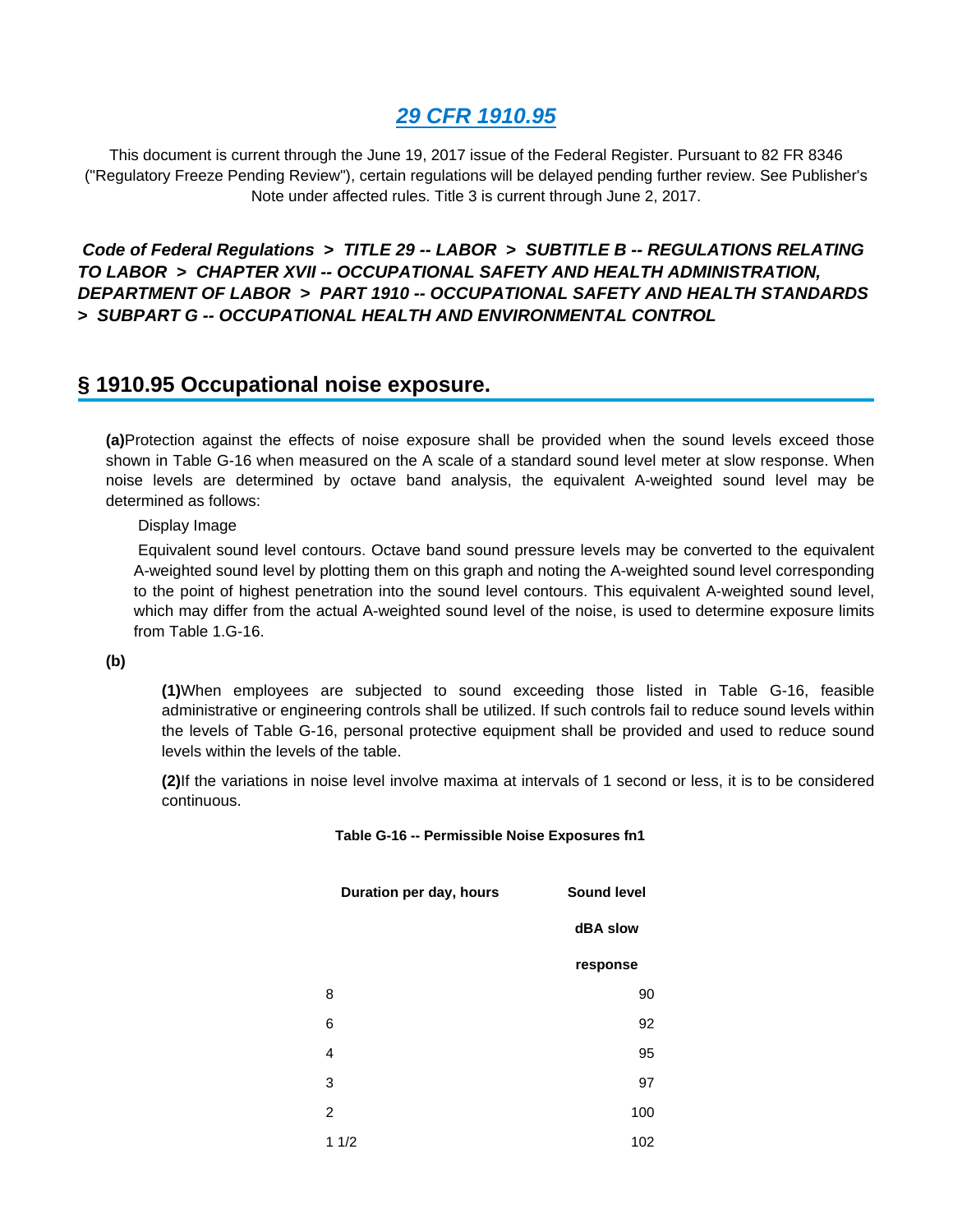### **Table G-16 -- Permissible Noise Exposures fn1**

| Duration per day, hours | Sound level |  |  |
|-------------------------|-------------|--|--|
|                         | dBA slow    |  |  |
|                         | response    |  |  |
| 1                       | 105         |  |  |
| 1/2                     | 110         |  |  |
| 1/4 or less             | 115         |  |  |

 fn1 When the daily noise exposure is composed of two or more periods of noise exposure of different levels, their combined effect should be considered, rather than the individual effect of each. If the sum of the following fractions: C1/T1+C2/T2 Cn/Tn exceeds unity, then, the mixed exposure should be considered to exceed the limit value. Cn indicates the total time of exposure at a specified noise level, and Tn indicates the total time of exposure permitted at that level. Exposure to impulsive or impact noise should not exceed 140 dB peak sound pressure level.

#### **(c) Hearing conservation program.**

**(1)**The employer shall administer a continuing, effective hearing conservation program, as described in paragraphs (c) through (o) of this section, whenever employee noise exposures equal or exceed an 8 hour time-weighted average sound level (TWA) of 85 decibels measured on the A scale (slow response) or, equivalently, a dose of fifty percent. For purposes of the hearing conservation program, employee noise exposures shall be computed in accordance with appendix A and Table G-16a, and without regard to any attenuation provided by the use of personal protective equipment.

**(2)**For purposes of paragraphs (c) through (n) of this section, an 8-hour time-weighted average of 85 decibels or a dose of fifty percent shall also be referred to as the action level.

**(d)**Monitoring. (1) When information indicates that any employee's exposure may equal or exceed an 8-hour time-weighted average of 85 decibels, the employer shall develop and implement a monitoring program.

**(i)**The sampling strategy shall be designed to identify employees for inclusion in the hearing conservation program and to enable the proper selection of hearing protectors.

**(ii)**Where circumstances such as high worker mobility, significant variations in sound level, or a significant component of impulse noise make area monitoring generally inappropriate, the employer shall use representative personal sampling to comply with the monitoring requirements of this paragraph unless the employer can show that area sampling produces equivalent results.

**(2)**

**(i)**All continuous, intermittent and impulsive sound levels from 80 decibels to 130 decibels shall be integrated into the noise measurements.

**(ii)**Instruments used to measure employee noise exposure shall be calibrated to ensure measurement accuracy.

**(3)**Monitoring shall be repeated whenever a change in production, process, equipment or controls increases noise exposures to the extent that:

**(i)**Additional employees may be exposed at or above the action level; or

**(ii)**The attenuation provided by hearing protectors being used by employees may be rendered inadequate to meet the requirements of paragraph (j) of this section.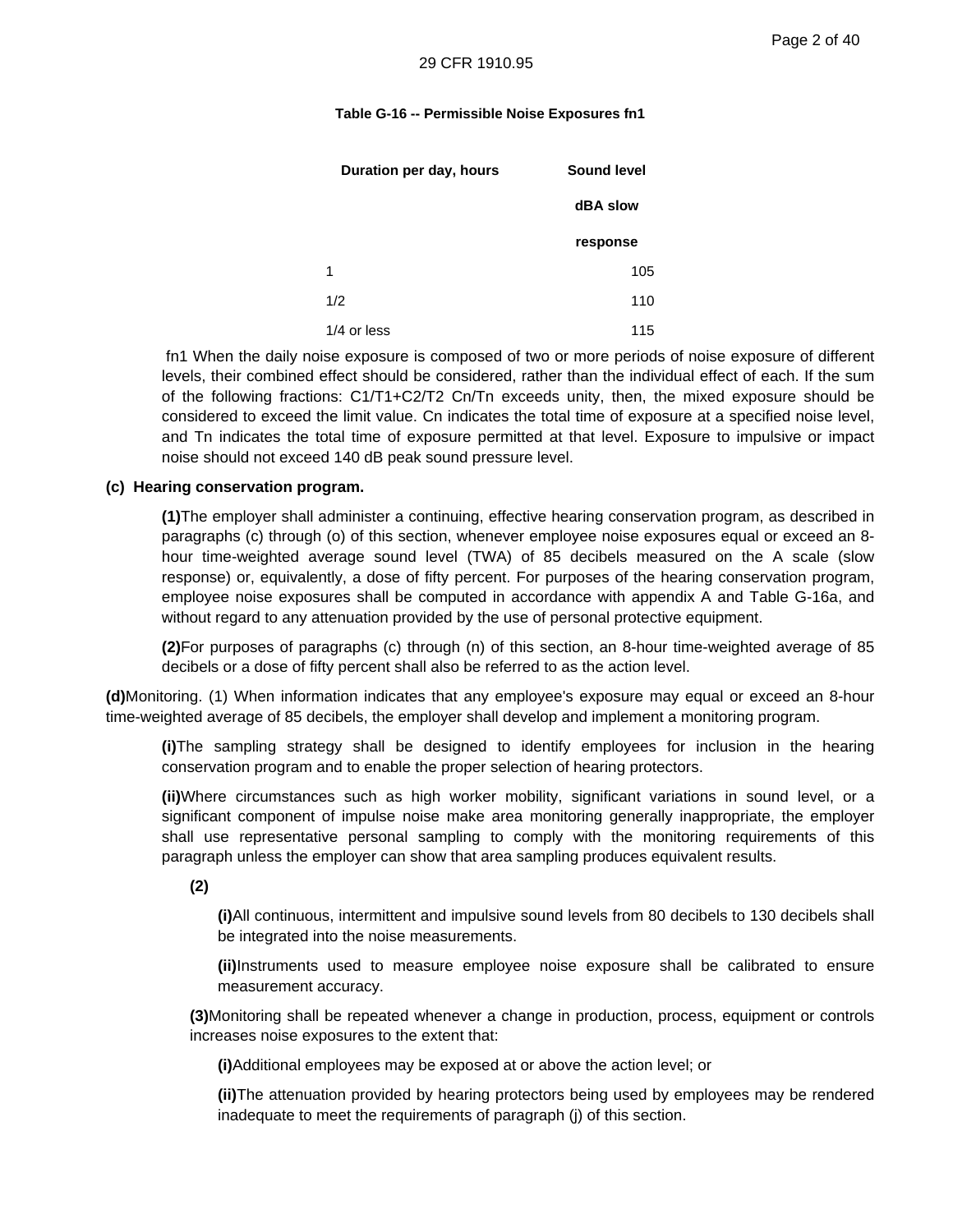**(e)**Employee notification. The employer shall notify each employee exposed at or above an 8-hour timeweighted average of 85 decibels of the results of the monitoring.

**(f)**Observation of monitoring. The employer shall provide affected employees or their representatives with an opportunity to observe any noise measurements conducted pursuant to this section.

#### **(g) Audiometric testing program.**

**(1)**The employer shall establish and maintain an audiometric testing program as provided in this paragraph by making audiometric testing available to all employees whose exposures equal or exceed an 8-hour time-weighted average of 85 decibels.

**(2)**The program shall be provided at no cost to employees.

**(3)**Audiometric tests shall be performed by a licensed or certified audiologist, otolaryngologist, or other physician, or by a technician who is certified by the Council of Accreditation in Occupational Hearing Conservation, or who has satisfactorily demonstrated competence in administering audiometric examinations, obtaining valid audiograms, and properly using, maintaining and checking calibration and proper functioning of the audiometers being used. A technician who operates microprocessor audiometers does not need to be certified. A technician who performs audiometric tests must be responsible to an audiologist, otolaryngologist or physician.

**(4)**All audiograms obtained pursuant to this section shall meet the requirements of Appendix C: Audiometric Measuring Instruments.

#### **(5) Baseline audiogram.**

**(i)**Within 6 months of an employee's first exposure at or above the action level, the employer shall establish a valid baseline audiogram against which subsequent audiograms can be compared.

**(ii)**Mobile test van exception. Where mobile test vans are used to meet the audiometric testing obligation, the employer shall obtain a valid baseline audiogram within 1 year of an employee's first exposure at or above the action level. Where baseline audiograms are obtained more than 6 months after the employee's first exposure at or above the action level, employees shall wearing hearing protectors for any period exceeding six months after first exposure until the baseline audiogram is obtained.

**(iii)**Testing to establish a baseline audiogram shall be preceded by at least 14 hours without exposure to workplace noise. Hearing protectors may be used as a substitute for the requirement that baseline audiograms be preceded by 14 hours without exposure to workplace noise.

**(iv)**The employer shall notify employees of the need to avoid high levels of non-occupational noise exposure during the 14-hour period immediately preceding the audiometric examination.

**(6)**Annual audiogram. At least annually after obtaining the baseline audiogram, the employer shall obtain a new audiogram for each employee exposed at or above an 8-hour time-weighted average of 85 decibels.

#### **(7) Evaluation of audiogram.**

**(i)**Each employee's annual audiogram shall be compared to that employee's baseline audiogram to determine if the audiogram is valid and if a standard threshold shift as defined in paragraph (g)(10) of this section has occurred. This comparison may be done by a technician.

**(ii)**If the annual audiogram shows that an employee has suffered a standard threshold shift, the employer may obtain a retest within 30 days and consider the results of the retest as the annual audiogram.

**(iii)**The audiologist, otolaryngologist, or physician shall review problem audiograms and shall determine whether there is a need for further evaluation. The employer shall provide to the person performing this evaluation the following information: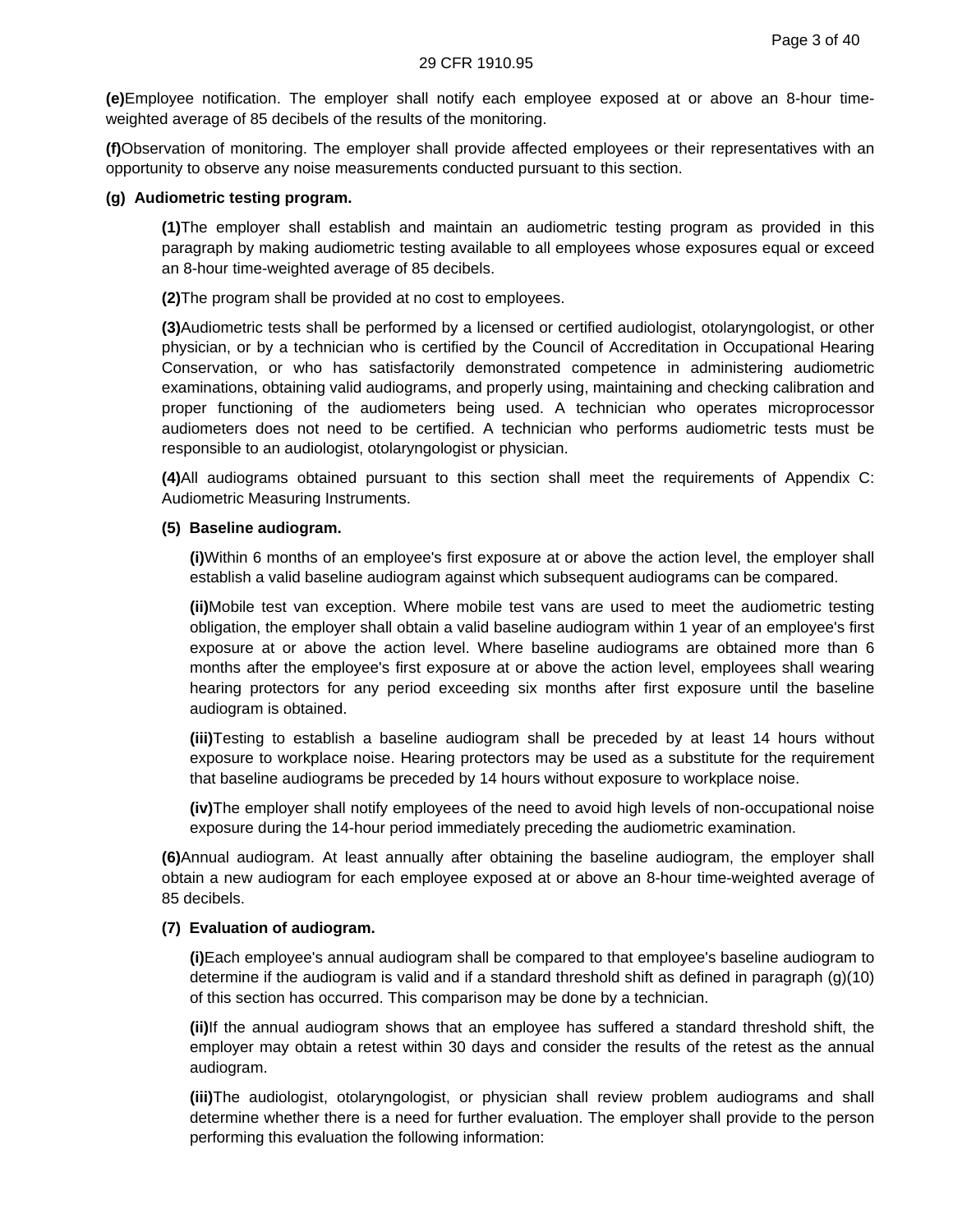**(A)**A copy of the requirements for hearing conservation as set forth in paragraphs (c) through (n) of this section;

**(B)**The baseline audiogram and most recent audiogram of the employee to be evaluated;

**(C)**Measurements of background sound pressure levels in the audiometric test room as required in Appendix D: Audiometric Test Rooms.

**(D)**Records of audiometer calibrations required by paragraph (h)(5) of this section.

#### **(8) Follow-up procedures.**

**(i)**If a comparison of the annual audiogram to the baseline audiogram indicates a standard threshold shift as defined in paragraph (g)(10) of this section has occurred, the employee shall be informed of this fact in writing, within 21 days of the determination.

**(ii)**Unless a physician determines that the standard threshold shift is not work related or aggravated by occupational noise exposure, the employer shall ensure that the following steps are taken when a standard threshold shift occurs:

**(A)**Employees not using hearing protectors shall be fitted with hearing protectors, trained in their use and care, and required to use them.

**(B)**Employees already using hearing protectors shall be refitted and retrained in the use of hearing protectors and provided with hearing protectors offering greater attenuation if necessary.

**(C)**The employee shall be referred for a clinical audiological evaluation or an otological examination, as appropriate, if additional testing is necessary or if the employer suspects that a medical pathology of the ear is caused or aggravated by the wearing of hearing protectors.

**(D)**The employee is informed of the need for an otological examination if a medical pathology of the ear that is unrelated to the use of hearing protectors is suspected.

**(iii)**If subsequent audiometric testing of an employee whose exposure to noise is less than an 8 hour TWA of 90 decibels indicates that a standard threshold shift is not persistent, the employer:

**(A)**Shall inform the employee of the new audiometric interpretation; and

**(B)**May discontinue the required use of hearing protectors for that employee.

**(9)**Revised baseline. An annual audiogram may be substituted for the baseline audiogram when, in the judgment of the audiologist, otolaryngologist or physician who is evaluating the audiogram:

**(i)**The standard threshold shift revealed by the audiogram is persistent; or

**(ii)**The hearing threshold shown in the annual audiogram indicates significant improvement over the baseline audiogram.

#### **(10) Standard threshold shift.**

**(i)**As used in this section, a standard threshold shift is a change in hearing threshold relative to the baseline audiogram of an average of 10 dB or more at 2000, 3000, and 4000 Hz in either ear.

**(ii)**In determining whether a standard threshold shift has occurred, allowance may be made for the contribution of aging (presbycusis) to the change in hearing level by correcting the annual audiogram according to the procedure described in Appendix F: Calculation and Application of Age Correction to Audiograms.

#### **(h) Audiometric test requirements.**

**(1)**Audiometric tests shall be pure tone, air conduction, hearing threshold examinations, with test frequencies including as a minimum 500, 1000, 2000, 3000, 4000, and 6000 Hz. Tests at each frequency shall be taken separately for each ear.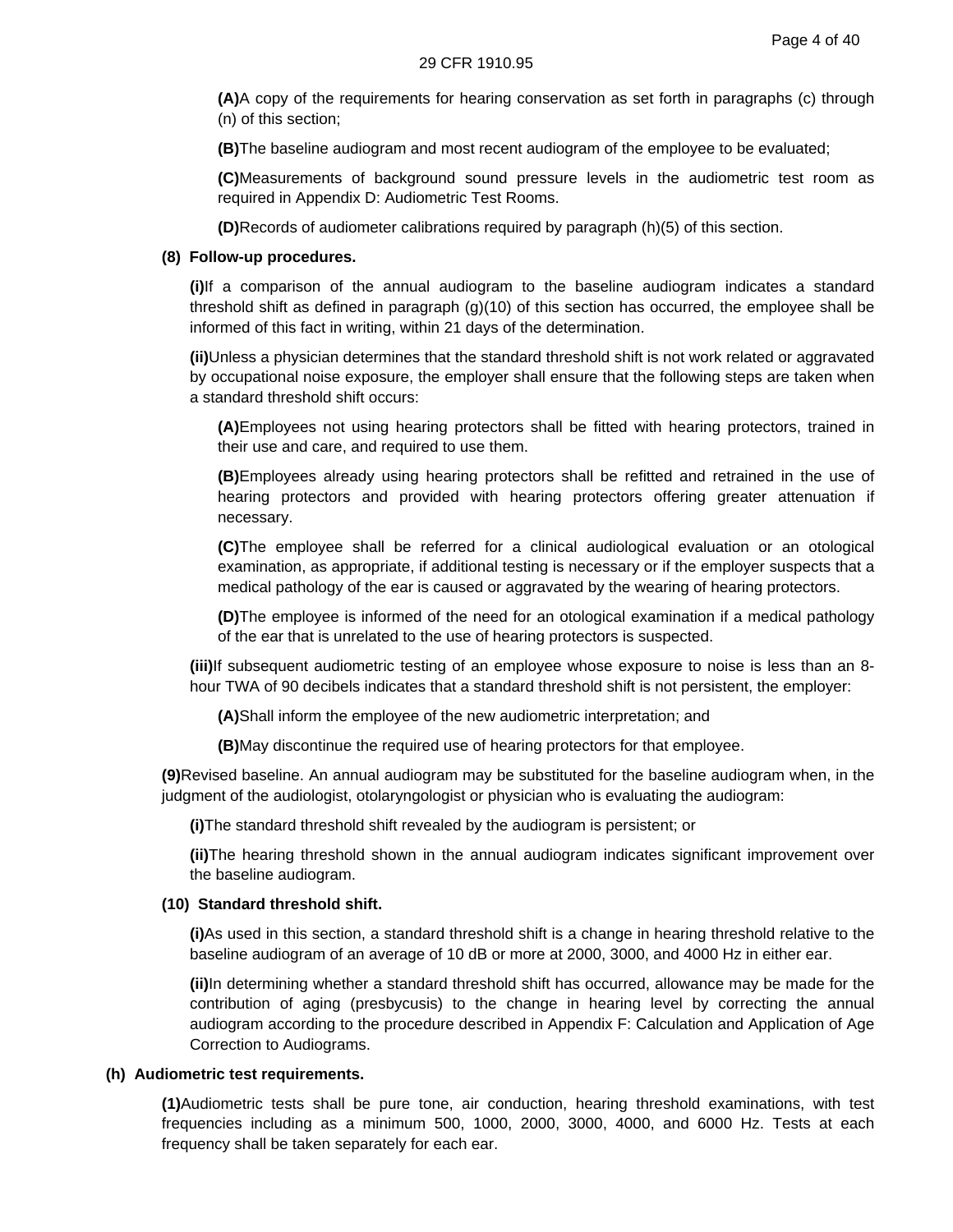**(2)**Audiometric tests shall be conducted with audiometers (including microprocessor audiometers) that meet the specifications of, and are maintained and used in accordance with, American National Standard Specification for Audiometers, S3.6-1969, which is incorporated by reference as specified in § 1910.6.

**(3)**Pulsed-tone and self-recording audiometers, if used, shall meet the requirements specified in Appendix C: Audiometric Measuring Instruments.

**(4)**Audiometric examinations shall be administered in a room meeting the requirements listed in Appendix D: Audiometric Test Rooms.

### **(5) Audiometer calibration.**

**(i)**The functional operation of the audiometer shall be checked before each day's use by testing a person with known, stable hearing thresholds, and by listening to the audiometer's output to make sure that the output is free from distorted or unwanted sounds. Deviations of 10 decibels or greater require an acoustic calibration.

**(ii)**Audiometer calibration shall be checked acoustically at least annually in accordance with Appendix E: Acoustic Calibration of Audiometers. Test frequencies below 500 Hz and above 6000 Hz may be omitted from this check. Deviations of 15 decibels or greater require an exhaustive calibration.

**(iii)**An exhaustive calibration shall be performed at least every two years in accordance with sections 4.1.2; 4.1.3.; 4.1.4.3; 4.2; 4.4.1; 4.4.2; 4.4.3; and 4.5 of the American National Standard Specification for Audiometers, S3.6-1969. Test frequencies below 500 Hz and above 6000 Hz may be omitted from this calibration.

#### **(i) Hearing protectors.**

**(1)**Employers shall make hearing protectors available to all employees exposed to an 8-hour timeweighted average of 85 decibels or greater at no cost to the employees. Hearing protectors shall be replaced as necessary.

**(2)**Employers shall ensure that hearing protectors are worn:

**(i)**By an employee who is required by paragraph (b)(1) of this section to wear personal protective equipment; and

**(ii)**By any employee who is exposed to an 8-hour time-weighted average of 85 decibels or greater, and who:

**(A)**Has not yet had a baseline audiogram established pursuant to paragraph (g)(5)(ii); or

**(B)**Has experienced a standard threshold shift.

**(3)**Employees shall be given the opportunity to select their hearing protectors from a variety of suitable hearing protectors provided by the employer.

**(4)**The employer shall provide training in the use and care of all hearing protectors provided to employees.

**(5)**The employer shall ensure proper initial fitting and supervise the correct use of all hearing protectors.

## **(j) Hearing protector attenuation.**

**(1)**The employer shall evaluate hearing protector attenuation for the specific noise environments in which the protector will be used. The employer shall use one of the evaluation methods described in Appendix B: Methods for Estimating the Adequacy of Hearing Protection Attenuation.

**(2)**Hearing protectors must attenuate employee exposure at least to an 8-hour time-weighted average of 90 decibels as required by paragraph (b) of this section.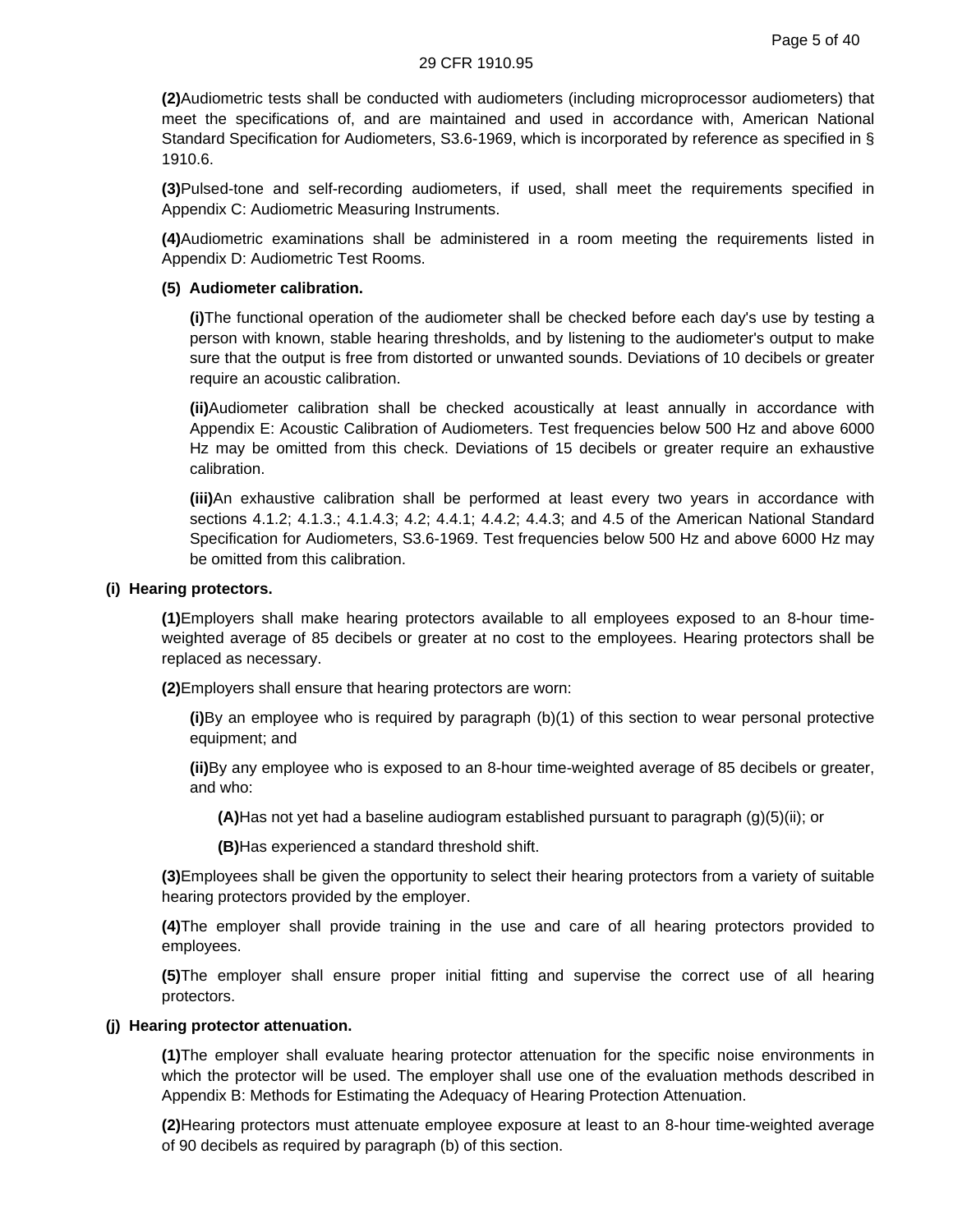**(3)**For employees who have experienced a standard threshold shift, hearing protectors must attenuate employee exposure to an 8-hour time-weighted average of 85 decibels or below.

**(4)**The adequacy of hearing protector attenuation shall be re-evaluated whenever employee noise exposures increase to the extent that the hearing protectors provided may no longer provide adequate attenuation. The employer shall provide more effective hearing protectors where necessary.

#### **(k) Training program.**

**(1)**The employer shall train each employee who is exposed to noise at or above an 8-hour time weighted average of 85 decibels in accordance with the requirements of this section. The employer shall institute a training program and ensure employee participation in the program.

**(2)**The training program shall be repeated annually for each employee included in the hearing conservation program. Information provided in the training program shall be updated to be consistent with changes in protective equipment and work processes.

**(3)**The employer shall ensure that each employee is informed of the following:

**(i)**The effects of noise on hearing;

**(ii)**The purpose of hearing protectors, the advantages, disadvantages, and attenuation of various types, and instructions on selection, fitting, use, and care; and

**(iii)**The purpose of audiometric testing, and an explanation of the test procedures.

#### **(l) Access to information and training materials.**

**(1)**The employer shall make available to affected employees or their representatives copies of this standard and shall also post a copy in the workplace.

**(2)**The employer shall provide to affected employees any informational materials pertaining to the standard that are supplied to the employer by the Assistant Secretary.

**(3)**The employer shall provide, upon request, all materials related to the employer's training and education program pertaining to this standard to the Assistant Secretary and the Director.

### **(m) Recordkeeping --**

**(1)**Exposure measurements. The employer shall maintain an accurate record of all employee exposure measurements required by paragraph (d) of this section.

#### **(2) Audiometric tests.**

**(i)**The employer shall retain all employee audiometric test records obtained pursuant to paragraph (g) of this section:

**(ii)**This record shall include:

**(A)**Name and job classification of the employee;

**(B)**Date of the audiogram;

**(C)**The examiner's name;

**(D)**Date of the last acoustic or exhaustive calibration of the audiometer; and

**(E)**Employee's most recent noise exposure assessment.

**(F)**The employer shall maintain accurate records of the measurements of the background sound pressure levels in audiometric test rooms.

**(3)**Record retention. The employer shall retain records required in this paragraph (m) for at least the following periods.

**(i)**Noise exposure measurement records shall be retained for two years.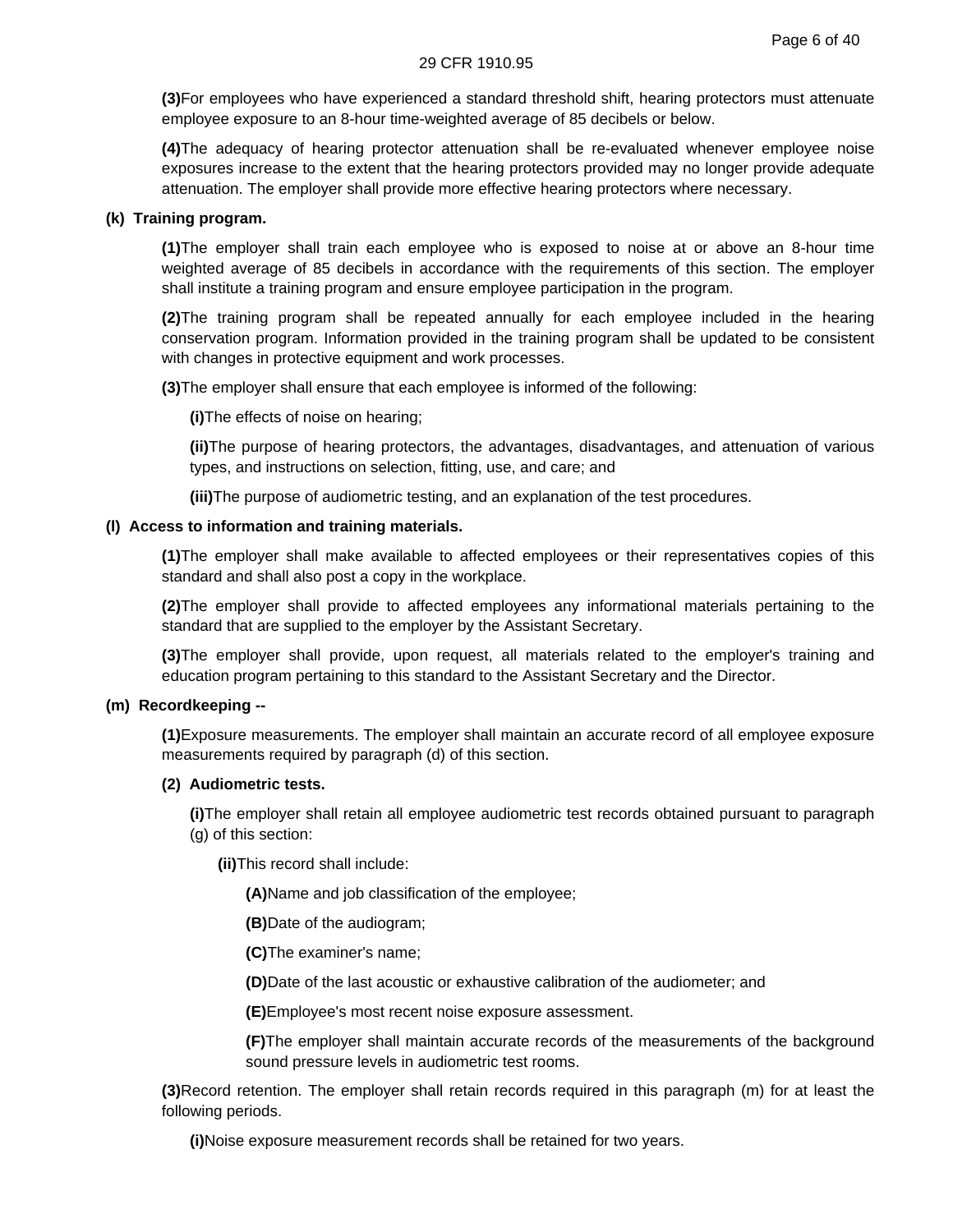**(ii)**Audiometric test records shall be retained for the duration of the affected employee's employment.

**(4)**Access to records. All records required by this section shall be provided upon request to employees, former employees, representatives designated by the individual employee, and the Assistant Secretary. The provisions of [29 CFR 1910.1020 \(a\)](https://advance.lexis.com/api/document?collection=administrative-codes&id=urn:contentItem:5N68-XWN0-008H-03RJ-00000-00&context=)-(e) and (g)-(i) apply to access to records under this section.

**(5)**Transfer of records. If the employer ceases to do business, the employer shall transfer to the successor employer all records required to be maintained by this section, and the successor employer shall retain them for the remainder of the period prescribed in paragraph (m) (3) of this section.

#### **(n) Appendices.**

**(1)**Appendices A, B, C, D, and E to this section are incorporated as part of this section and the contents of these appendices are mandatory.

**(2)**Appendices F and G to this section are informational and are not intended to create any additional obligations not otherwise imposed or to detract from any existing obligations.

**(o)**Exemptions. Paragraphs (c) through (n) of this section shall not apply to employers engaged in oil and gas well drilling and servicing operations.

Appendix A to § 1910.95 -- Noise Exposure Computation

This Appendix is Mandatory

**I.**Computation of Employee Noise Exposure

**(1)**Noise dose is computed using Table G-16a as follows:

**(i)**When the sound level, L, is constant over the entire work shift, the noise dose, D, in percent, is given by:  $D=100$  C/T where C is the total length of the work day, in hours, and T is the reference duration corresponding to the measured sound level, L, as given in Table G-16a or by the formula shown as a footnote to that table.

**(ii)**When the workshift noise exposure is composed of two or more periods of noise at different levels, the total noise dose over the work day is given by:

D=100 (C1/T1 + C2/T2 +  $\dots$  + Cn/Tn),

 where Cn indicates the total time of exposure at a specific noise level, and Tn indicates the reference duration for that level as given by Table G-16a.

**(2)**The eight-hour time-weighted average sound level (TWA), in decibels, may be computed from the dose, in percent, by means of the formula: TWA=16.61 log10 (D/100)+90. For an eight-hour workshift with the noise level constant over the entire shift, the TWA is equal to the measured sound level.

**(3)**A table relating dose and TWA is given in Section II.

#### **Table G-16a**

|    | A-weighted sound level, L (decibel) | Refere<br>nce |
|----|-------------------------------------|---------------|
|    |                                     | duratio<br>n, |
|    |                                     | Т<br>(hour)   |
| 80 |                                     | 32            |
| 81 |                                     | 27.9          |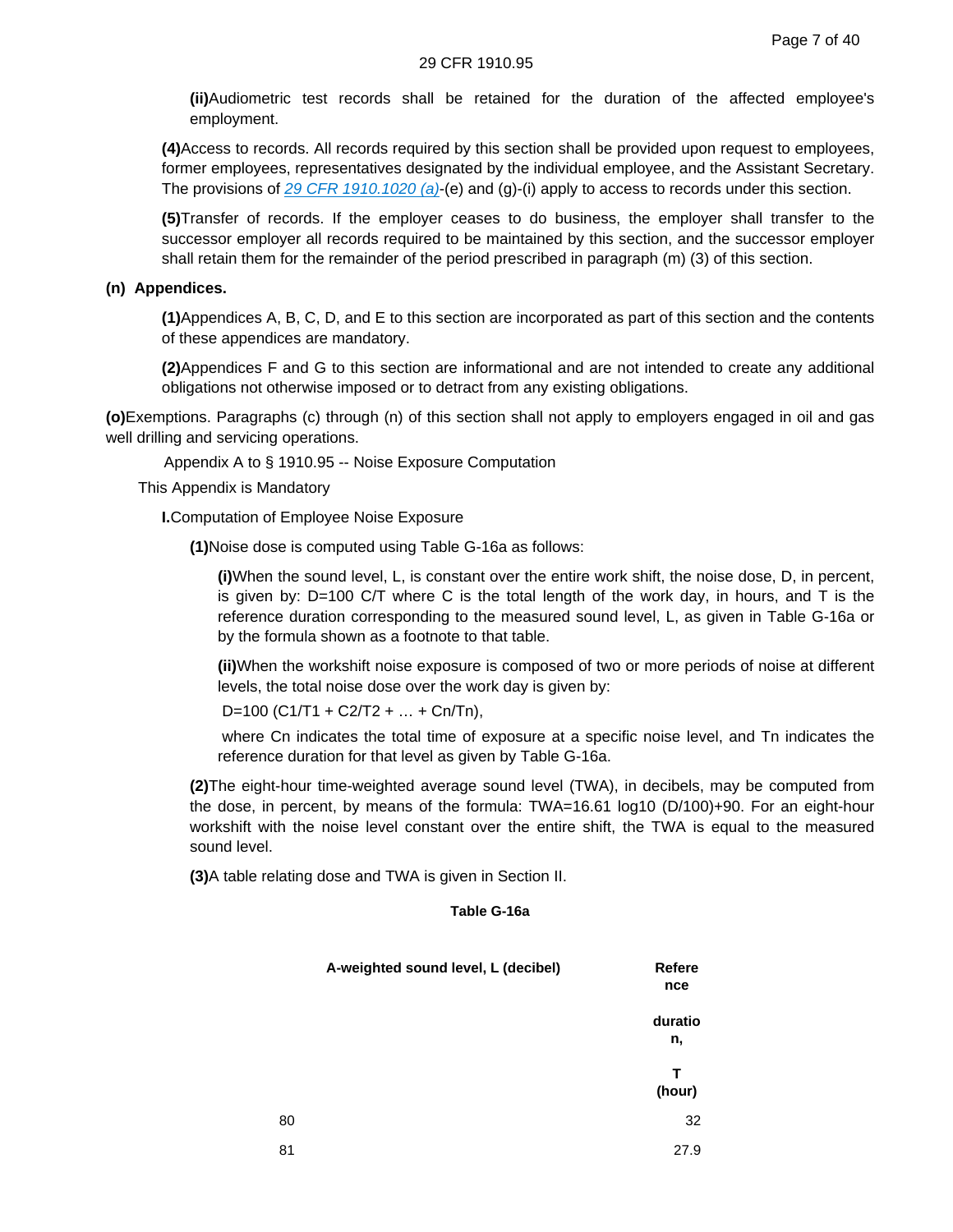## **Table G-16a**

|        | A-weighted sound level, L (decibel) | Refere<br>nce           |
|--------|-------------------------------------|-------------------------|
|        |                                     | duratio<br>n,           |
|        |                                     | T<br>(hour)             |
| 82     |                                     | 24.3                    |
| 83     |                                     | 21.1                    |
| 84     |                                     | 18.4                    |
| 85     |                                     | 16                      |
| 86     |                                     | 13.9                    |
| 87     |                                     | 12.1                    |
| 88     |                                     | 10.6                    |
| 89     |                                     | 9.2                     |
| $90\,$ |                                     | 8                       |
| 91     |                                     | $7.0\,$                 |
| 92     |                                     | 6.1                     |
| 93     |                                     | 5.3                     |
| 94     |                                     | 4.6                     |
| 95     |                                     | $\overline{\mathbf{4}}$ |
| 96     |                                     | 3.5                     |
| 97     |                                     | 3.0                     |
| 98     |                                     | 2.6                     |
| 99     |                                     | 2.3                     |
| 100    |                                     | $\boldsymbol{2}$        |
| 101    |                                     | 1.7                     |
| 102    |                                     | 1.5                     |
| 103    |                                     | $1.3$                   |
| 104    |                                     | 1.1                     |
| 105    |                                     | $\mathbf{1}$            |
| 106    |                                     | 0.87                    |
| 107    |                                     | 0.76                    |
| 108    |                                     | 0.66                    |
| 109    |                                     | 0.57                    |
| 110    |                                     | 0.5                     |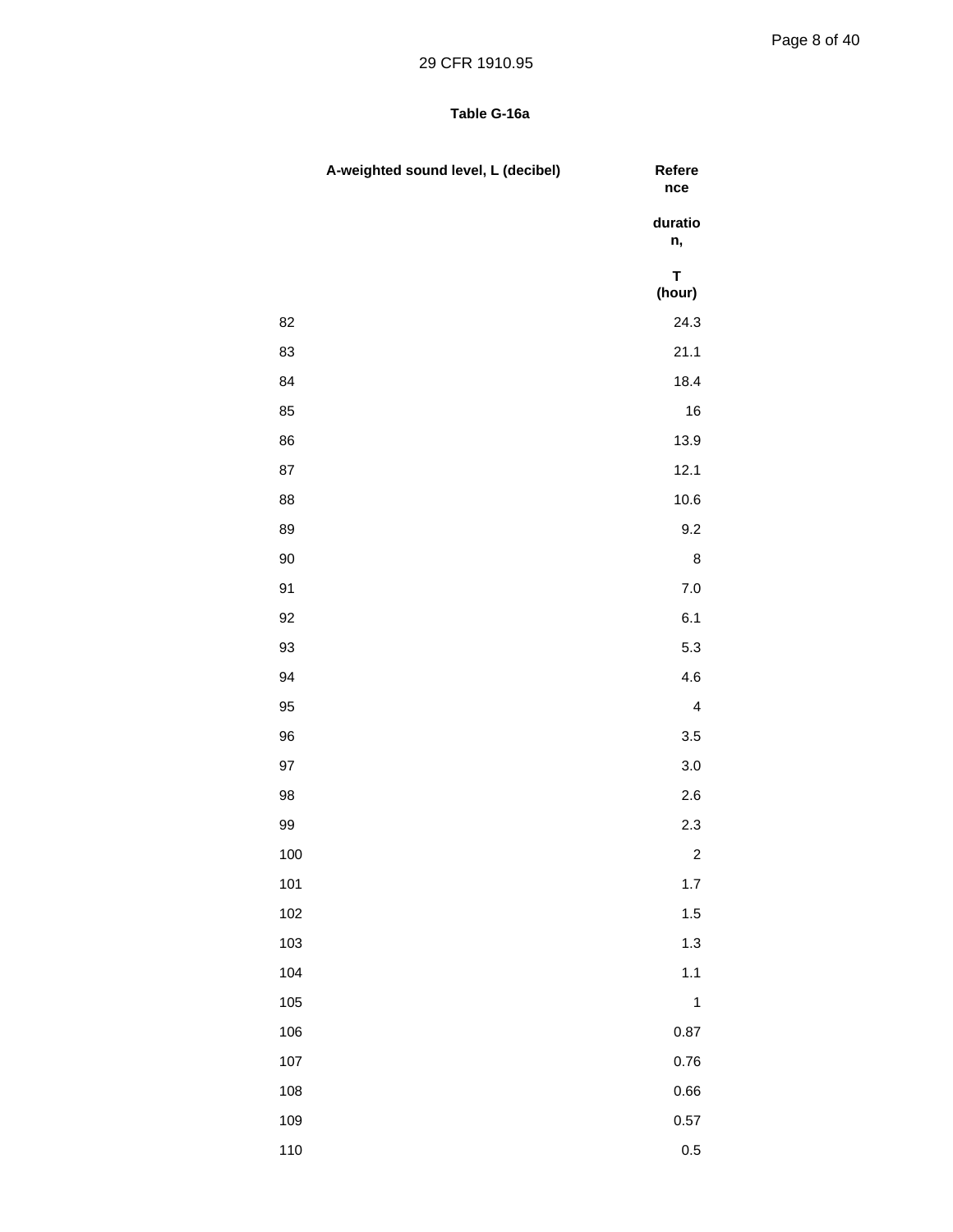## **Table G-16a**

|     | A-weighted sound level, L (decibel) | Refere<br>nce |
|-----|-------------------------------------|---------------|
|     |                                     | duratio<br>n, |
|     |                                     | T<br>(hour)   |
| 111 |                                     | 0.44          |
| 112 |                                     | 0.38          |
| 113 |                                     | 0.33          |
| 114 |                                     | 0.29          |
| 115 |                                     | 0.25          |
| 116 |                                     | 0.22          |
| 117 |                                     | 0.19          |
| 118 |                                     | 0.16          |
| 119 |                                     | 0.14          |
| 120 |                                     | 0.125         |
| 121 |                                     | 0.11          |
| 122 |                                     | 0.095         |
| 123 |                                     | 0.082         |
| 124 |                                     | 0.072         |
| 125 |                                     | 0.063         |
| 126 |                                     | 0.054         |
| 127 |                                     | 0.047         |
| 128 |                                     | 0.041         |
| 129 |                                     | 0.036         |
| 130 |                                     | 0.031         |

In the above table the reference duration, T, is computed by

$$
\begin{matrix}8\end{matrix}
$$

$$
T = \begin{bmatrix} 1 & 1 \\ 1 & 1 \end{bmatrix}
$$

2<sup>(L - 90)/5

where L is the measured A-weighted sound level.

**II.**Conversion Between "Dose" and "8-Hour Time-Weighted Average" Sound Level

 Compliance with paragraphs (c)-(r) of this regulation is determined by the amount of exposure to noise in the workplace. The amount of such exposure is usually measured with an audiodosimeter which gives a readout in terms of "dose." In order to better understand the requirements of the amendment, dosimeter readings can be converted to an "8-hour time-weighted average sound level." (TWA).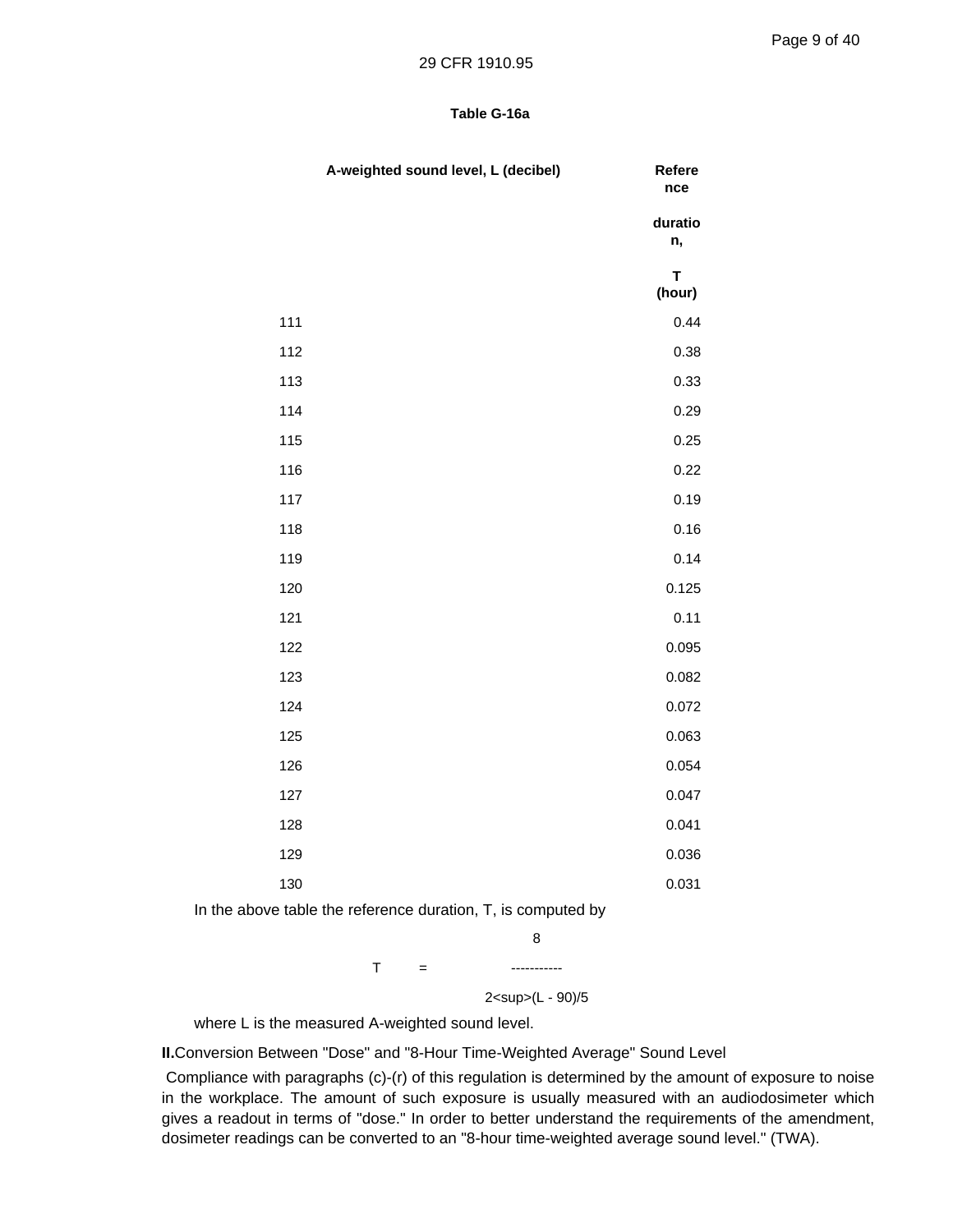In order to convert the reading of a dosimeter into TWA, see Table A-1, below. This table applies to dosimeters that are set by the manufacturer to calculate dose or percent exposure according to the relationships in Table G-16a. So, for example, a dose of 91 percent over an eight hour day results in a TWA of 89.3 dB, and, a dose of 50 percent corresponds to a TWA of 85 dB.

 If the dose as read on the dosimeter is less than or greater than the values found in Table A-1, the TWA may be calculated by using the formula: TWA=16.61 log10 (D/100)+90 where TWA=8-hour timeweighted average sound level and D=accumulated dose in percent exposure.

#### **Table A-1 -- Conversion From "Percent Noise**

#### **Exposure" or "Dose" to "8-Hour Time-Weighted**

|    | Dose or percent noise exposure | <b>TWA</b> |
|----|--------------------------------|------------|
| 10 |                                | 73.4       |
| 15 |                                | 76.3       |
| 20 |                                | 78.4       |
| 25 |                                | 80.0       |
| 30 |                                | 81.3       |
| 35 |                                | 82.4       |
| 40 |                                | 83.4       |
| 45 |                                | 84.2       |
| 50 |                                | 85.0       |
| 55 |                                | 85.7       |
| 60 |                                | 86.3       |
| 65 |                                | 86.9       |
| 70 |                                | 87.4       |
| 75 |                                | 87.9       |
| 80 |                                | 88.4       |
| 81 |                                | 88.5       |
| 82 |                                | 88.6       |
| 83 |                                | 88.7       |
| 84 |                                | 88.7       |
| 85 |                                | 88.8       |
| 86 |                                | 88.9       |
| 87 |                                | 89.0       |
| 88 |                                | 89.1       |
| 89 |                                | 89.2       |
| 90 |                                | 89.2       |
| 91 |                                | 89.3       |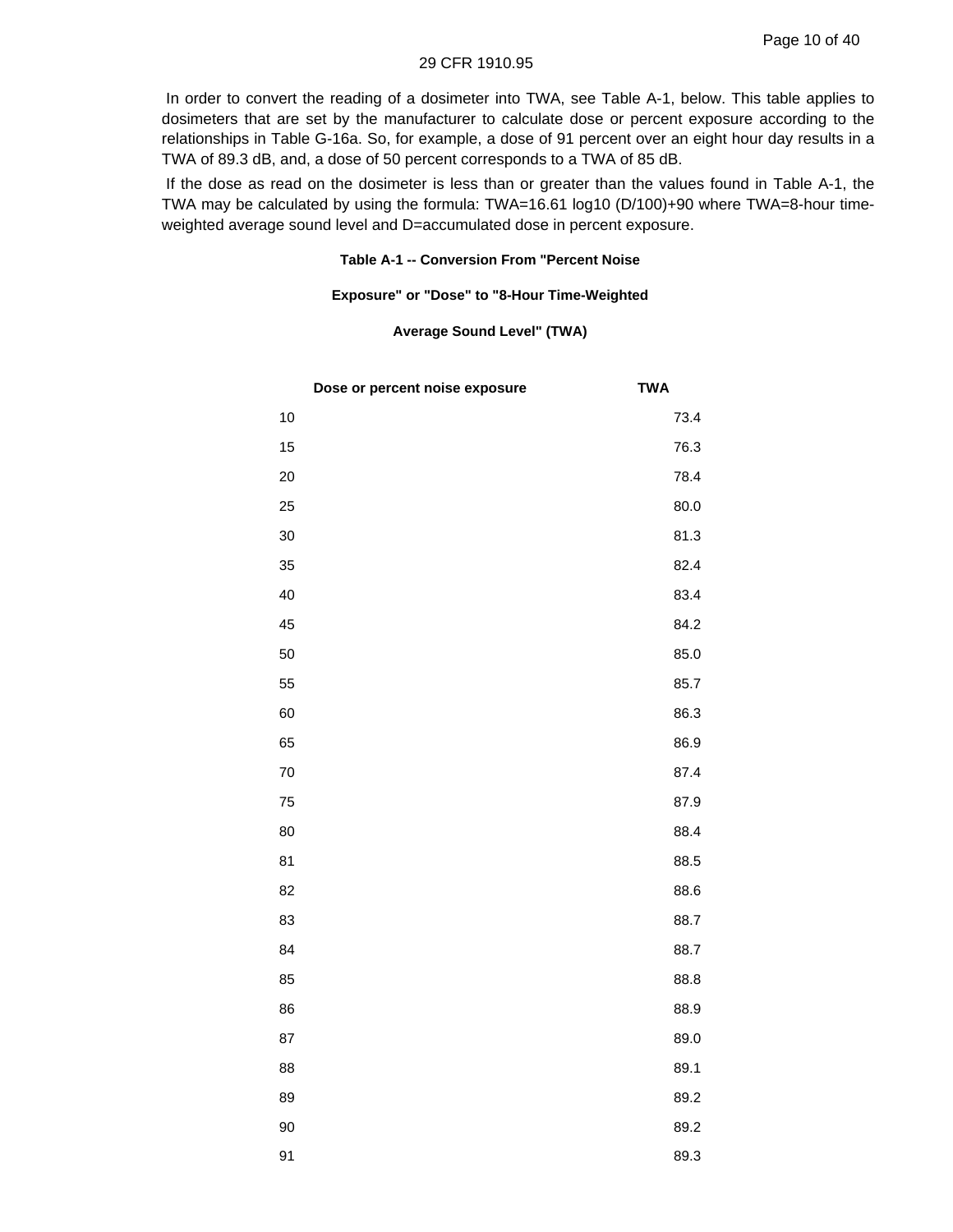## **Table A-1 -- Conversion From "Percent Noise**

## **Exposure" or "Dose" to "8-Hour Time-Weighted**

|     | Dose or percent noise exposure | <b>TWA</b> |
|-----|--------------------------------|------------|
| 92  |                                | 89.4       |
| 93  |                                | 89.5       |
| 94  |                                | 89.6       |
| 95  |                                | 89.6       |
| 96  |                                | 89.7       |
| 97  |                                | 89.8       |
| 98  |                                | 89.9       |
| 99  |                                | 89.9       |
| 100 |                                | 90.0       |
| 101 |                                | 90.1       |
| 102 |                                | 90.1       |
| 103 |                                | 90.2       |
| 104 |                                | 90.3       |
| 105 |                                | 90.4       |
| 106 |                                | 90.4       |
| 107 |                                | 90.5       |
| 108 |                                | 90.6       |
| 109 |                                | 90.6       |
| 110 |                                | 90.7       |
| 111 |                                | 90.8       |
| 112 |                                | 90.8       |
| 113 |                                | 90.9       |
| 114 |                                | 90.9       |
| 115 |                                | 91.1       |
| 116 |                                | 91.1       |
| 117 |                                | 91.1       |
| 118 |                                | 91.2       |
| 119 |                                | 91.3       |
| 120 |                                | 91.3       |
| 125 |                                | 91.6       |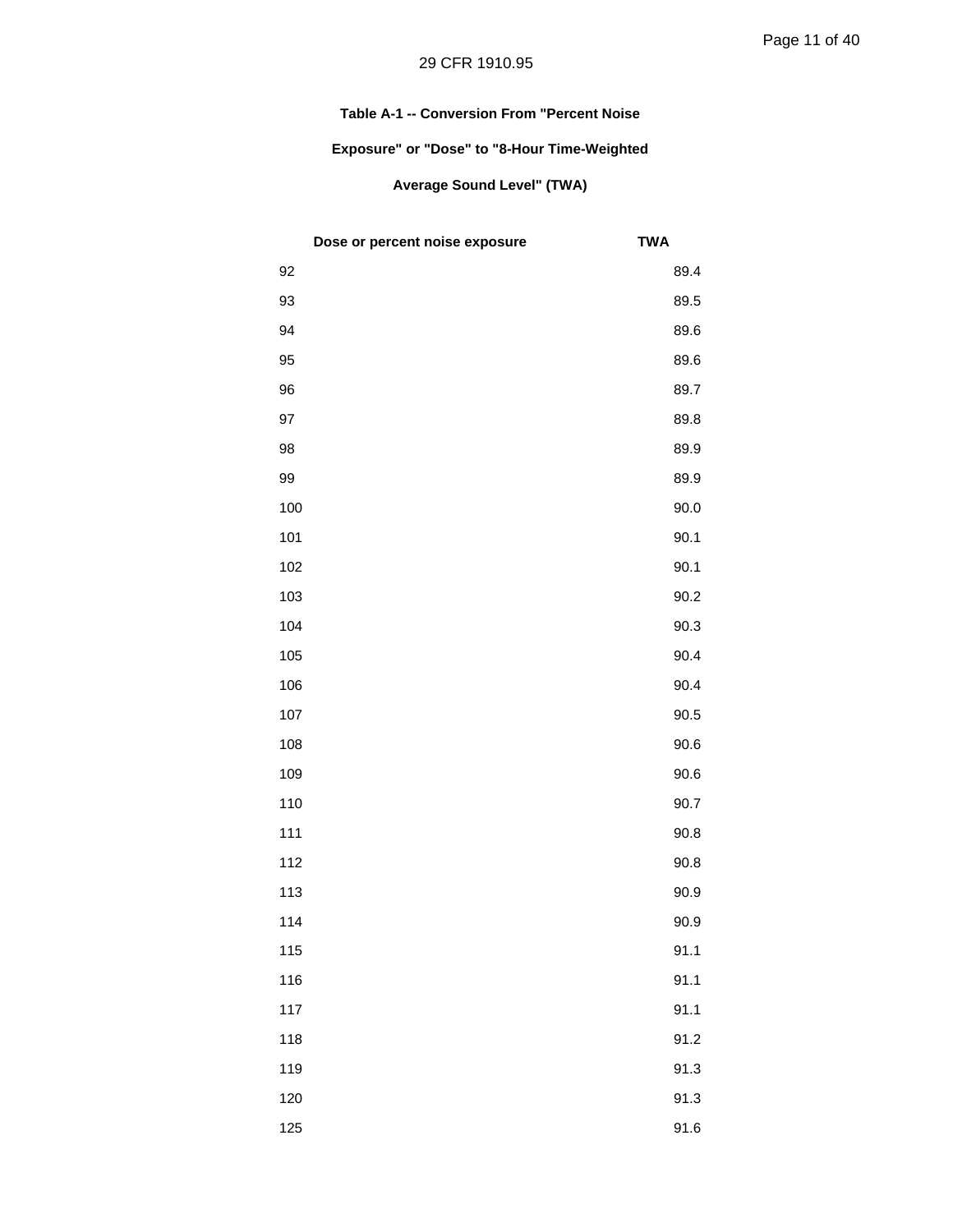## **Table A-1 -- Conversion From "Percent Noise**

## **Exposure" or "Dose" to "8-Hour Time-Weighted**

| Dose or percent noise exposure | <b>TWA</b> |
|--------------------------------|------------|
| 130                            | 91.9       |
| 135                            | 92.2       |
| 140                            | 92.4       |
| 145                            | 92.7       |
| 150                            | 92.9       |
| 155                            | 93.2       |
| 160                            | 93.4       |
| 165                            | 93.6       |
| 170                            | 93.8       |
| 175                            | 94.0       |
| 180                            | 94.2       |
| 185                            | 94.4       |
| 190                            | 94.6       |
| 195                            | 94.8       |
| 200                            | 95.0       |
| 210                            | 95.4       |
| 220                            | 95.7       |
| 230                            | 96.0       |
| 240                            | 96.3       |
| 250                            | 96.6       |
| 260                            | 96.9       |
| 270                            | 97.2       |
| 280                            | 97.4       |
| 290                            | 97.7       |
| 300                            | 97.9       |
| 310                            | 98.2       |
| 320                            | 98.4       |
| 330                            | 98.6       |
| 340                            | 98.8       |
| 350                            | 99.0       |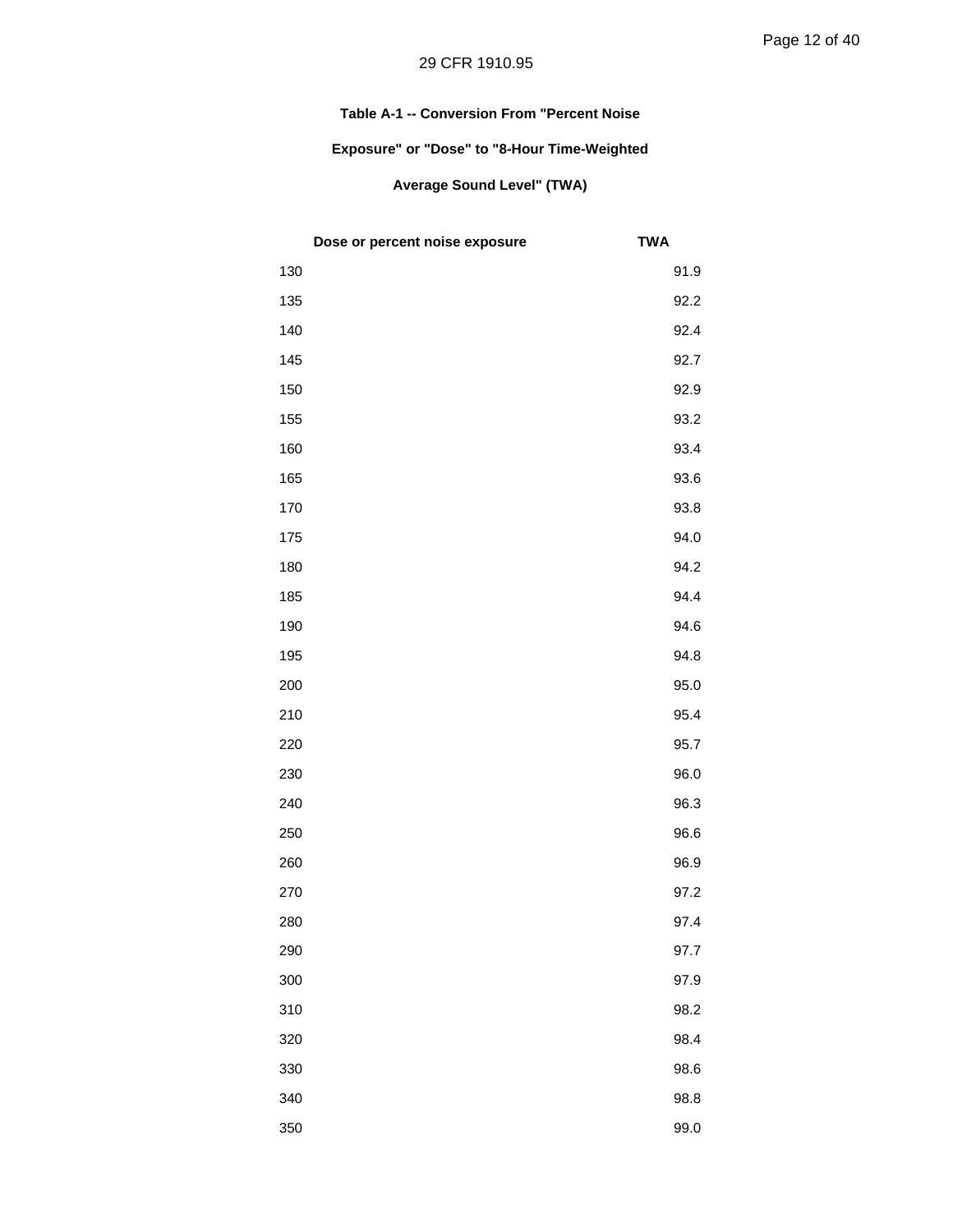#### **Table A-1 -- Conversion From "Percent Noise**

## **Exposure" or "Dose" to "8-Hour Time-Weighted**

| Dose or percent noise exposure | <b>TWA</b> |
|--------------------------------|------------|
| 360                            | 99.2       |
| 370                            | 99.4       |
| 380                            | 99.6       |
| 390                            | 99.8       |
| 400                            | 100.0      |
| 410                            | 100.2      |
| 420                            | 100.4      |
| 430                            | 100.5      |
| 440                            | 100.7      |
| 450                            | 100.8      |
| 460                            | 101.0      |
| 470                            | 101.2      |
| 480                            | 101.3      |
| 490                            | 101.5      |
| 500                            | 101.6      |
| 510                            | 101.8      |
| 520                            | 101.9      |
| 530                            | 102.0      |
| 540                            | 102.2      |
| 550                            | 102.3      |
| 560                            | 102.4      |
| 570                            | 102.6      |
| 580                            | 102.7      |
| 590                            | 102.8      |
| 600                            | 102.9      |
| 610                            | 103.0      |
| 620                            | 103.2      |
| 630                            | 103.3      |
| 640                            | 103.4      |
| 650                            | 103.5      |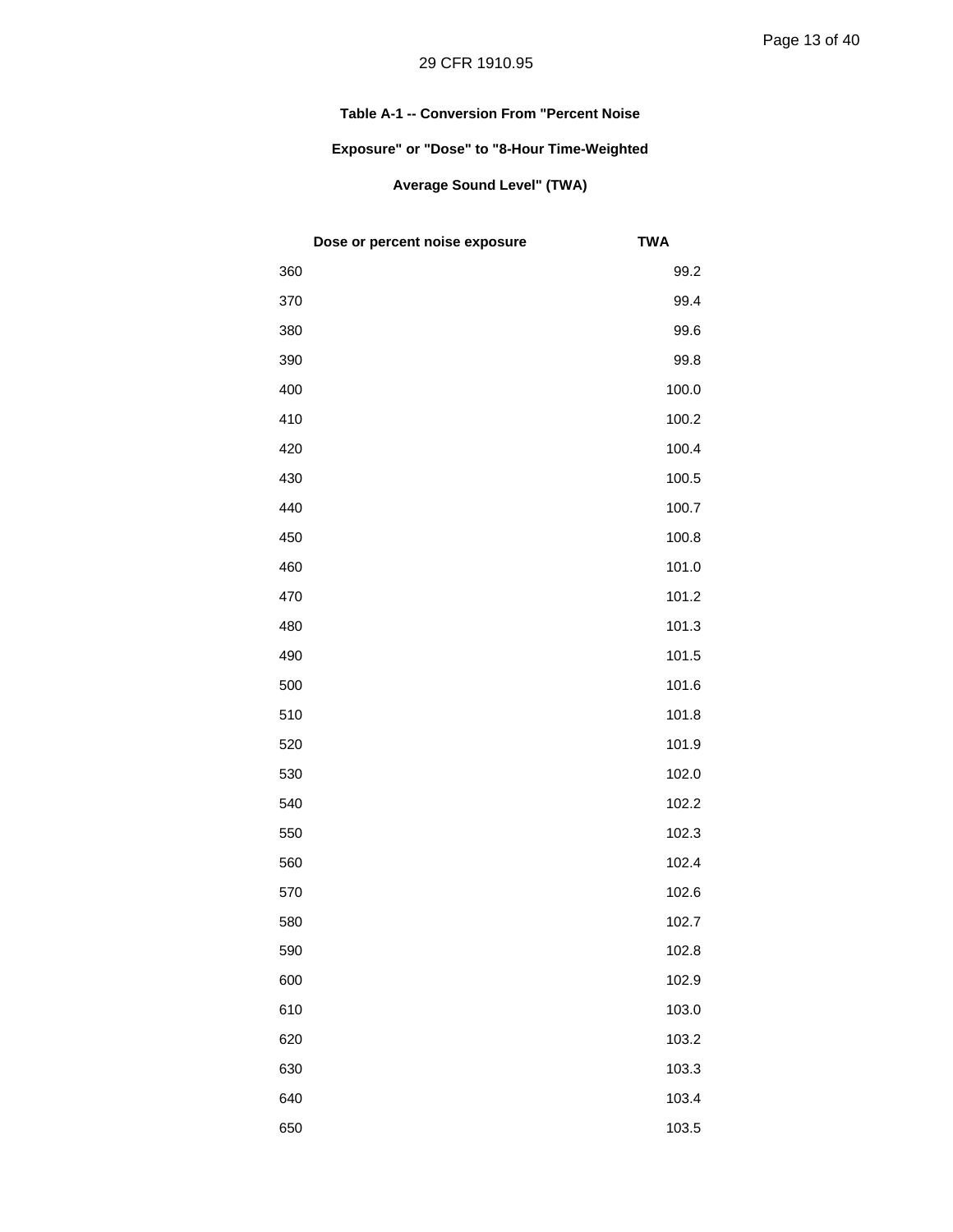## **Table A-1 -- Conversion From "Percent Noise**

## **Exposure" or "Dose" to "8-Hour Time-Weighted**

| Dose or percent noise exposure | <b>TWA</b> |
|--------------------------------|------------|
| 660                            | 103.6      |
| 670                            | 103.7      |
| 680                            | 103.8      |
| 690                            | 103.9      |
| 700                            | 104.0      |
| 710                            | 104.1      |
| 720                            | 104.2      |
| 730                            | 104.3      |
| 740                            | 104.4      |
| 750                            | 104.5      |
| 760                            | 104.6      |
| 770                            | 104.7      |
| 780                            | 104.8      |
| 790                            | 104.9      |
| 800                            | 105.0      |
| 810                            | 105.1      |
| 820                            | 105.2      |
| 830                            | 105.3      |
| 840                            | 105.4      |
| 850                            | 105.4      |
| 860                            | 105.5      |
| 870                            | 105.6      |
| 880                            | 105.7      |
| 890                            | 105.8      |
| 900                            | 105.8      |
| 910                            | 105.9      |
| 920                            | 106.0      |
| 930                            | 106.1      |
| 940                            | 106.2      |
| 950                            | 106.2      |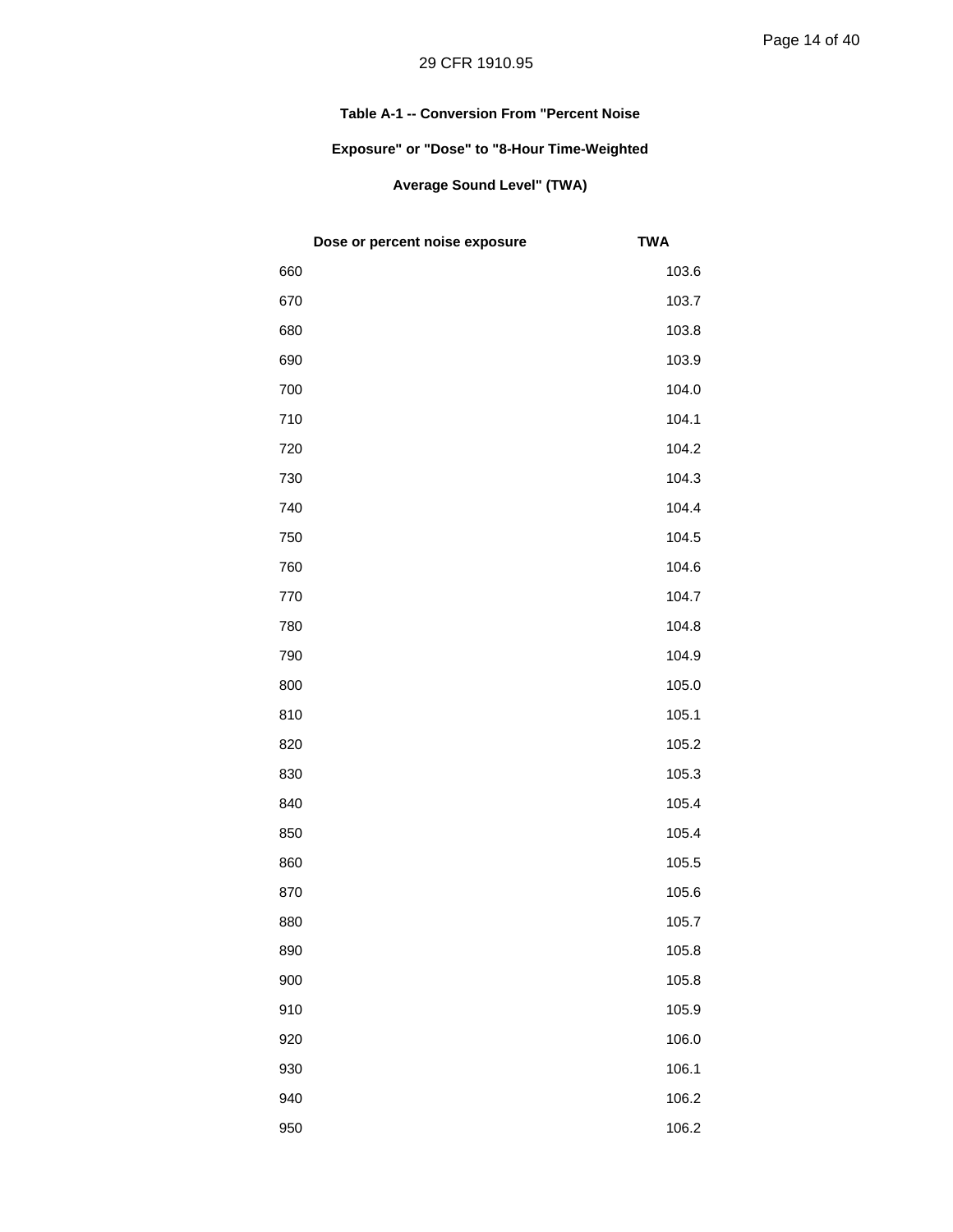#### **Table A-1 -- Conversion From "Percent Noise**

#### **Exposure" or "Dose" to "8-Hour Time-Weighted**

#### **Average Sound Level" (TWA)**

|     | Dose or percent noise exposure | <b>TWA</b> |
|-----|--------------------------------|------------|
| 960 |                                | 106.3      |
| 970 |                                | 106.4      |
| 980 |                                | 106.5      |
| 990 |                                | 106.5      |
| 999 |                                | 106.6      |

Appendix B to § 1910.95 -- Methods for Estimating the Adequacy of Hearing Protector Attenuation

This Appendix is Mandatory

 For employees who have experienced a significant threshold shift, hearing protector attenuation must be sufficient to reduce employee exposure to a TWA of 85 dB. Employers must select one of the following methods by which to estimate the adequacy of hearing protector attenuation.

 The most convenient method is the Noise Reduction Rating (NRR) developed by the Environmental Protection Agency (EPA). According to EPA regulation, the NRR must be shown on the hearing protector package. The NRR is then related to an individual worker's noise environment in order to assess the adequacy of the attenuation of a given hearing protector. This appendix describes four methods of using the NRR to determine whether a particular hearing protector provides adequate protection within a given exposure environment. Selection among the four procedures is dependent upon the employer's noise measuring instruments.

 Instead of using the NRR, employers may evaluate the adequacy of hearing protector attenuation by using one of the three methods developed by the National Institute for Occupational Safety and Health (NIOSH), which are described in the "List of Personal Hearing Protectors and Attenuation Data," HEW Publication No. 76-120, 1975, pages 21-37. These methods are known as NIOSH methods #1, #2 and #3. The NRR described below is a simplification of NIOSH method #2. The most complex method is NIOSH method #1, which is probably the most accurate method since it uses the largest amount of spectral information from the individual employee's noise environment. As in the case of the NRR method described below, if one of the NIOSH methods is used, the selected method must be applied to an individual's noise environment to assess the adequacy of the attenuation. Employers should be careful to take a sufficient number of measurements in order to achieve a representative sample for each time segment.

 NOTE: The employer must remember that calculated attenuation values reflect realistic values only to the extent that the protectors are properly fitted and worn.

 When using the NRR to assess hearing protector adequacy, one of the following methods must be used:

**(i)**When using a dosimeter that is capable of C-weighted measurements:

**(A)**Obtain the employee's C-weighted dose for the entire workshift, and convert to TWA (see appendix A, II).

**(B)**Subtract the NRR from the C-weighted TWA to obtain the estimated A-weighted TWA under the ear protector.

**(ii)**When using a dosimeter that is not capable of C-weighted measurements, the following method may be used: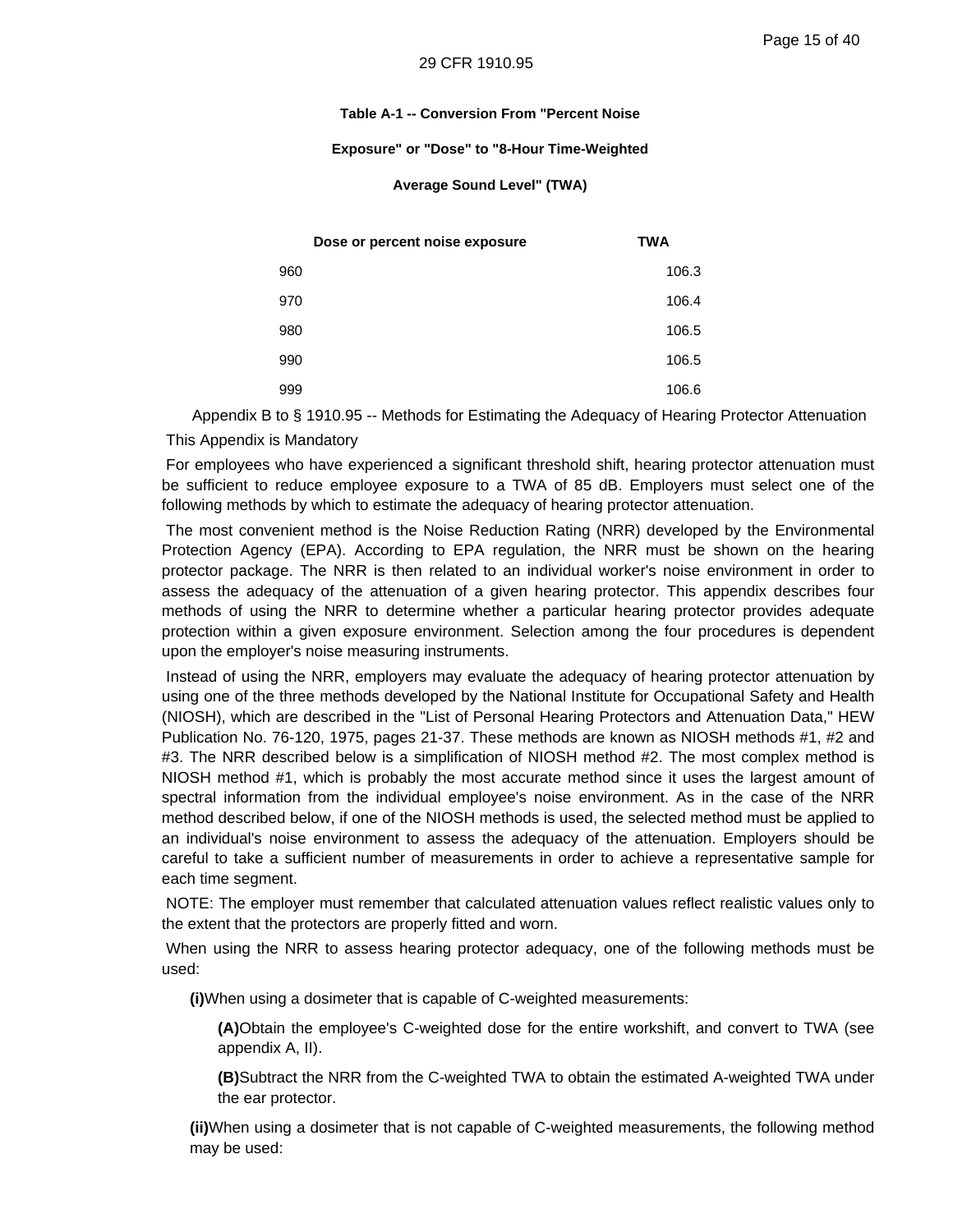**(A)**Convert the A-weighted dose to TWA (see appendix A).

**(B)**Subtract 7 dB from the NRR.

**(C)**Subtract the remainder from the A-weighted TWA to obtain the estimated A-weighted TWA under the ear protector.

**(iii)**When using a sound level meter set to the A-weighting network:

**(A)**Obtain the employee's A-weighted TWA.

**(B)**Subtract 7 dB from the NRR, and subtract the remainder from the A-weighted TWA to obtain the estimated A-weighted TWA under the ear protector.

**(iv)**When using a sound level meter set on the C-weighting network:

**(A)**Obtain a representative sample of the C-weighted sound levels in the employee's environment.

**(B)**Subtract the NRR from the C-weighted average sound level to obtain the estimated Aweighted TWA under the ear protector.

**(v)**When using area monitoring procedures and a sound level meter set to the A-weighing network.

**(A)**Obtain a representative sound level for the area in question.

**(B)**Subtract 7 dB from the NRR and subtract the remainder from the A-weighted sound level for that area.

**(vi)**When using area monitoring procedures and a sound level meter set to the C-weighting network:

**(A)**Obtain a representative sound level for the area in question.

**(B)**Subtract the NRR from the C-weighted sound level for that area.

Appendix C to § 1910.95 -- Audiometric Measuring Instruments

This Appendix is Mandatory

**1.**In the event that pulsed-tone audiometers are used, they shall have a tone on-time of at least 200 milliseconds.

**2.**Self-recording audiometers shall comply with the following requirements:

**(A)**The chart upon which the audiogram is traced shall have lines at positions corresponding to all multiples of 10 dB hearing level within the intensity range spanned by the audiometer. The lines shall be equally spaced and shall be separated by at least 1/4 inch. Additional increments are optional. The audiogram pen tracings shall not exceed 2 dB in width.

**(B)**It shall be possible to set the stylus manually at the 10-dB increment lines for calibration purposes.

**(C)**The slewing rate for the audiometer attenuator shall not be more than 6 dB/sec except that an initial slewing rate greater than 6 dB/sec is permitted at the beginning of each new test frequency, but only until the second subject response.

**(D)**The audiometer shall remain at each required test frequency for 30 seconds (+/- 3 seconds). The audiogram shall be clearly marked at each change of frequency and the actual frequency change of the audiometer shall not deviate from the frequency boundaries marked on the audiogram by more than +/- 3 seconds.

**(E)**It must be possible at each test frequency to place a horizontal line segment parallel to the time axis on the audiogram, such that the audiometric tracing crosses the line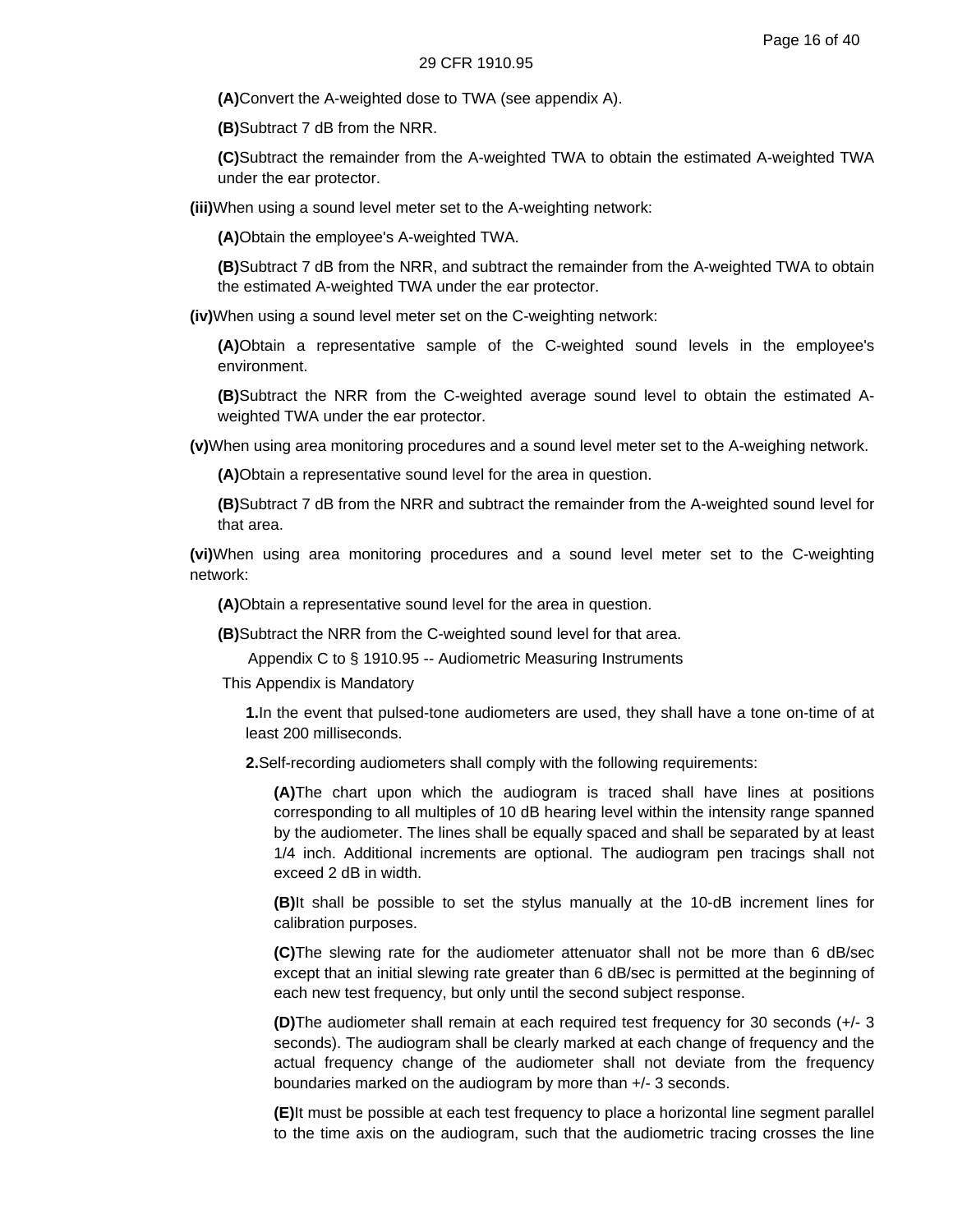segment at least six times at that test frequency. At each test frequency the threshold shall be the average of the midpoints of the tracing excursions.

Appendix D to § 1910.95 -- Audiometric Test Rooms

This Appendix is Mandatory

 Rooms used for audiometric testing shall not have background sound pressure levels exceeding those in Table D-1 when measured by equipment conforming at least to the Type 2 requirements of American National Standard Specification for Sound Level Meters, S1.4-1971 (R1976), and to the Class II requirements of American National Standard Specification for Octave, Half-Octave, and Third-Octave Band Filter Sets, S1.11-1971 (R1976).

#### **Table D-1 -- Maximum Allowable Octave-Band Sound Pressure Levels for**

#### **Audiometric Test Rooms**

| Octave-band center frequency (Hz) | 500 | 1000 | 200 | 400 | 800<br>$\Omega$ |
|-----------------------------------|-----|------|-----|-----|-----------------|
| Sound pressure level (dB)         | 40  | 40   | 47  | 57  | 62              |

Appendix E to § 1910.95 -- Acoustic Calibration of Audiometers

This Appendix is Mandatory

 Audiometer calibration shall be checked acoustically, at least annually, according to the procedures described in this appendix. The equipment necessary to perform these measurements is a sound level meter, octave-band filter set, and a National Bureau of Standards 9A coupler. In making these measurements, the accuracy of the calibrating equipment shall be sufficient to determine that the audiometer is within the tolerances permitted by American Standard Specification for Audiometers, S3.6-1969.

**(1)**Sound Pressure Output Check

**A.**Place the earphone coupler over the microphone of the sound level meter and place the earphone on the coupler.

**B.**Set the audiometer's hearing threshold level (HTL) dial to 70 dB.

**C.**Measure the sound pressure level of the tones at each test frequency from 500 Hz through 6000 Hz for each earphone.

**D.**At each frequency the readout on the sound level meter should correspond to the levels in Table E-1 or Table E-2, as appropriate, for the type of earphone, in the column entitled "sound level meter reading."

**(2)**Linearity Check

**A.**With the earphone in place, set the frequency to 1000 Hz and the HTL dial on the audiometer to 70 dB.

**B.**Measure the sound levels in the coupler at each 10-dB decrement from 70 dB to 10 dB, noting the sound level meter reading at each setting.

**C.**For each 10-dB decrement on the audiometer the sound level meter should indicate a corresponding 10 dB decrease.

**D.**This measurement may be made electrically with a voltmeter connected to the earphone terminals.

**(3)**Tolerances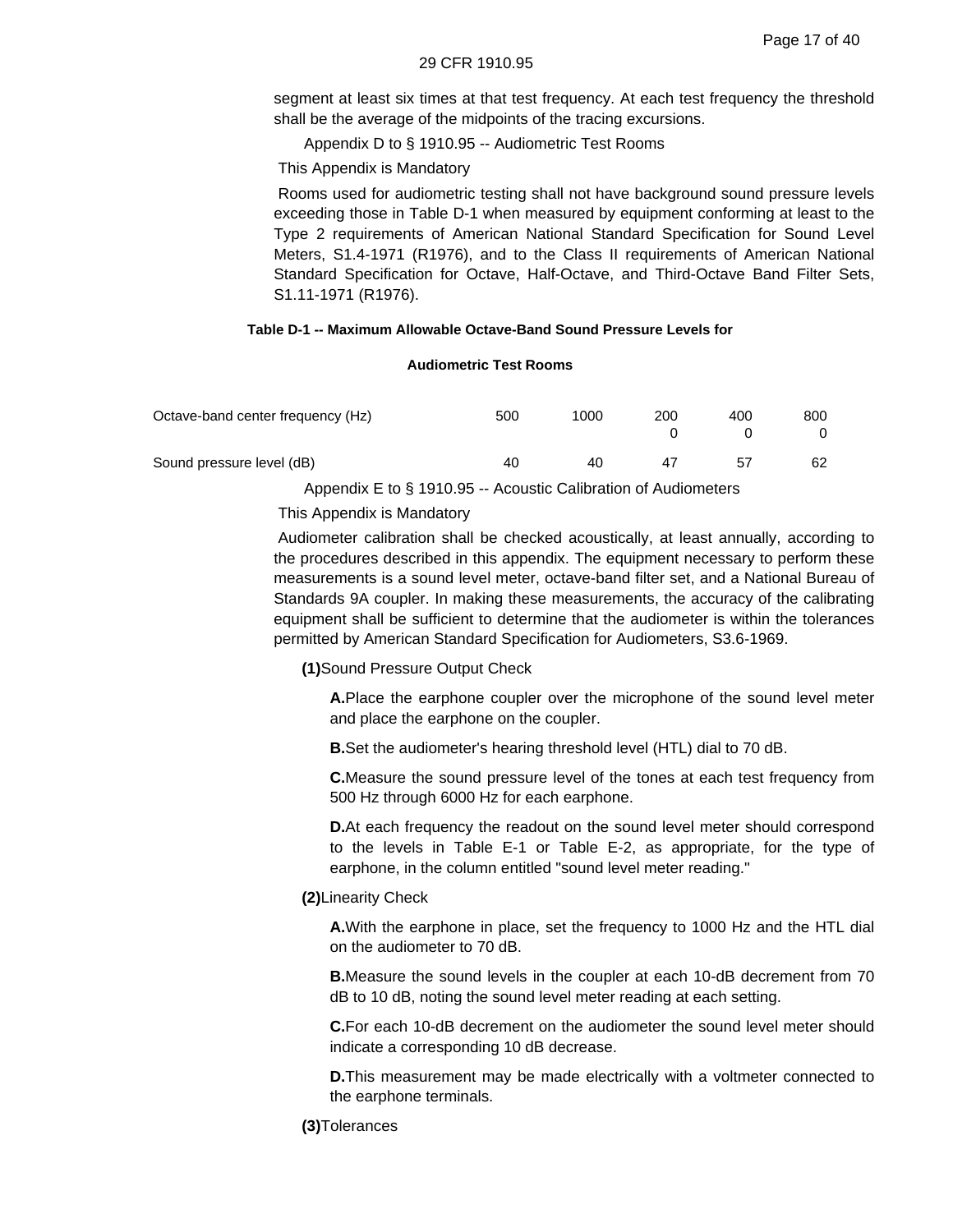When any of the measured sound levels deviate from the levels in Table E-1 or Table E-2 by +/- 3 dB at any test frequency between 500 and 3000 Hz, 4 dB at 4000 Hz, or 5 dB at 6000 Hz, an exhaustive calibration is advised. An exhaustive calibration is required if the deviations are greater than 15 dB or greater at any test frequency.

#### **Table E-1 -- Reference Threshold Levels for Telephonics -- TDH-39 Earphones**

|      | Frequency, Hz | <b>Reference threshold</b> | <b>Sound level</b> |
|------|---------------|----------------------------|--------------------|
|      |               | level for TDH-39           | meter reading, dB  |
|      |               | earphones, dB              |                    |
| 500  |               | 11.5                       | 81.5               |
| 1000 |               | 7                          | 77                 |
| 2000 |               | 9                          | 79                 |
| 3000 |               | 10                         | 80                 |
| 4000 |               | 9.5                        | 79.5               |
| 6000 |               | 15.5                       | 85.5               |

#### **Table E-2 -- Reference Threshold Levels for Telephonics -- TDH-49 Earphones**

| level for TDH-49<br>meter reading, db<br>earphones, dB<br>500<br>13.5 |      |
|-----------------------------------------------------------------------|------|
|                                                                       |      |
|                                                                       |      |
|                                                                       |      |
|                                                                       | 83.5 |
| 1000<br>7.5                                                           | 77.5 |
| 2000<br>11                                                            | 81.0 |
| 3000<br>9.5                                                           | 79.5 |
| 4000<br>10.5                                                          | 80.5 |
| 6000<br>13.5                                                          | 83.5 |

 Appendix F to § 1910.95 -- Calculations and Application of Age Corrections to Audiograms

#### This Appendix Is Non-Mandatory

 In determining whether a standard threshold shift has occurred, allowance may be made for the contribution of aging to the change in hearing level by adjusting the most recent audiogram. If the employer chooses to adjust the audiogram, the employer shall follow the procedure described below. This procedure and the age correction tables were developed by the National Institute for Occupational Safety and Health in the criteria document entitled "Criteria for a Recommended Standard . . . Occupational Exposure to Noise," ((HSM)-11001).

For each audiometric test frequency;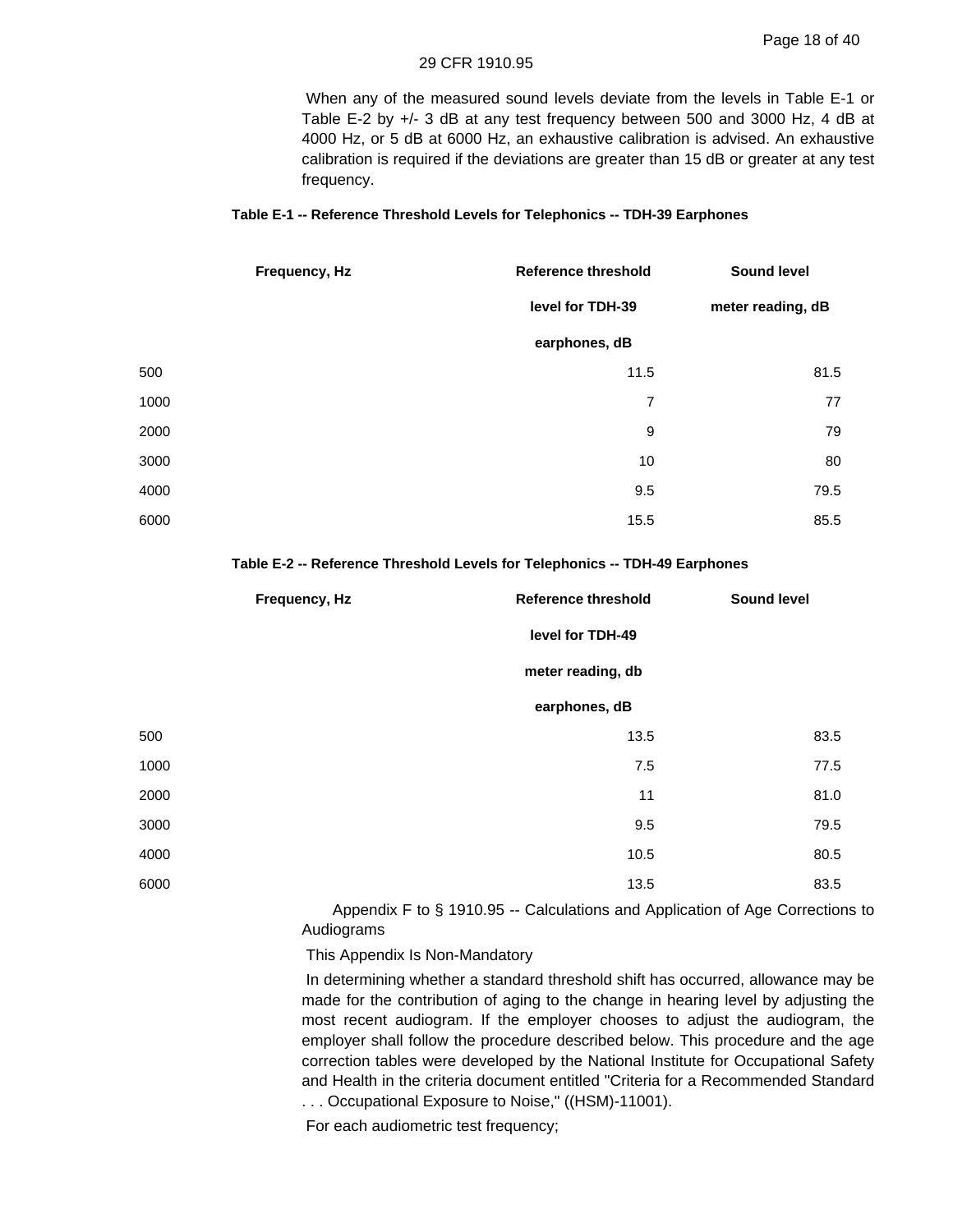**(i)**Determine from Tables F-1 or F-2 the age correction values for the employee by:

**(A)**Finding the age at which the most recent audiogram was taken and recording the corresponding values of age corrections at 1000 Hz through 6000 Hz;

**(B)**Finding the age at which the baseline audiogram was taken and recording the corresponding values of age corrections at 1000 Hz through 6000 Hz.

**(ii)**Subtract the values found in step (i)(B) from the value found in step (i)(A).

**(iii)**The differences calculated in step (ii) represented that portion of the change in hearing that may be due to aging.

 Example: Employee is a 32-year-old male. The audiometric history for his right ear is shown in decibels below.

| <b>Employee's age</b> | Audiometric test frequency (Hz) |      |          |      |      |
|-----------------------|---------------------------------|------|----------|------|------|
|                       | 1000                            | 2000 | 3000     | 4000 | 6000 |
| 26                    | 10                              | 5    | 5        | 10   | 5    |
| $*27$                 | 0                               | 0    | 0        | 5    | 5    |
| 28                    | 0                               | 0    | $\Omega$ | 10   | 5    |
| 29                    | 5                               | 0    | 5        | 15   | 5    |
| 30                    | $\mathbf 0$                     | 5    | 10       | 20   | 10   |
| 31                    | 5                               | 10   | 20       | 15   | 15   |
| $*32$                 | 5                               | 10   | 10       | 25   | 20   |
|                       |                                 |      |          |      |      |

 The audiogram at age 27 is considered the baseline since it shows the best hearing threshold levels. Asterisks have been used to identify the baseline and most recent audiogram. A threshold shift of 20 dB exists at 4000 Hz between the audiograms taken at ages 27 and 32.

 (The threshold shift is computed by subtracting the hearing threshold at age 27, which was 5, from the hearing threshold at age 32, which is 25). A retest audiogram has confirmed this shift. The contribution of aging to this change in hearing may be estimated in the following manner:

 Go to Table F-1 and find the age correction values (in dB) for 4000 Hz at age 27 and age 32.

|            | <b>Frequency (Hz)</b> |                |                |      |      |
|------------|-----------------------|----------------|----------------|------|------|
|            | 1000                  | 2000           | 3000           | 4000 | 6000 |
| Age 32     | 6                     | 5              |                | 10   | 14   |
| Age 27     | 5                     | $\overline{4}$ | 6              | 7    | 11   |
| Difference | 1                     | 4              | $\overline{ }$ | 3    | 3    |

 The difference represents the amount of hearing loss that may be attributed to aging in the time period between the baseline audiogram and the most recent audiogram. In this example, the difference at 4000 Hz is 3 dB. This value is subtracted from the hearing level at 4000 Hz, which in the most recent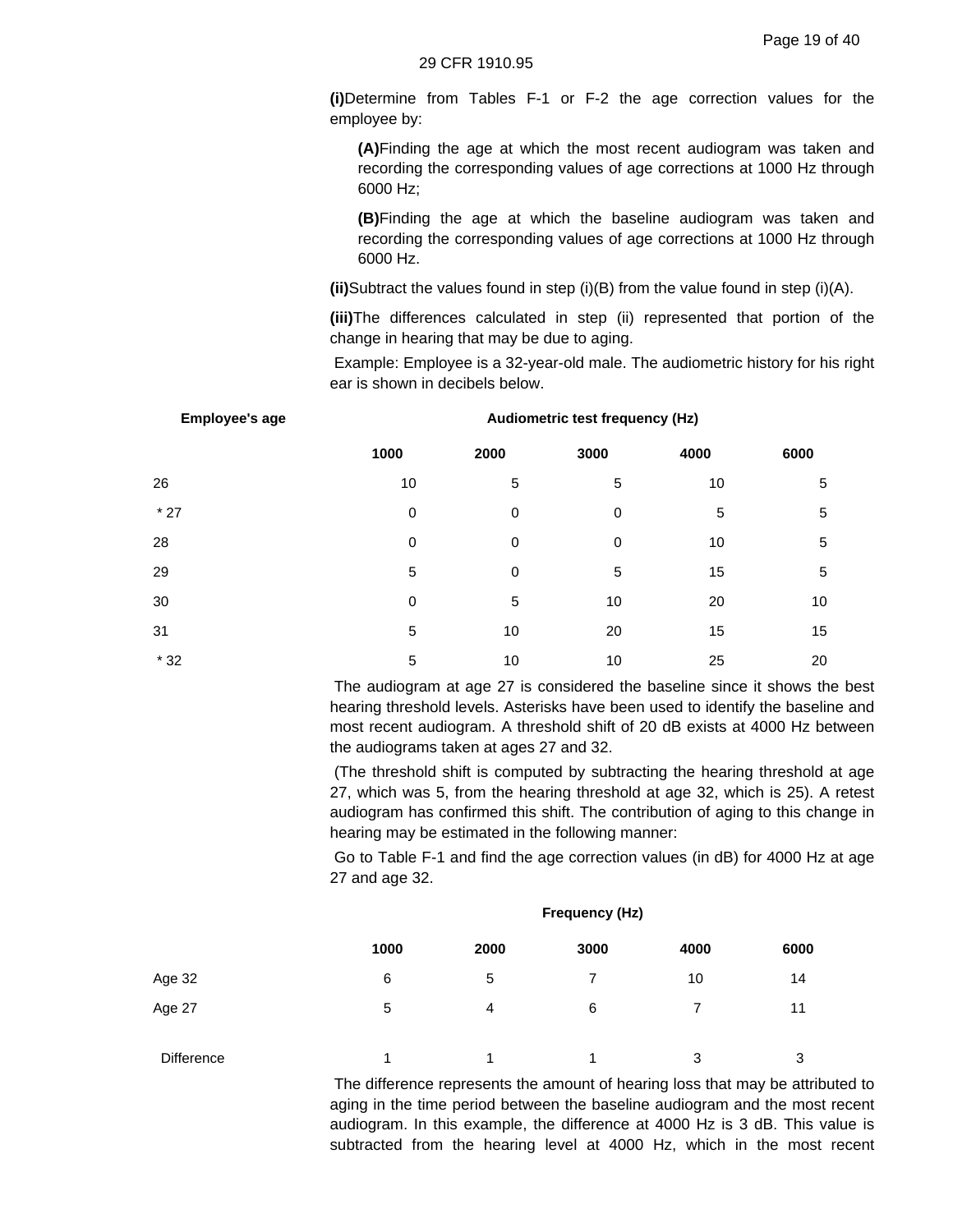audiogram is 25, yielding 22 after adjustment. Then the hearing threshold in the baseline audiogram at 4000 Hz (5) is subtracted from the adjusted annual audiogram hearing threshold at 4000 Hz (22). Thus the age-corrected threshold shift would be 17 dB (as opposed to a threshold shift of 20 dB without age correction).

#### **Table F-1 -- Age Correction Values in Decibels for Males**

| Years         | <b>Audiometric Test Frequencies (Hz)</b> |                           |                         |                  |                  |  |
|---------------|------------------------------------------|---------------------------|-------------------------|------------------|------------------|--|
|               | 1000                                     | 2000                      | 3000                    | 4000             | 6000             |  |
| 20 or younger | $\sqrt{5}$                               | $\ensuremath{\mathsf{3}}$ | $\overline{\mathbf{4}}$ | $\sqrt{5}$       | 8                |  |
| 21            | $\,$ 5 $\,$                              | $\ensuremath{\mathsf{3}}$ | $\overline{\mathbf{4}}$ | $\mathbf 5$      | $\bf 8$          |  |
| 22            | $\sqrt{5}$                               | $\ensuremath{\mathsf{3}}$ | $\overline{\mathbf{4}}$ | $\mathbf 5$      | $\bf 8$          |  |
| 23            | $\mathbf 5$                              | $\ensuremath{\mathsf{3}}$ | $\overline{\mathbf{4}}$ | $\,6$            | $\boldsymbol{9}$ |  |
| 24            | $\mathbf 5$                              | $\ensuremath{\mathsf{3}}$ | $\mathbf 5$             | $\,6\,$          | $\boldsymbol{9}$ |  |
| 25            | $\sqrt{5}$                               | $\ensuremath{\mathsf{3}}$ | $\sqrt{5}$              | $\boldsymbol{7}$ | $10\,$           |  |
| 26            | $\mathbf 5$                              | $\overline{\mathbf{4}}$   | $\mathbf 5$             | $\boldsymbol{7}$ | $10\,$           |  |
| 27            | $\,$ 5 $\,$                              | $\overline{\mathbf{4}}$   | 6                       | $\boldsymbol{7}$ | 11               |  |
| 28            | $\,6$                                    | $\overline{\mathbf{4}}$   | 6                       | $\,$ 8 $\,$      | 11               |  |
| 29            | $\,6$                                    | $\overline{4}$            | $\,6$                   | $\bf8$           | 12               |  |
| 30            | $\,6$                                    | $\overline{4}$            | $\,6$                   | $\boldsymbol{9}$ | 12               |  |
| 31            | $\,6$                                    | $\overline{4}$            | $\boldsymbol{7}$        | $\boldsymbol{9}$ | 13               |  |
| 32            | $\,6$                                    | $\mathbf 5$               | $\overline{7}$          | 10               | $14$             |  |
| 33            | $\,6$                                    | $\mathbf 5$               | $\overline{7}$          | 10               | $14$             |  |
| 34            | $\,6\,$                                  | $\,$ 5 $\,$               | 8                       | 11               | 15               |  |
| 35            | $\boldsymbol{7}$                         | $\mathbf 5$               | $\bf8$                  | 11               | $15\,$           |  |
| 36            | $\overline{7}$                           | $\mathbf 5$               | $\boldsymbol{9}$        | 12               | $16\,$           |  |
| 37            | $\boldsymbol{7}$                         | $\,6$                     | $\boldsymbol{9}$        | 12               | $17\,$           |  |
| 38            | $\boldsymbol{7}$                         | $\,6$                     | $\boldsymbol{9}$        | 13               | 17               |  |
| 39            | $\boldsymbol{7}$                         | $\,6$                     | $10\,$                  | 14               | $18\,$           |  |
| 40            | $\boldsymbol{7}$                         | $\,6$                     | $10$                    | 14               | 19               |  |
| 41            | $\overline{7}$                           | $\,6$                     | $10\,$                  | 14               | $20\,$           |  |
| 42            | $\bf 8$                                  | $\boldsymbol{7}$          | 11                      | 16               | 20               |  |
| 43            | $\bf 8$                                  | $\boldsymbol{7}$          | 12                      | 16               | 21               |  |
| 44            | $\bf 8$                                  | $\boldsymbol{7}$          | 12                      | 17               | 22               |  |
| 45            | $\bf 8$                                  | $\boldsymbol{7}$          | 13                      | 18               | 23               |  |
| 46            | $\bf 8$                                  | $\bf 8$                   | 13                      | 19               | 24               |  |
| 47            | $\bf 8$                                  | $\bf 8$                   | 14                      | 19               | 24               |  |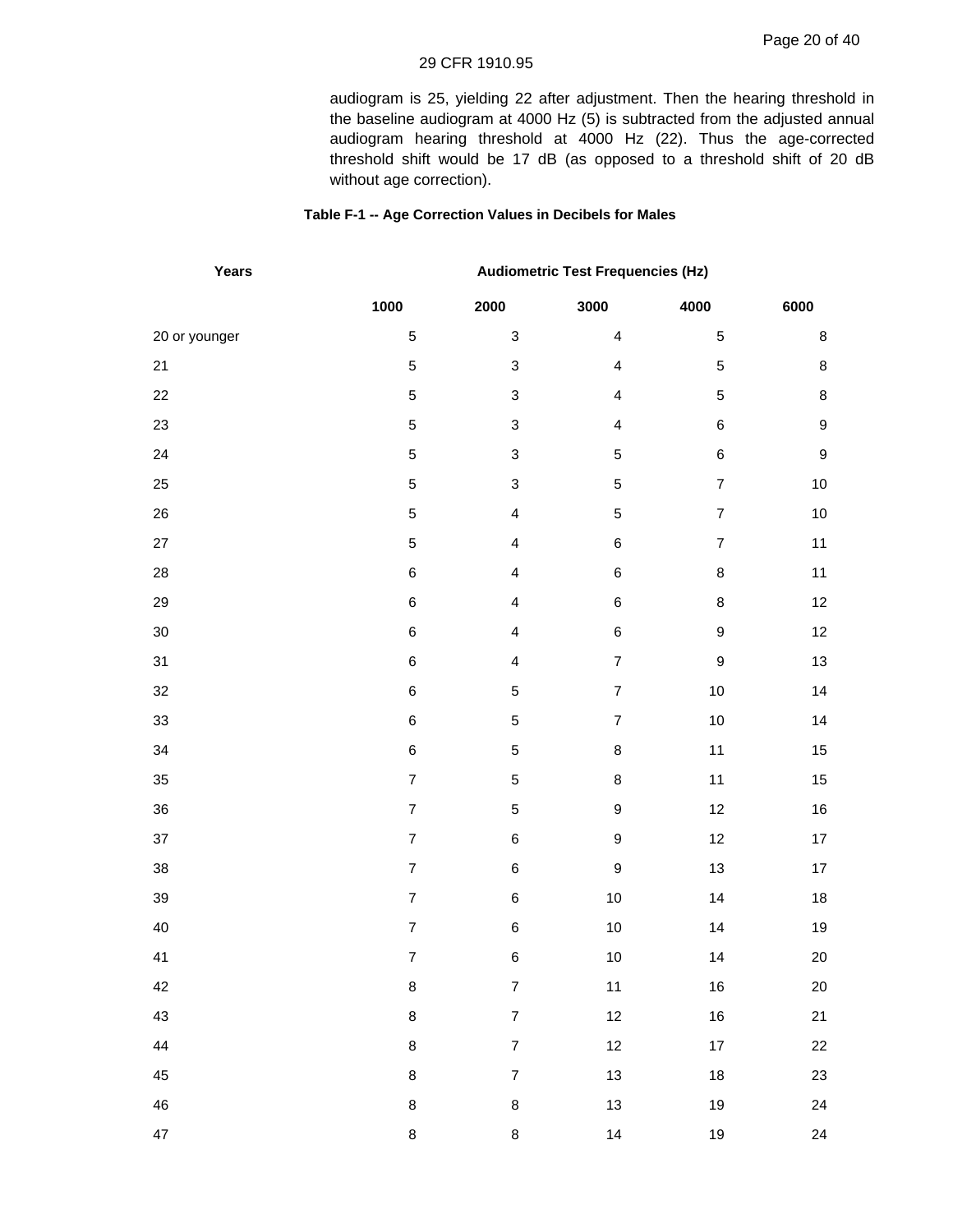| Years       | <b>Audiometric Test Frequencies (Hz)</b> |                  |      |        |        |
|-------------|------------------------------------------|------------------|------|--------|--------|
|             | 1000                                     | 2000             | 3000 | 4000   | 6000   |
| 48          | $\boldsymbol{9}$                         | 8                | 14   | $20\,$ | 25     |
| 49          | $\boldsymbol{9}$                         | 9                | 15   | 21     | 26     |
| 50          | 9                                        | $\boldsymbol{9}$ | 16   | 22     | 27     |
| 51          | 9                                        | $\boldsymbol{9}$ | 16   | 23     | 28     |
| 52          | 9                                        | $10$             | 17   | 24     | 29     |
| 53          | 9                                        | 10               | 18   | 25     | $30\,$ |
| 54          | $10$                                     | 10               | 18   | 26     | 31     |
| 55          | 10                                       | 11               | 19   | 27     | 32     |
| 56          | 10                                       | 11               | 20   | 28     | 34     |
| 57          | 10                                       | 11               | 21   | 29     | 35     |
| 58          | 10                                       | 12               | 22   | 31     | 36     |
| 59          | 11                                       | 12               | 22   | 32     | 37     |
| 60 or older | 11                                       | 13               | 23   | 33     | 38     |

## **Table F-1 -- Age Correction Values in Decibels for Males**

**Table F-2 -- Age Correction Values in Decibels for Females**

| Years         | <b>Audiometric Test Frequencies (Hz)</b> |             |                           |                           |                  |
|---------------|------------------------------------------|-------------|---------------------------|---------------------------|------------------|
|               | 1000                                     | 2000        | 3000                      | 4000                      | 6000             |
| 20 or younger | $\overline{7}$                           | 4           | $\ensuremath{\mathsf{3}}$ | $\mathbf 3$               | $\,6\,$          |
| 21            | $\overline{7}$                           | 4           | $\overline{\mathbf{4}}$   | $\ensuremath{\mathsf{3}}$ | $\,6$            |
| 22            | $\overline{7}$                           | 4           | $\overline{\mathbf{4}}$   | 4                         | $\,6\,$          |
| 23            | $\overline{7}$                           | 5           | $\overline{\mathbf{4}}$   | $\overline{\mathbf{4}}$   | $\overline{7}$   |
| 24            | $\overline{7}$                           | 5           | $\overline{\mathbf{4}}$   | 4                         | $\overline{7}$   |
| 25            | 8                                        | 5           | $\overline{\mathbf{4}}$   | 4                         | $\overline{7}$   |
| 26            | 8                                        | $\mathbf 5$ | 5                         | $\overline{\mathbf{4}}$   | $\bf 8$          |
| 27            | 8                                        | 5           | 5                         | 5                         | $\,8\,$          |
| 28            | 8                                        | 5           | 5                         | 5                         | $\bf 8$          |
| 29            | 8                                        | 5           | $\mathbf 5$               | 5                         | $\boldsymbol{9}$ |
| $30\,$        | 8                                        | $\,6$       | 5                         | 5                         | $\boldsymbol{9}$ |
| 31            | 8                                        | 6           | 6                         | $\mathbf 5$               | $\boldsymbol{9}$ |
| 32            | $\mathsf g$                              | $\,6$       | 6                         | $\,6$                     | $10\,$           |
| 33            | $\boldsymbol{9}$                         | 6           | 6                         | $\,6$                     | $10\,$           |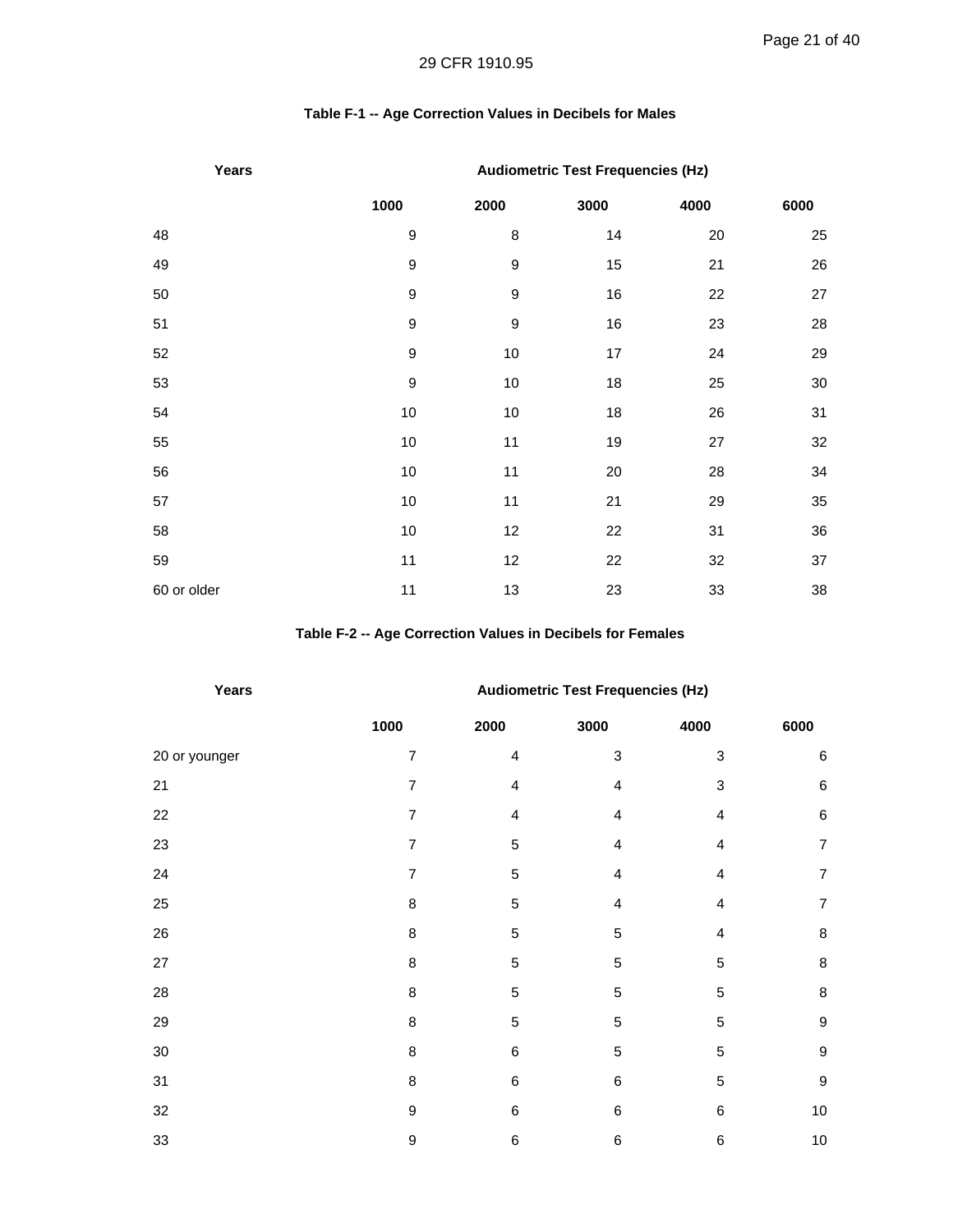| Table F-2 -- Age Correction Values in Decibels for Females |  |
|------------------------------------------------------------|--|
|                                                            |  |

| Years       | <b>Audiometric Test Frequencies (Hz)</b> |                  |                  |                  |        |
|-------------|------------------------------------------|------------------|------------------|------------------|--------|
|             | 1000                                     | 2000             | 3000             | 4000             | 6000   |
| 34          | $\boldsymbol{9}$                         | $\,6$            | $\,6\,$          | $\,6\,$          | $10$   |
| 35          | $\boldsymbol{9}$                         | 6                | $\boldsymbol{7}$ | $\overline{7}$   | 11     |
| 36          | $\boldsymbol{9}$                         | $\boldsymbol{7}$ | $\boldsymbol{7}$ | $\boldsymbol{7}$ | 11     |
| 37          | $\boldsymbol{9}$                         | $\boldsymbol{7}$ | $\boldsymbol{7}$ | $\boldsymbol{7}$ | 12     |
| 38          | $10$                                     | $\boldsymbol{7}$ | $\boldsymbol{7}$ | $\boldsymbol{7}$ | $12$   |
| 39          | $10$                                     | $\boldsymbol{7}$ | 8                | $\bf 8$          | 12     |
| 40          | $10$                                     | $\boldsymbol{7}$ | 8                | $\bf 8$          | 13     |
| 41          | $10$                                     | $\bf8$           | 8                | $\bf 8$          | 13     |
| 42          | 10                                       | $\bf8$           | $\boldsymbol{9}$ | $\boldsymbol{9}$ | 13     |
| 43          | 11                                       | $\bf8$           | $\boldsymbol{9}$ | $\boldsymbol{9}$ | 14     |
| 44          | 11                                       | 8                | $\boldsymbol{9}$ | $\boldsymbol{9}$ | 14     |
| 45          | 11                                       | $\bf8$           | $10$             | $10$             | 15     |
| 46          | 11                                       | $\boldsymbol{9}$ | $10$             | $10$             | 15     |
| 47          | 11                                       | $\boldsymbol{9}$ | $10$             | 11               | $16\,$ |
| 48          | 12                                       | $\boldsymbol{9}$ | 11               | 11               | 16     |
| 49          | 12                                       | $\boldsymbol{9}$ | 11               | 11               | $16\,$ |
| 50          | $12$                                     | $10$             | 11               | 12               | $17\,$ |
| 51          | 12                                       | $10$             | 12               | 12               | $17\,$ |
| 52          | 12                                       | $10$             | 12               | 13               | 18     |
| 53          | 13                                       | $10$             | 13               | 13               | 18     |
| 54          | 13                                       | 11               | 13               | 14               | $19$   |
| 55          | $13\,$                                   | 11               | 14               | 14               | $19$   |
| 56          | 13                                       | 11               | 14               | $15\,$           | 20     |
| 57          | 13                                       | 11               | 15               | 15               | 20     |
| 58          | 14                                       | 12               | 15               | 16               | 21     |
| 59          | 14                                       | 12               | $16\,$           | $16\,$           | 21     |
| 60 or older | 14                                       | 12               | $16\,$           | $17\,$           | 22     |

 Appendix G to § 1910.95 -- Monitoring Noise Levels Non-Mandatory Informational Appendix

 This appendix provides information to help employers comply with the noise monitoring obligations that are part of the hearing conservation amendment.

What is the purpose of noise monitoring?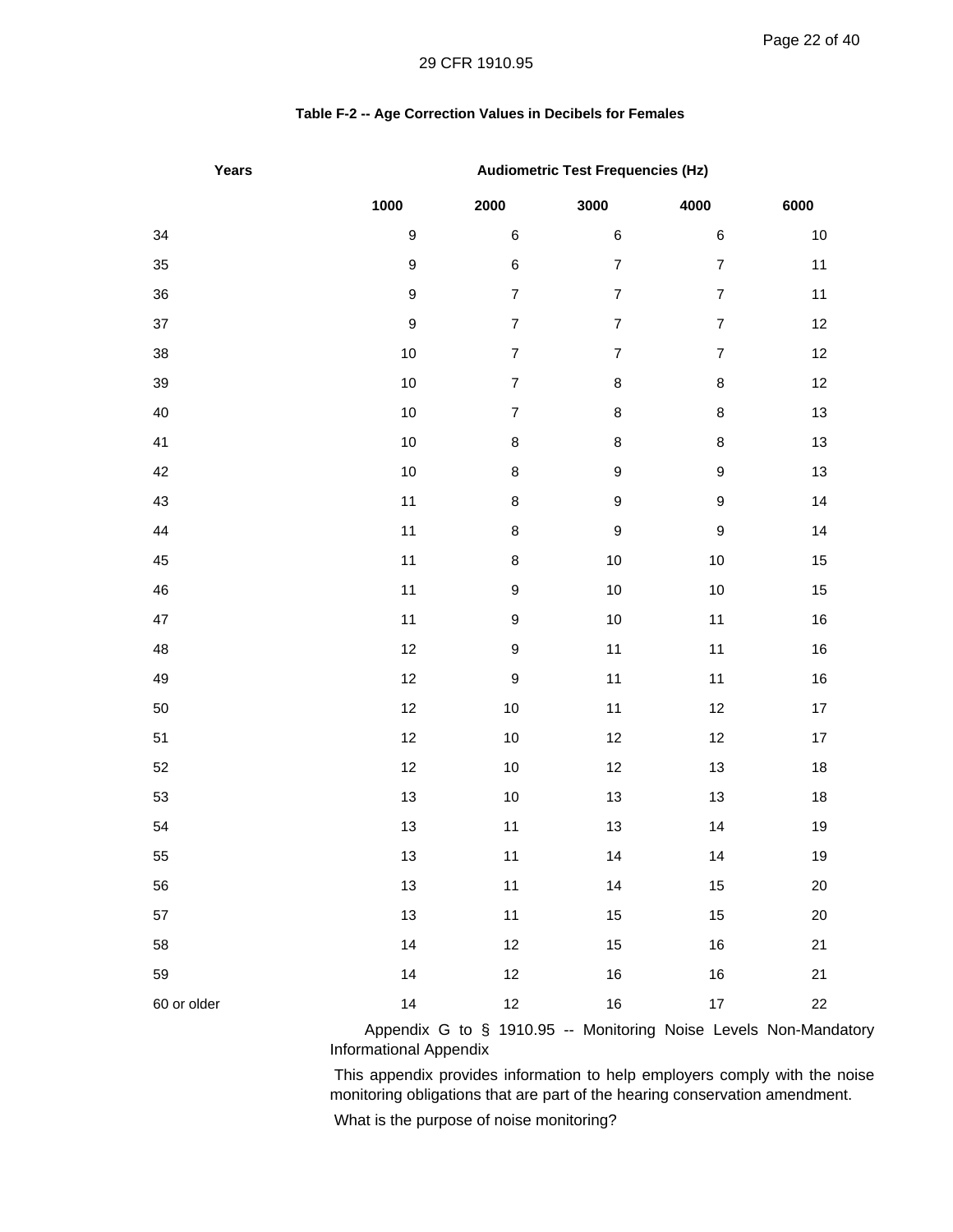This revised amendment requires that employees be placed in a hearing conservation program if they are exposed to average noise levels of 85 dB or greater during an 8 hour workday. In order to determine if exposures are at or above this level, it may be necessary to measure or monitor the actual noise levels in the workplace and to estimate the noise exposure or "dose" received by employees during the workday.

When is it necessary to implement a noise monitoring program?

 It is not necessary for every employer to measure workplace noise. Noise monitoring or measuring must be conducted only when exposures are at or above 85 dB. Factors which suggest that noise exposures in the workplace may be at this level include employee complaints about the loudness of noise, indications that employees are losing their hearing, or noisy conditions which make normal conversation difficult. The employer should also consider any information available regarding noise emitted from specific machines. In addition, actual workplace noise measurements can suggest whether or not a monitoring program should be initiated.

How is noise measured?

 Basically, there are two different instruments to measure noise exposures: the sound level meter and the dosimeter. A sound level meter is a device that measures the intensity of sound at a given moment. Since sound level meters provide a measure of sound intensity at only one point in time, it is generally necessary to take a number of measurements at different times during the day to estimate noise exposure over a workday. If noise levels fluctuate, the amount of time noise remains at each of the various measured levels must be determined.

 To estimate employee noise exposures with a sound level meter it is also generally necessary to take several measurements at different locations within the workplace. After appropriate sound level meter readings are obtained, people sometimes draw "maps" of the sound levels within different areas of the workplace. By using a sound level "map" and information on employee locations throughout the day, estimates of individual exposure levels can be developed. This measurement method is generally referred to as area noise monitoring.

 A dosimeter is like a sound level meter except that it stores sound level measurements and integrates these measurements over time, providing an average noise exposure reading for a given period of time, such as an 8-hour workday. With a dosimeter, a microphone is attached to the employee's clothing and the exposure measurement is simply read at the end of the desired time period. A reader may be used to read-out the dosimeter's measurements. Since the dosimeter is worn by the employee, it measures noise levels in those locations in which the employee travels. A sound level meter can also be positioned within the immediate vicinity of the exposed worker to obtain an individual exposure estimate. Such procedures are generally referred to as personal noise monitoring.

 Area monitoring can be used to estimate noise exposure when the noise levels are relatively constant and employees are not mobile. In workplaces where employees move about in different areas or where the noise intensity tends to fluctuate over time, noise exposure is generally more accurately estimated by the personal monitoring approach.

 In situations where personal monitoring is appropriate, proper positioning of the microphone is necessary to obtain accurate measurements. With a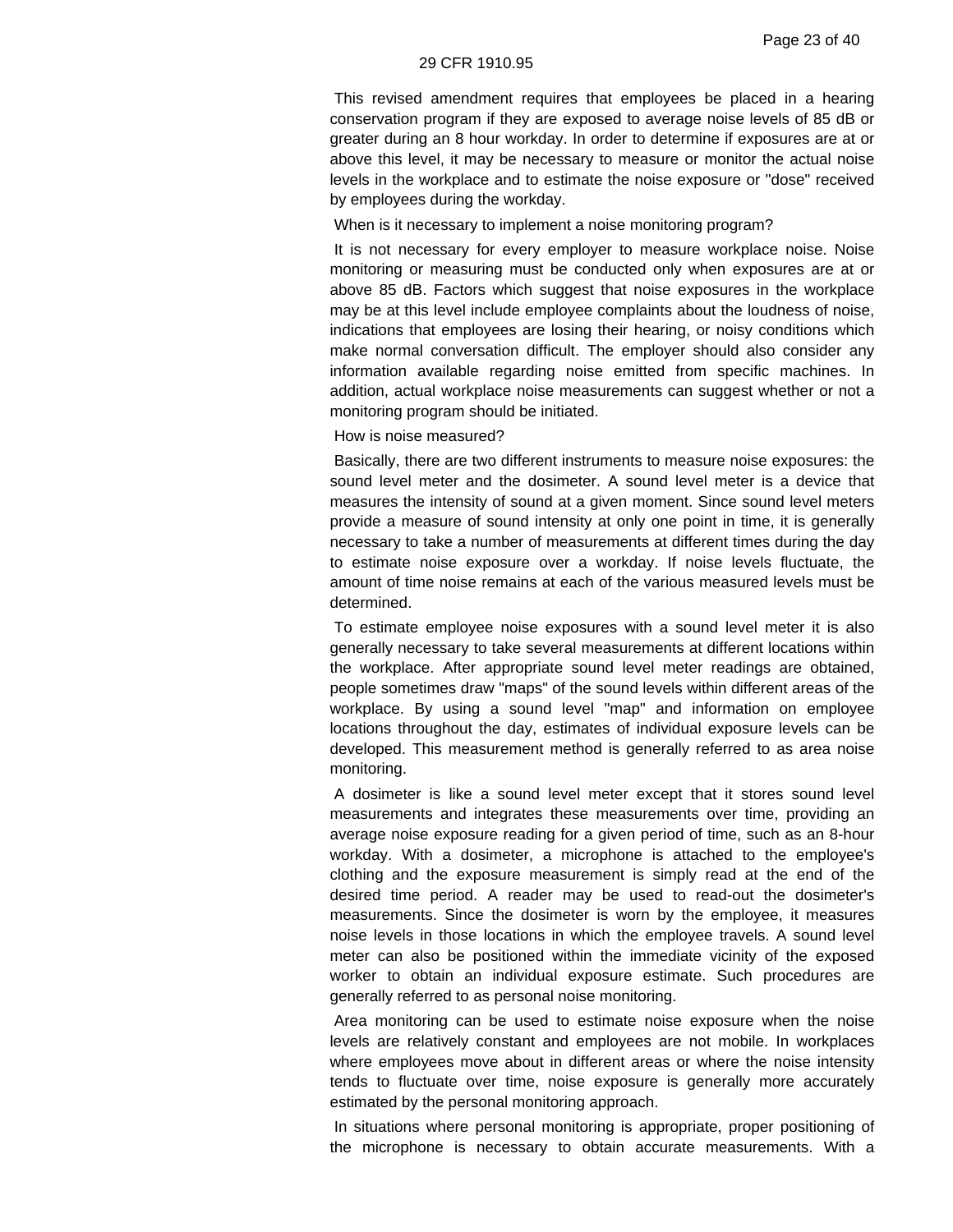dosimeter, the microphone is generally located on the shoulder and remains in that position for the entire workday. With a sound level meter, the microphone is stationed near the employee's head, and the instrument is usually held by an individual who follows the employee as he or she moves about.

 Manufacturer's instructions, contained in dosimeter and sound level meter operating manuals, should be followed for calibration and maintenance. To ensure accurate results, it is considered good professional practice to calibrate instruments before and after each use.

How often is it necessary to monitor noise levels?

 The amendment requires that when there are significant changes in machinery or production processes that may result in increased noise levels, remonitoring must be conducted to determine whether additional employees need to be included in the hearing conservation program. Many companies choose to remonitor periodically (once every year or two) to ensure that all exposed employees are included in their hearing conservation programs.

Where can equipment and technical advice be obtained?

 Noise monitoring equipment may be either purchased or rented. Sound level meters cost about \$ 500 to \$ 1,000, while dosimeters range in price from about \$ 750 to \$ 1,500. Smaller companies may find it more economical to rent equipment rather than to purchase it. Names of equipment suppliers may be found in the telephone book (Yellow Pages) under headings such as: "Safety Equipment," "Industrial Hygiene," or "Engineers-Acoustical." In addition to providing information on obtaining noise monitoring equipment, many companies and individuals included under such listings can provide professional advice on how to conduct a valid noise monitoring program. Some audiological testing firms and industrial hygiene firms also provide noise monitoring services. Universities with audiology, industrial hygiene, or acoustical engineering departments may also provide information or may be able to help employers meet their obligations under this amendment.

 Free, on-site assistance may be obtained from OSHA-supported state and private consultation organizations. These safety and health consultative entities generally give priority to the needs of small businesses.

 OSHA ONSITE CONSULTATION PROJECT DELIVERY [This table was removed. See [61 FR 9228, 9236,](https://advance.lexis.com/api/document?collection=administrative-codes&id=urn:contentItem:3SHC-1KX0-006W-93KT-00000-00&context=) March 7, 1996.]

Appendix H to § 1910.95 -- Availability of Referenced Documents

 Paragraphs (c) through (o) of [29 CFR 1910.95](https://advance.lexis.com/api/document?collection=administrative-codes&id=urn:contentItem:5GFW-1YC0-008H-03R7-00000-00&context=) and the accompanying appendices contain provisions which incorporate publications by reference. Generally, the publications provide criteria for instruments to be used in monitoring and audiometric testing. These criteria are intended to be mandatory when so indicated in the applicable paragraphs of § 1910.95 and appendices.

 It should be noted that OSHA does not require that employers purchase a copy of the referenced publications. Employers, however, may desire to obtain a copy of the referenced publications for their own information.

 The designation of the paragraph of the standard in which the referenced publications appear, the titles of the publications, and the availability of the publications are as follows: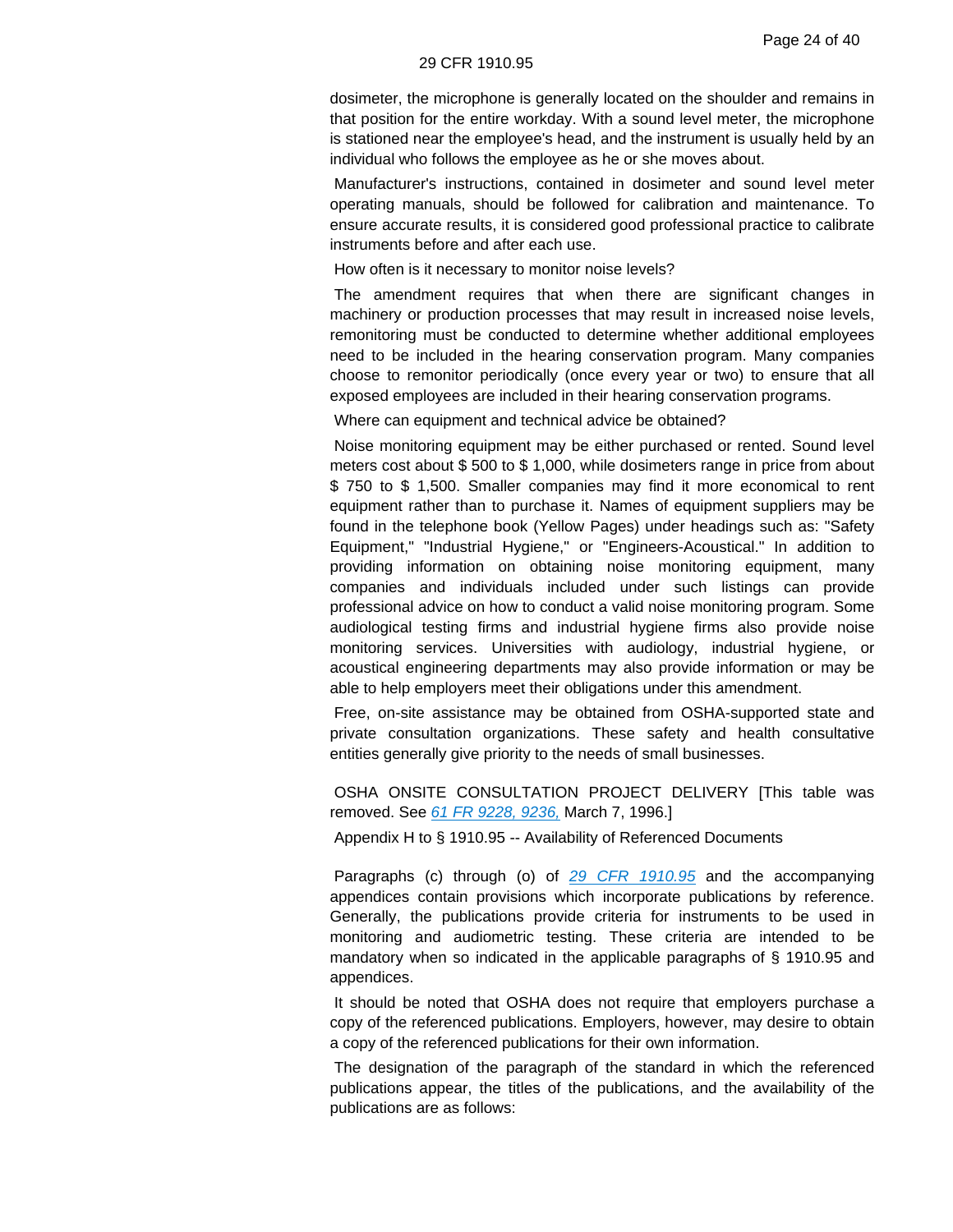| Paragraph        |                                                                                                                                                                                                                                                                                                                                                                                                                                                                                                                                                                                                                                              |                                       |  |  |
|------------------|----------------------------------------------------------------------------------------------------------------------------------------------------------------------------------------------------------------------------------------------------------------------------------------------------------------------------------------------------------------------------------------------------------------------------------------------------------------------------------------------------------------------------------------------------------------------------------------------------------------------------------------------|---------------------------------------|--|--|
| designation      | <b>Referenced publication</b>                                                                                                                                                                                                                                                                                                                                                                                                                                                                                                                                                                                                                | Available from --                     |  |  |
| Appendix B       | "List of Personal                                                                                                                                                                                                                                                                                                                                                                                                                                                                                                                                                                                                                            | <b>National Technical Information</b> |  |  |
|                  | Hearing Protectors and                                                                                                                                                                                                                                                                                                                                                                                                                                                                                                                                                                                                                       | Service, Port Royal Road,             |  |  |
|                  | Attenuation Data," HEW                                                                                                                                                                                                                                                                                                                                                                                                                                                                                                                                                                                                                       | Springfield, VA 22161.                |  |  |
|                  | Pub. No. 76-120, 1975.                                                                                                                                                                                                                                                                                                                                                                                                                                                                                                                                                                                                                       |                                       |  |  |
|                  | NTIS-PB267461                                                                                                                                                                                                                                                                                                                                                                                                                                                                                                                                                                                                                                |                                       |  |  |
| Appendix D       | "Specification for                                                                                                                                                                                                                                                                                                                                                                                                                                                                                                                                                                                                                           | <b>American National Standards</b>    |  |  |
|                  | Sound Level Meters,"                                                                                                                                                                                                                                                                                                                                                                                                                                                                                                                                                                                                                         | Institute, Inc., 1430 Broadway,       |  |  |
|                  | S1.4-1971 (R1976)                                                                                                                                                                                                                                                                                                                                                                                                                                                                                                                                                                                                                            |                                       |  |  |
|                  |                                                                                                                                                                                                                                                                                                                                                                                                                                                                                                                                                                                                                                              | New York, NY 10018.                   |  |  |
| § 1910.95(k)(2), | "Specifications for                                                                                                                                                                                                                                                                                                                                                                                                                                                                                                                                                                                                                          | <b>American National Standards</b>    |  |  |
| appendix E       | Audiometers,"                                                                                                                                                                                                                                                                                                                                                                                                                                                                                                                                                                                                                                | Institute, Inc., 1430 Broadway,       |  |  |
|                  | S3.6-1969                                                                                                                                                                                                                                                                                                                                                                                                                                                                                                                                                                                                                                    | New York, NY 10018.                   |  |  |
| Appendix D       | "Specification for                                                                                                                                                                                                                                                                                                                                                                                                                                                                                                                                                                                                                           | Back Numbers Department, Dept.        |  |  |
|                  | Octave, Half-Octave and                                                                                                                                                                                                                                                                                                                                                                                                                                                                                                                                                                                                                      | STD, American Institute of Physics    |  |  |
|                  | Third-Octave Band Filter                                                                                                                                                                                                                                                                                                                                                                                                                                                                                                                                                                                                                     | 333 E. 45th St., New York, NY         |  |  |
|                  | Sets," S1.11-1971                                                                                                                                                                                                                                                                                                                                                                                                                                                                                                                                                                                                                            | 10017; American National Standards    |  |  |
|                  | (R1976)                                                                                                                                                                                                                                                                                                                                                                                                                                                                                                                                                                                                                                      | Institute, Inc., 1430 Broadway,       |  |  |
|                  |                                                                                                                                                                                                                                                                                                                                                                                                                                                                                                                                                                                                                                              | New York, NY 10018.                   |  |  |
|                  | The referenced publications (or a microfiche of the publications) are available<br>for review at many universities and public libraries throughout the country.<br>These publications may also be examined at the OSHA Technical Data<br>Center, Room N2439, United States Department of Labor, 200 Constitution<br>Avenue, NW., Washington, DC 20210, (202) 219-7500 or at any OSHA<br>Regional Office (see telephone directories under United States Government --<br>Labor Department).                                                                                                                                                   |                                       |  |  |
|                  | Appendix I to § 1910.95 -- Definitions                                                                                                                                                                                                                                                                                                                                                                                                                                                                                                                                                                                                       |                                       |  |  |
|                  | These definitions apply to the following terms as used in paragraphs (c)<br>through (n) of 29 CFR 1910.95.<br>Action level--An 8-hour time-weighted average of 85 decibels measured on<br>the A-scale, slow response, or equivalently, a dose of fifty percent.<br>Audiogram -- A chart, graph, or table resulting from an audiometric test<br>showing an individual's hearing threshold levels as a function of frequency.<br>Audiologist -- A professional, specializing in the study and rehabilitation of<br>hearing, who is certified by the American Speech-Language-Hearing<br>Association or licensed by a state board of examiners. |                                       |  |  |
|                  |                                                                                                                                                                                                                                                                                                                                                                                                                                                                                                                                                                                                                                              |                                       |  |  |
|                  |                                                                                                                                                                                                                                                                                                                                                                                                                                                                                                                                                                                                                                              |                                       |  |  |
|                  |                                                                                                                                                                                                                                                                                                                                                                                                                                                                                                                                                                                                                                              |                                       |  |  |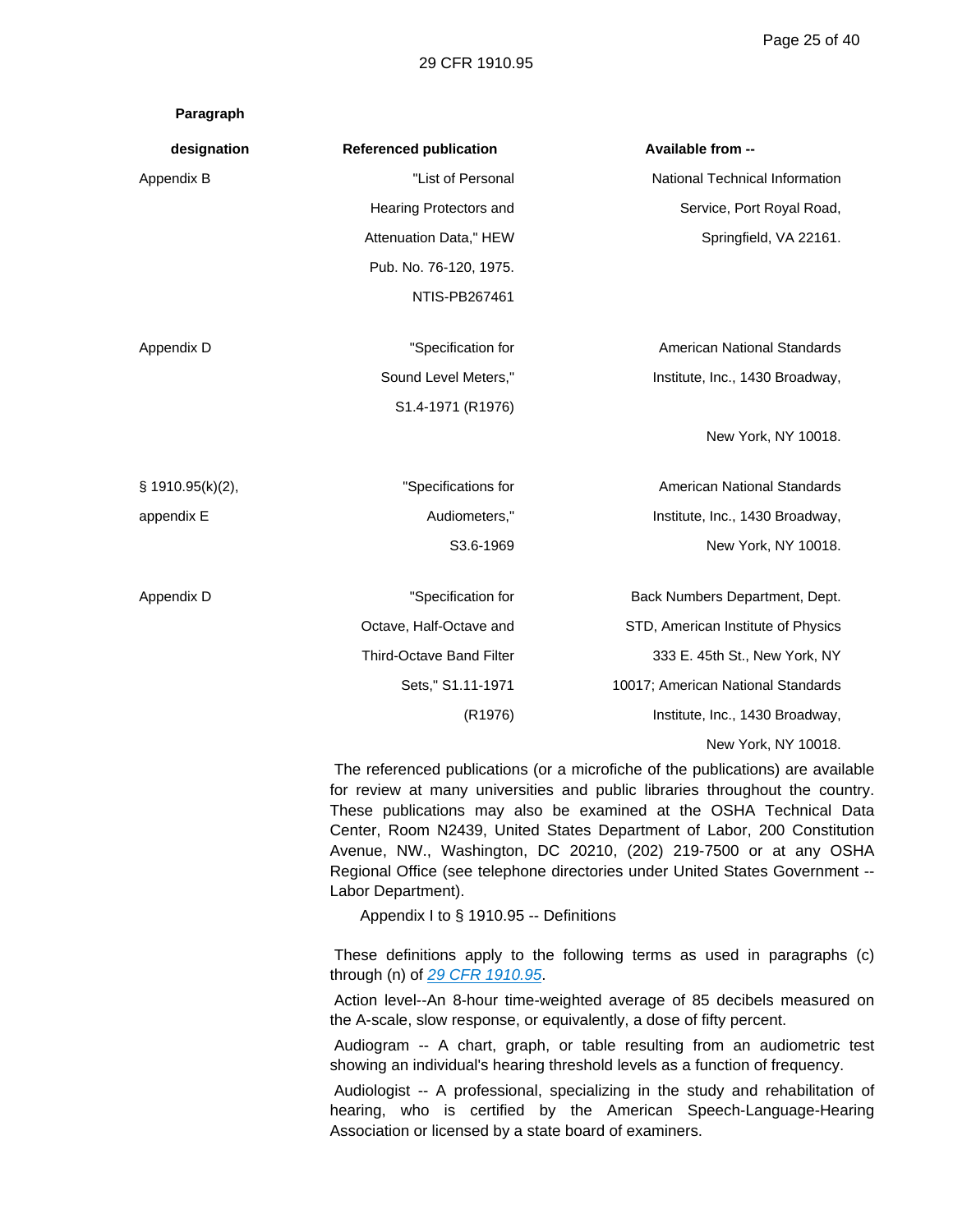Baseline audiogram -- The audiogram against which future audiograms are compared.

Criterion sound level -- A sound level of 90 decibels.

Decibel (dB) -- Unit of measurement of sound level.

 Hertz (Hz) -- Unit of measurement of frequency, numerically equal to cycles per second.

 Medical pathology -- A disorder or disease. For purposes of this regulation, a condition or disease affecting the ear, which should be treated by a physician specialist.

 Noise dose -- The ratio, expressed as a percentage, of (1) the time integral, over a stated time or event, of the 0.6 power of the measured SLOW exponential time-averaged, squared A-weighted sound pressure and (2) the product of the criterion duration (8 hours) and the 0.6 power of the squared sound pressure corresponding to the criterion sound level (90 dB).

 Noise dosimeter -- An instrument that integrates a function of sound pressure over a period of time in such a manner that it directly indicates a noise dose.

 Otolaryngologist -- A physician specializing in diagnosis and treatment of disorders of the ear, nose and throat.

 Representative exposure -- Measurements of an employee's noise dose or 8 hour time-weighted average sound level that the employers deem to be representative of the exposures of other employees in the workplace.

 Sound level -- Ten times the common logarithm of the ratio of the square of the measured A-weighted sound pressure to the square of the standard reference pressure of 20 micropascals. Unit: decibels (dB). For use with this regulation, SLOW time response, in accordance with ANSI S1.4-1971 (R1976), is required.

Sound level meter -- An instrument for the measurement of sound level.

 Time-weighted average sound level -- That sound level, which if constant over an 8-hour exposure, would result in the same noise dose as is measured.

## **Statutory Authority**

## **AUTHORITY NOTE APPLICABLE TO ENTIRE SUBPART:**

[29 U.S.C. 653,](https://advance.lexis.com/api/document?collection=statutes-legislation&id=urn:contentItem:4YF7-GW91-NRF4-44K6-00000-00&context=) 655, 657; Secretary of Labor's Order No. 12-71 (36 FR 8754), 8-76 (41 FR 25059), 9-83 (48 FR [35736\), 1-90 \(55 FR 9033\), 6-96 \(62 FR 111\), 3-2000 \(65 FR 50017\), 5-2002 \(67 FR 50017\), 5-2007 \(72 FR](https://advance.lexis.com/api/document?collection=administrative-codes&id=urn:contentItem:523N-9690-00H6-R1BX-00000-00&context=)  [31159\), 4-2010 \(75 FR 55355\),](https://advance.lexis.com/api/document?collection=administrative-codes&id=urn:contentItem:523N-9690-00H6-R1BX-00000-00&context=) or 1-2012 [\(77 FR 3912\),](https://advance.lexis.com/api/document?collection=administrative-codes&id=urn:contentItem:54T9-V3S0-006W-830Y-00000-00&context=) as applicable; and 29 CFR part 1911.

## **History**

[39 FR 23502, June 27, 1974, as amended at 46 FR 4161, Jan. 16, 1981; [46 FR 62845,](https://advance.lexis.com/api/document?collection=administrative-codes&id=urn:contentItem:3SD4-29C0-000N-045F-00000-00&context=) Dec. 29, 1981; 48 FR [9776,](https://advance.lexis.com/api/document?collection=administrative-codes&id=urn:contentItem:3SD3-X8D0-0011-V4HM-00000-00&context=) Mar. 8, 1983; 48 FR 29687, June 28, 1983; [54 FR 24333,](https://advance.lexis.com/api/document?collection=administrative-codes&id=urn:contentItem:3SDR-TG50-001J-X0W5-00000-00&context=) June 7, 1989; [61 FR 9228, 9236,](https://advance.lexis.com/api/document?collection=administrative-codes&id=urn:contentItem:3SHC-1KX0-006W-93KT-00000-00&context=) Mar. 7, 1996; 71 [FR 16669, 16672,](https://advance.lexis.com/api/document?collection=administrative-codes&id=urn:contentItem:4JM5-K2B0-006W-84JC-00000-00&context=) Apr. 3, 2006; [73 FR 75568, 75584,](https://advance.lexis.com/api/document?collection=administrative-codes&id=urn:contentItem:4V4F-97K0-006W-83FJ-00000-00&context=) Dec. 12, 2008]

Annotations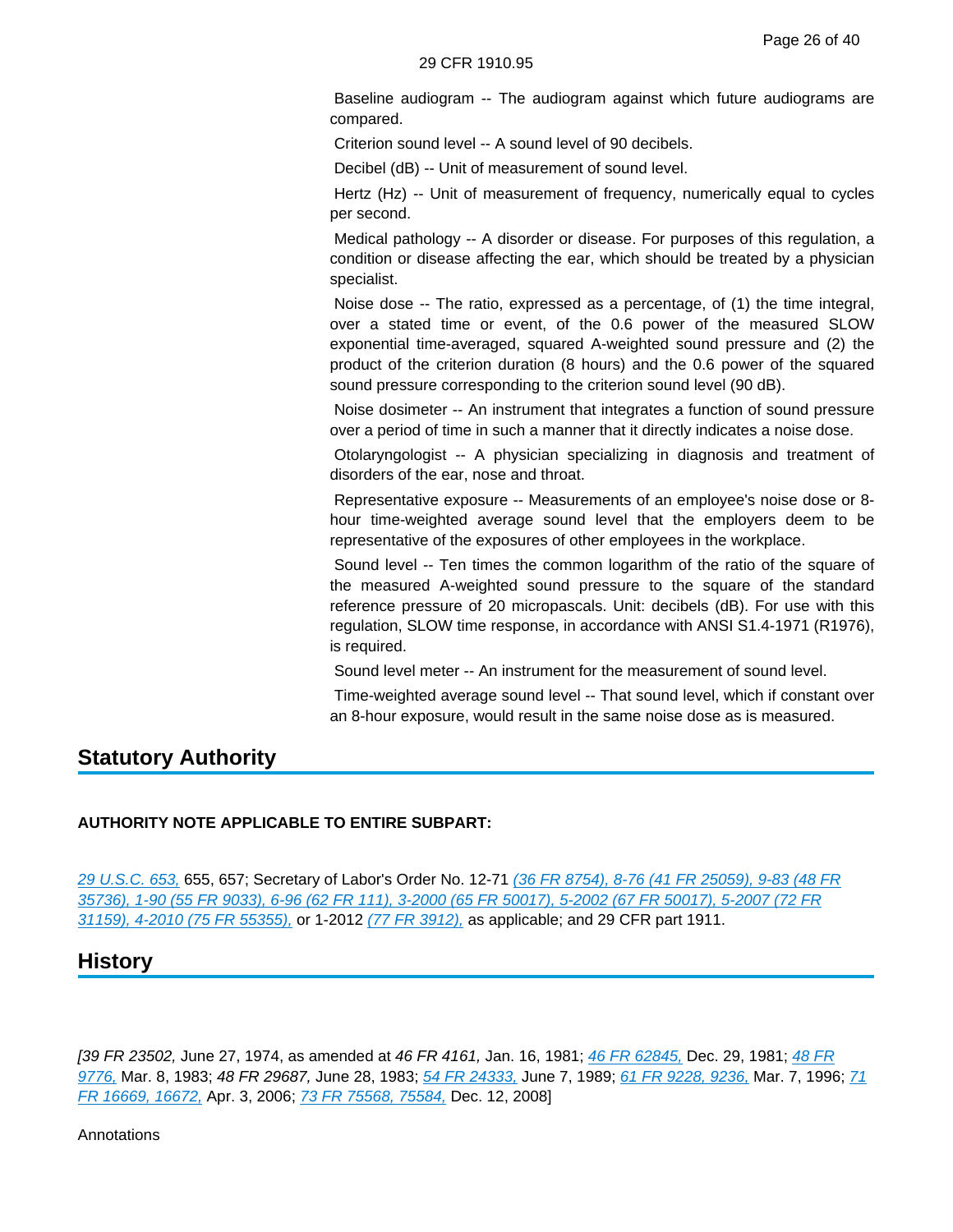## **Notes**

#### **[EFFECTIVE DATE NOTE:**

[73 FR 75568, 75584,](https://advance.lexis.com/api/document?collection=administrative-codes&id=urn:contentItem:4V4F-97K0-006W-83FJ-00000-00&context=) Dec. 12, 2008, revised paragraph (k)(1), effective Jan. 12, 2009.]

## **Case Notes**

## **NOTES TO DECISIONS: COURT AND ADMINISTRATIVE DECISIONS SIGNIFICANTLY DISCUSSING SECTION --**

#### [Topco, Inc. \(1999, OSHRC ALJ\) 18 BNA OSHC 1744, 1998 CCH OSHD P31730](https://advance.lexis.com/api/document?collection=administrative-materials&id=urn:contentItem:3WFD-H6C0-001T-N033-00000-00&context=)

[GE v Workers' Compensation Appeal Bd. \(Bower\) \(1999, Pa Cmwlth\) 734 A2d 492,](https://advance.lexis.com/api/document?collection=cases&id=urn:contentItem:3X1X-DJ80-0039-4337-00000-00&context=) app den (2000) 561 Pa 679, 749 A2d 473

#### **LexisNexis® Notes**

 Case Notes Applicable to Entire Part Civil Procedure : Appeals : Standards of Review : Reversible Errors Environmental Law : Noise Evidence : Procedural Considerations : Burdens of Production Governments : Agriculture & Food : Packers & Stockyards Act Governments : Agriculture & Food : Poultry Products Governments : Agriculture & Food : Processing, Storage & Distribution Governments : Legislation : Effect & Operation : Amendments Labor & Employment Law : Occupational Safety & Health : Administrative Proceedings : General Overview Labor & Employment Law : Occupational Safety & Health : Administrative Proceedings : Citations & Inspections Labor & Employment Law : Occupational Safety & Health : Administrative Proceedings : Rulemaking Labor & Employment Law : Occupational Safety & Health : Administrative Proceedings : Standards of Review Labor & Employment Law : Occupational Safety & Health : Compliance & Defenses Labor & Employment Law : Occupational Safety & Health : Duties & Rights Labor & Employment Law : Occupational Safety & Health : Industry Standards Labor & Employment Law : Wage & Hour Laws : Statutory Application : General Overview Labor & Employment Law : Wage & Hour Laws : Statutory Application : Portal-to-Portal Act Military & Veterans Law : Veterans : Benefits : Disability Benefits Transportation Law : Air Transportation : Noise Control Workers' Compensation & SSDI : Remedies Under Other Laws : Occupational Safety & Health Act

#### **Case Notes Applicable to Entire Part**

#### [Part Note](https://advance.lexis.com/api/document?collection=administrative-codes&id=urn:contentItem:5N7S-R4P0-008H-01Y9-00000-00&context=)

#### **Civil Procedure : Appeals : Standards of Review : Reversible Errors**

[Forging Industry Asso. v. Secretary of Labor, 773 F.2d 1436, 1985 U.S. App. LEXIS 21696](https://advance.lexis.com/api/document?collection=cases&id=urn:contentItem:3S4X-DS90-0039-P4XH-00000-00&context=) (4th Cir Sept. 23, 1985).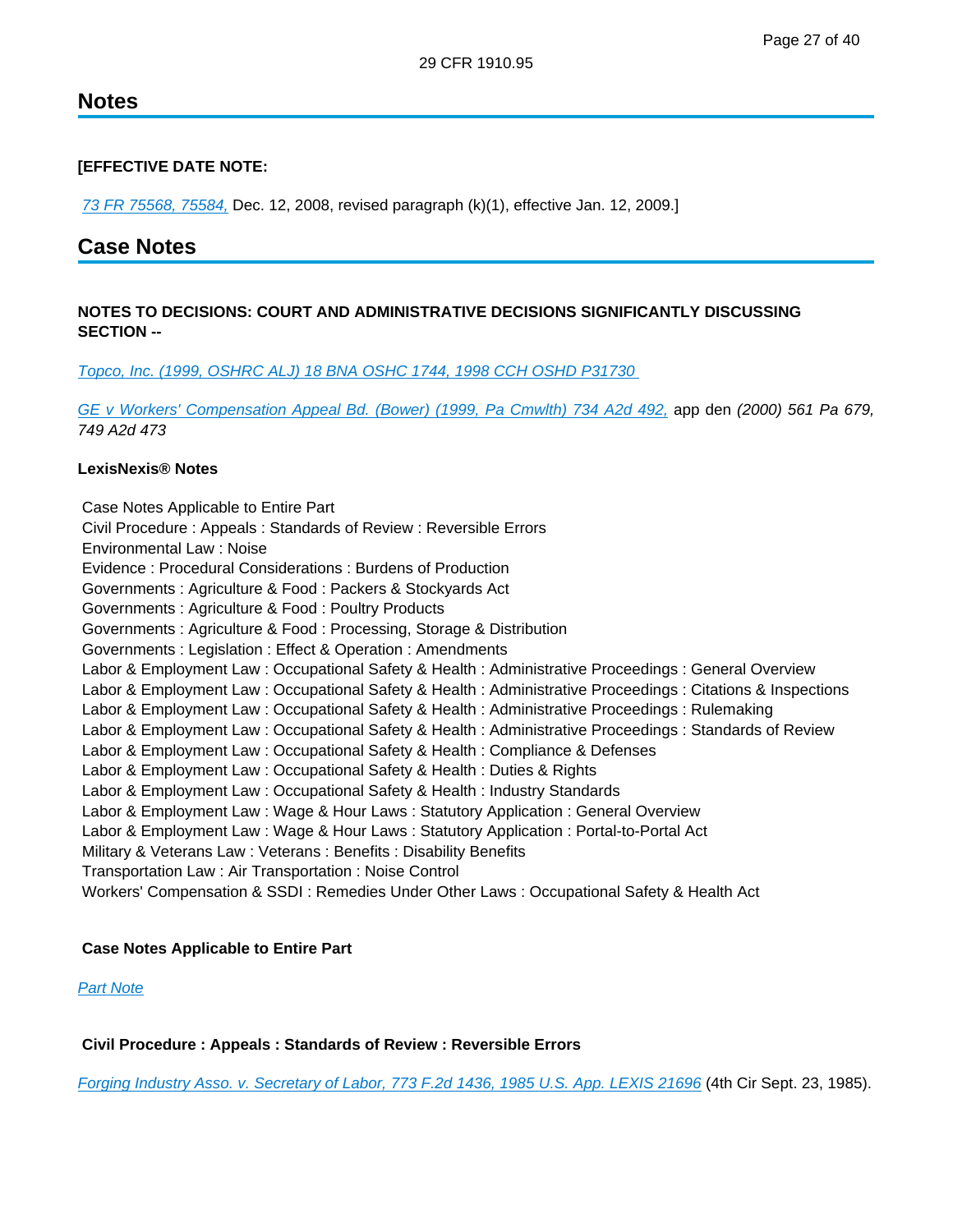**Overview:** The hearing conversation amendment to the occupational noise standard was directed toward workplace noise, would reduce employee's risk of a material health impairment, and was reasonably related to the purposes of the enabling legislation.

The employee's right to observe monitoring in connection with the amendment to 29 C.F.R.  $\S$  1910.95  $(1984)$ , [29 C.F.R. §§ 1910.95\(c\)](https://advance.lexis.com/api/document?collection=administrative-codes&id=urn:contentItem:5GFW-1YC0-008H-03R7-00000-00&context=)-(p), must be tempered with a standard of reasonableness, and observation which seriously disrupts production or the sampling itself is not permitted. 46 Fed. Reg. 4156. [Go To Headnote](https://advance.lexis.com/api/document?collection=cases&id=urn:contentItem:3S4X-DS90-0039-P4XH-00000-00&context=)

## **Environmental Law : Noise**

[Forging Industry Asso. v. Secretary of Labor, 773 F.2d 1436, 1985 U.S. App. LEXIS 21696](https://advance.lexis.com/api/document?collection=cases&id=urn:contentItem:3S4X-DS90-0039-P4XH-00000-00&context=) (4th Cir Sept. 23, 1985).

**Overview:** The hearing conversation amendment to the occupational noise standard was directed toward workplace noise, would reduce employee's risk of a material health impairment, and was reasonably related to the purposes of the enabling legislation.

• 29 C.F.R.  $\S$  1910.95(d) requires an employer to monitor workplace noise whenever information indicates that an employee's exposure may equal or exceed an 8-hour time-weighted average (TWA) of 85 db. [29](https://advance.lexis.com/api/document?collection=administrative-codes&id=urn:contentItem:5GFW-1YC0-008H-03R7-00000-00&context=)  [C.F.R. § 1910.95\(d\)\(2\)\(1\)](https://advance.lexis.com/api/document?collection=administrative-codes&id=urn:contentItem:5GFW-1YC0-008H-03R7-00000-00&context=) directs that noise at 80 db be integrated into the noise measurements. 29 C.F.R.  $\S$  1910.95(e) provides that the employer notify each employee exposed at or above the 8-hour TWA of 85 db of the results of the monitoring while  $29$  C.F.R. § 1910.95(f) directs that employees or their representatives be provided with an opportunity to observe noise measurements. [Go To Headnote](https://advance.lexis.com/api/document?collection=cases&id=urn:contentItem:3S4X-DS90-0039-P4XH-00000-00&context=)

Donovan v. Castle & Cooke Foods, Etc., 692 F.2d 641, 1982 U.S. App. LEXIS 23943 (9th Cir Nov. 19, 1982).

**Overview:** In OSHA case, Secretary of Labor had initial burden to prove that proposed noise abatement method was technologically feasible; if employer claimed that resulting cost was unjustified, secretary also had burden to show cost-benefit justification.

- [29 C.F.R. § 1910.95\(b\) \(1\)](https://advance.lexis.com/api/document?collection=administrative-codes&id=urn:contentItem:5GFW-1YC0-008H-03R7-00000-00&context=)contemplates three types of noise controls. Engineering controls are those that reduce the sound intensity at the source of the noise. This is achieved by insulation of the machine, by substituting quieter machines and processes, or by isolating the machine or its operator. Administrative controls attempt to reduce workers' exposure to excess noise through use of variable work schedules, variable assignments, or limiting machine use. Personal protective equipment includes such devices as ear plugs and ear muffs provided by the employer and fitted to individual workers. [Go To Headnote](https://advance.lexis.com/api/document?collection=cases&id=urn:contentItem:3S4X-1FT0-003B-G17C-00000-00&context=)
- In an enforcement action relating to a citation alleging a violation of [29 C.F.R. § 1910.95\(b\)\(1\)](https://advance.lexis.com/api/document?collection=administrative-codes&id=urn:contentItem:5GFW-1YC0-008H-03R7-00000-00&context=), once the Secretary of Labor meets his initial burden, the burden must shift to the employer, who may raise the issue of economic feasibility. The employer may satisfy this burden of production with evidence of the relative cost to him of various methods of noise control; and may compare the costs of implementing engineering controls, administrative controls, or personal protective equipment at a specific employment location. Go [To Headnote](https://advance.lexis.com/api/document?collection=cases&id=urn:contentItem:3S4X-1FT0-003B-G17C-00000-00&context=)

### [Carnation Co. v. Secretary of Labor, 641 F.2d 801, 1981 U.S. App. LEXIS 14463](https://advance.lexis.com/api/document?collection=cases&id=urn:contentItem:3S4X-3F90-0039-W4K5-00000-00&context=) (9th Cir Apr. 9, 1981).

**Overview:** Administrative noise violation imposed upon employer was remanded for evidentiary hearing because principles of due process were violated when employer was not allowed to rebut evidence offered by Secretary of Labor with its own relevant evidence.

• Violators of the noise standard must correct violations if to do so is economically feasible. 29 C.F.R. § [1910.95](https://advance.lexis.com/api/document?collection=administrative-codes&id=urn:contentItem:5GFW-1YC0-008H-03R7-00000-00&context=). The Secretary of Labor has the burden of proof of showing economic feasibility. [29 C.F.R. §](https://advance.lexis.com/api/document?collection=administrative-codes&id=urn:contentItem:5GFW-1YJ0-008H-04SM-00000-00&context=)  [2200.73](https://advance.lexis.com/api/document?collection=administrative-codes&id=urn:contentItem:5GFW-1YJ0-008H-04SM-00000-00&context=). [Go To Headnote](https://advance.lexis.com/api/document?collection=cases&id=urn:contentItem:3S4X-3F90-0039-W4K5-00000-00&context=)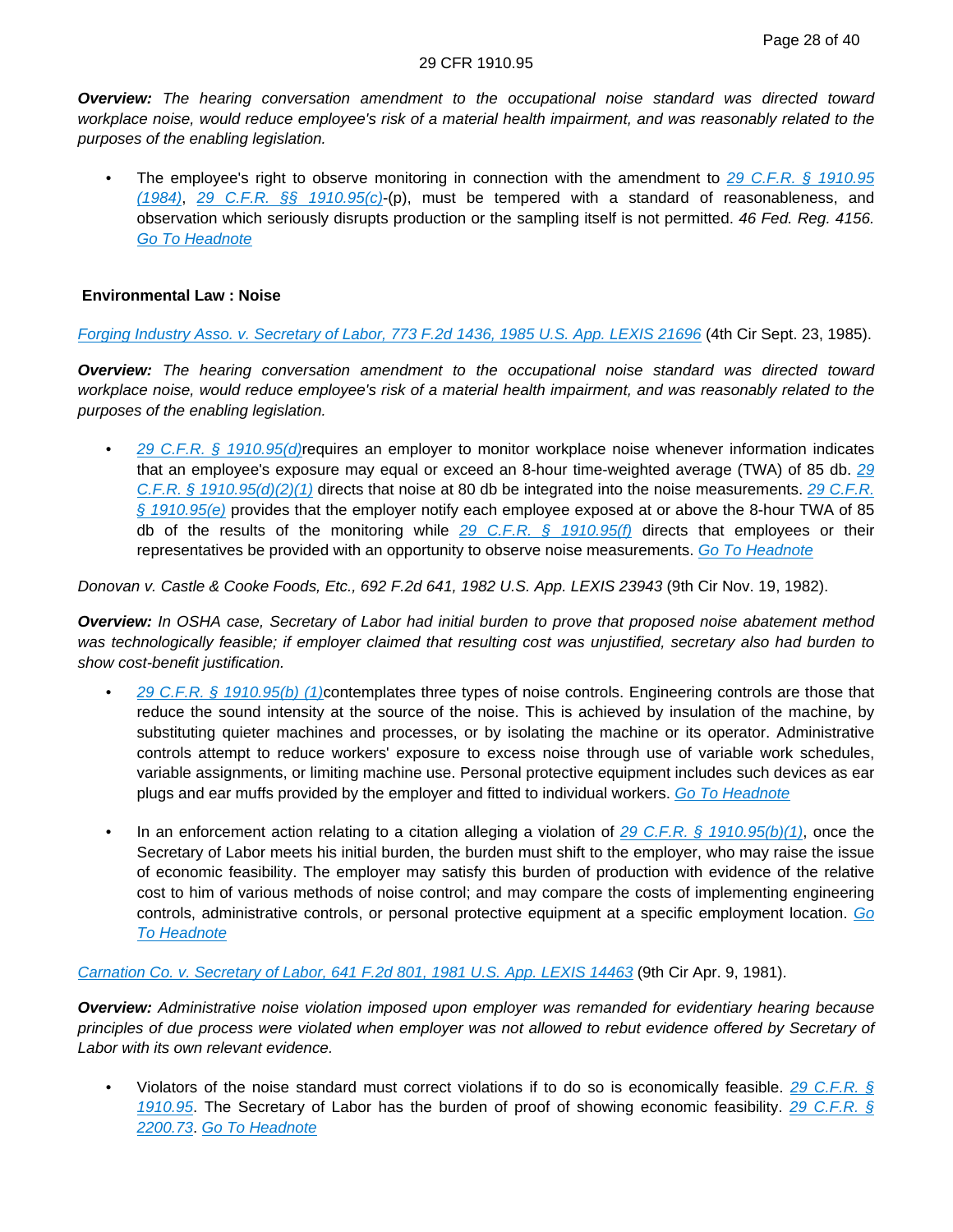[Continental Can Co. v. Marshall, 455 F. Supp. 1015, 1978 U.S. Dist. LEXIS 16112](https://advance.lexis.com/api/document?collection=cases&id=urn:contentItem:3S4N-JPF0-0054-72S2-00000-00&context=) (SD Ill Aug. 8, 1978).

**Overview:** A company maintaining metal can-manufacturing plants could not be cited for violating sound level regulations because the issue of economic feasibility of machine enclosures was litigated and determined in favor of the company by prior litigation.

• Economic feasibility is required, on a comparison basis with personal protective alternatives, in the enforcement of [29 C.F.R. § 1910.95\(b\)\(1\)](https://advance.lexis.com/api/document?collection=administrative-codes&id=urn:contentItem:5GFW-1YC0-008H-03R7-00000-00&context=). [Go To Headnote](https://advance.lexis.com/api/document?collection=cases&id=urn:contentItem:3S4N-JPF0-0054-72S2-00000-00&context=)

#### **Evidence : Procedural Considerations : Burdens of Production**

Donovan v. Castle & Cooke Foods, Etc., 692 F.2d 641, 1982 U.S. App. LEXIS 23943 (9th Cir Nov. 19, 1982).

**Overview:** In OSHA case, Secretary of Labor had initial burden to prove that proposed noise abatement method was technologically feasible; if employer claimed that resulting cost was unjustified, secretary also had burden to show cost-benefit justification.

• In an enforcement action relating to a citation alleging a violation of 29 C.F.R.  $\frac{6}{5}$  1910.95(b)(1), once the Secretary of Labor meets his initial burden, the burden must shift to the employer, who may raise the issue of economic feasibility. The employer may satisfy this burden of production with evidence of the relative cost to him of various methods of noise control; and may compare the costs of implementing engineering controls, administrative controls, or personal protective equipment at a specific employment location. [Go](https://advance.lexis.com/api/document?collection=cases&id=urn:contentItem:3S4X-1FT0-003B-G17C-00000-00&context=)  [To Headnote](https://advance.lexis.com/api/document?collection=cases&id=urn:contentItem:3S4X-1FT0-003B-G17C-00000-00&context=)

#### **Governments : Agriculture & Food : Packers & Stockyards Act**

[Anderson v. Perdue Farms, Inc., 604 F. Supp. 2d 1339, 2009 U.S. Dist. LEXIS 19243](https://advance.lexis.com/api/document?collection=cases&id=urn:contentItem:4VTT-S7C0-TXFP-824R-00000-00&context=) (MD Ala Mar. 10, 2009).

**Overview:** Because an employer poultry processor was benefited by the workers' donning and doffing Personal Protective Equipment in that it was required under federal regulations and the workers also benefited in protecting their clothing, those disputed issues precluded summary judgment as to compensability under  $29$  U.S.C.S. § [254\(](https://advance.lexis.com/api/document?collection=statutes-legislation&id=urn:contentItem:4YF7-GKH1-NRF4-40P1-00000-00&context=)a).

• Federal regulations require poultry processing employees to wear Personal Protective Equipment (PPE) when processing poultry. [21 C.F.R. § 110.10\(b\)\(6\)](https://advance.lexis.com/api/document?collection=administrative-codes&id=urn:contentItem:5KFB-B8K0-008G-Y1DX-00000-00&context=) requires hair nets and beard nets. [9 C.F.R. § 416.5\(b\)](https://advance.lexis.com/api/document?collection=administrative-codes&id=urn:contentItem:5CVT-CHS0-008G-Y4XX-00000-00&context=), [29 C.F.R. § 1910.136](https://advance.lexis.com/api/document?collection=administrative-codes&id=urn:contentItem:5M8X-JM20-008H-036G-00000-00&context=), and [21 C.F.R. § 110.10\(b\)\(1\)](https://advance.lexis.com/api/document?collection=administrative-codes&id=urn:contentItem:5KFB-B8K0-008G-Y1DX-00000-00&context=) requires boots. [21 C.F.R. § 110.10\(b\)\(6\)](https://advance.lexis.com/api/document?collection=administrative-codes&id=urn:contentItem:5KFB-B8K0-008G-Y1DX-00000-00&context=) and 29 [C.F.R. § 1910.134](https://advance.lexis.com/api/document?collection=administrative-codes&id=urn:contentItem:5M8X-JM60-008H-04BR-00000-00&context=) require bump caps. [29 C.F.R. § 1910.95](https://advance.lexis.com/api/document?collection=administrative-codes&id=urn:contentItem:5GFW-1YC0-008H-03R7-00000-00&context=) requires earplugs. [29 C.F.R. § 1910.133](https://advance.lexis.com/api/document?collection=administrative-codes&id=urn:contentItem:5M8X-JM20-008H-036D-00000-00&context=) requires safety glasses. One meaning of "necessary" is required by obligation, compulsion, or convention. Under this definition, these regulations, no doubt obligatory and compulsory, clearly render donning, doffing, and sanitizing of PPE "necessary." [Go To Headnote](https://advance.lexis.com/api/document?collection=cases&id=urn:contentItem:4VTT-S7C0-TXFP-824R-00000-00&context=)

#### **Governments : Agriculture & Food : Poultry Products**

[Anderson v. Perdue Farms, Inc., 604 F. Supp. 2d 1339, 2009 U.S. Dist. LEXIS 19243](https://advance.lexis.com/api/document?collection=cases&id=urn:contentItem:4VTT-S7C0-TXFP-824R-00000-00&context=) (MD Ala Mar. 10, 2009).

**Overview:** Because an employer poultry processor was benefited by the workers' donning and doffing Personal Protective Equipment in that it was required under federal regulations and the workers also benefited in protecting their clothing, those disputed issues precluded summary judgment as to compensability under 29 U.S.C.S.  $\S$  $254(a)$  $254(a)$ .

• Federal regulations require poultry processing employees to wear Personal Protective Equipment (PPE) when processing poultry. [21 C.F.R. § 110.10\(b\)\(6\)](https://advance.lexis.com/api/document?collection=administrative-codes&id=urn:contentItem:5KFB-B8K0-008G-Y1DX-00000-00&context=) requires hair nets and beard nets. [9 C.F.R. § 416.5\(b\)](https://advance.lexis.com/api/document?collection=administrative-codes&id=urn:contentItem:5CVT-CHS0-008G-Y4XX-00000-00&context=),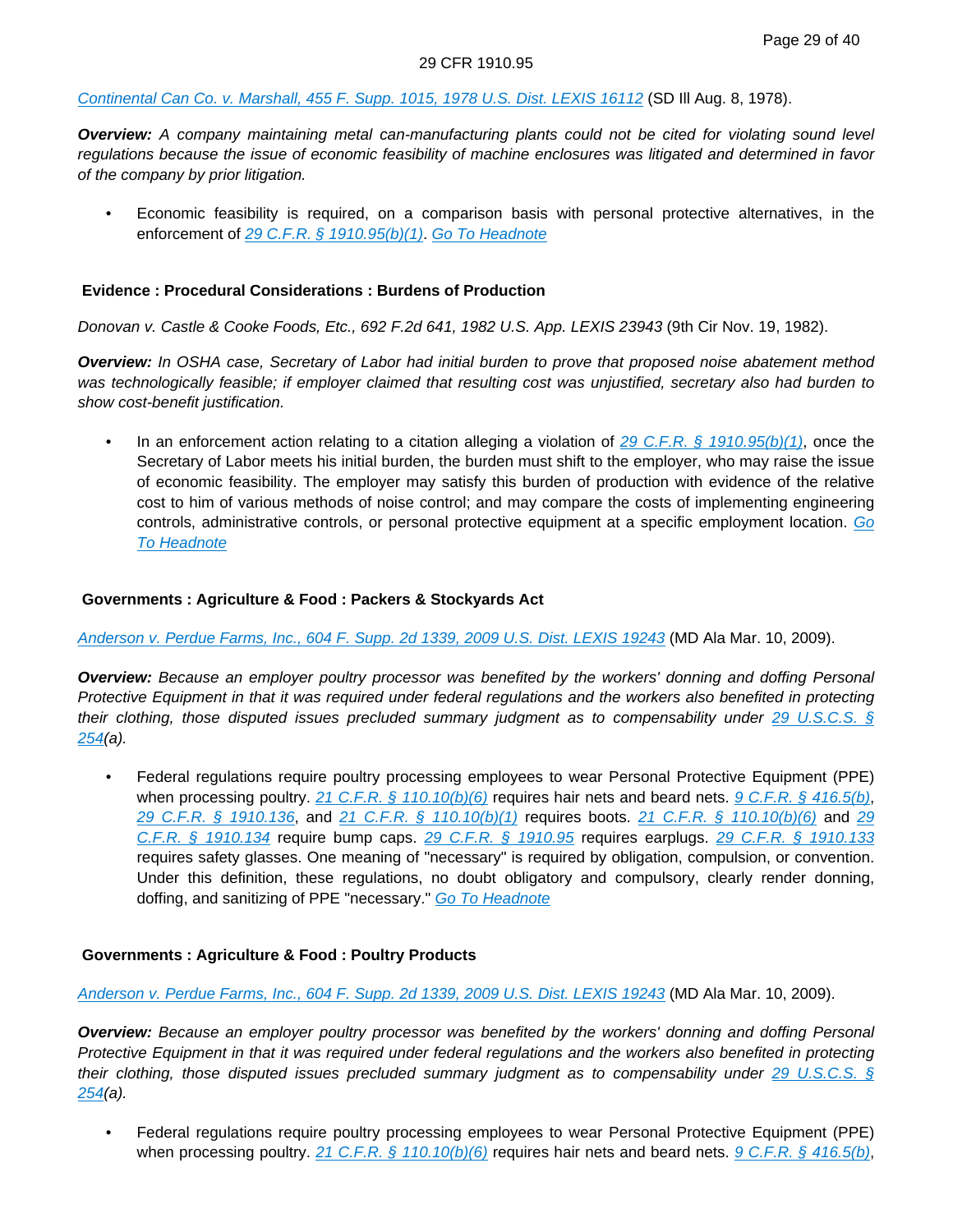[29 C.F.R. § 1910.136](https://advance.lexis.com/api/document?collection=administrative-codes&id=urn:contentItem:5M8X-JM20-008H-036G-00000-00&context=), and [21 C.F.R. § 110.10\(b\)\(1\)](https://advance.lexis.com/api/document?collection=administrative-codes&id=urn:contentItem:5KFB-B8K0-008G-Y1DX-00000-00&context=) requires boots. [21 C.F.R. § 110.10\(b\)\(6\)](https://advance.lexis.com/api/document?collection=administrative-codes&id=urn:contentItem:5KFB-B8K0-008G-Y1DX-00000-00&context=) and 29 [C.F.R. § 1910.134](https://advance.lexis.com/api/document?collection=administrative-codes&id=urn:contentItem:5M8X-JM60-008H-04BR-00000-00&context=) require bump caps. [29 C.F.R. § 1910.95](https://advance.lexis.com/api/document?collection=administrative-codes&id=urn:contentItem:5GFW-1YC0-008H-03R7-00000-00&context=) requires earplugs. [29 C.F.R. § 1910.133](https://advance.lexis.com/api/document?collection=administrative-codes&id=urn:contentItem:5M8X-JM20-008H-036D-00000-00&context=) requires safety glasses. One meaning of "necessary" is required by obligation, compulsion, or convention. Under this definition, these regulations, no doubt obligatory and compulsory, clearly render donning, doffing, and sanitizing of PPE "necessary." [Go To Headnote](https://advance.lexis.com/api/document?collection=cases&id=urn:contentItem:4VTT-S7C0-TXFP-824R-00000-00&context=)

## **Governments : Agriculture & Food : Processing, Storage & Distribution**

[Anderson v. Perdue Farms, Inc., 604 F. Supp. 2d 1339, 2009 U.S. Dist. LEXIS 19243](https://advance.lexis.com/api/document?collection=cases&id=urn:contentItem:4VTT-S7C0-TXFP-824R-00000-00&context=) (MD Ala Mar. 10, 2009).

**Overview:** Because an employer poultry processor was benefited by the workers' donning and doffing Personal Protective Equipment in that it was required under federal regulations and the workers also benefited in protecting their clothing, those disputed issues precluded summary judgment as to compensability under 29 U.S.C.S.  $\S$  $254(a)$  $254(a)$ .

• Federal regulations require poultry processing employees to wear Personal Protective Equipment (PPE) when processing poultry. [21 C.F.R. § 110.10\(b\)\(6\)](https://advance.lexis.com/api/document?collection=administrative-codes&id=urn:contentItem:5KFB-B8K0-008G-Y1DX-00000-00&context=) requires hair nets and beard nets. [9 C.F.R. § 416.5\(b\)](https://advance.lexis.com/api/document?collection=administrative-codes&id=urn:contentItem:5CVT-CHS0-008G-Y4XX-00000-00&context=), [29 C.F.R. § 1910.136](https://advance.lexis.com/api/document?collection=administrative-codes&id=urn:contentItem:5M8X-JM20-008H-036G-00000-00&context=), and [21 C.F.R. § 110.10\(b\)\(1\)](https://advance.lexis.com/api/document?collection=administrative-codes&id=urn:contentItem:5KFB-B8K0-008G-Y1DX-00000-00&context=) requires boots. [21 C.F.R. § 110.10\(b\)\(6\)](https://advance.lexis.com/api/document?collection=administrative-codes&id=urn:contentItem:5KFB-B8K0-008G-Y1DX-00000-00&context=) and 29 [C.F.R. § 1910.134](https://advance.lexis.com/api/document?collection=administrative-codes&id=urn:contentItem:5M8X-JM60-008H-04BR-00000-00&context=) require bump caps. [29 C.F.R. § 1910.95](https://advance.lexis.com/api/document?collection=administrative-codes&id=urn:contentItem:5GFW-1YC0-008H-03R7-00000-00&context=) requires earplugs. [29 C.F.R. § 1910.133](https://advance.lexis.com/api/document?collection=administrative-codes&id=urn:contentItem:5M8X-JM20-008H-036D-00000-00&context=) requires safety glasses. One meaning of "necessary" is required by obligation, compulsion, or convention. Under this definition, these regulations, no doubt obligatory and compulsory, clearly render donning, doffing, and sanitizing of PPE "necessary." [Go To Headnote](https://advance.lexis.com/api/document?collection=cases&id=urn:contentItem:4VTT-S7C0-TXFP-824R-00000-00&context=)

### **Governments : Legislation : Effect & Operation : Amendments**

[Forging Industry Asso. v. Secretary of Labor, 773 F.2d 1436, 1985 U.S. App. LEXIS 21696](https://advance.lexis.com/api/document?collection=cases&id=urn:contentItem:3S4X-DS90-0039-P4XH-00000-00&context=) (4th Cir Sept. 23, 1985).

**Overview:** The hearing conversation amendment to the occupational noise standard was directed toward workplace noise, would reduce employee's risk of a material health impairment, and was reasonably related to the purposes of the enabling legislation.

- The hearing conversation amendment to [29 C.F.R. § 1910.95 \(1984\)](https://advance.lexis.com/api/document?collection=administrative-codes&id=urn:contentItem:5GFW-1YC0-008H-03R7-00000-00&context=) does nothing more than ensure that a hearing-endangered worker is provided with protection in the workplace in order to decrease the risk of a hearing impairment. Having identified employee susceptibility to noise, the Occupational Safety and Health Act of 1970 does not wait for an employee to become injured. It authorizes the promulgation of health and safety standards in the hope that these will act to prevent injuries from ever occurring. [Go To Headnote](https://advance.lexis.com/api/document?collection=cases&id=urn:contentItem:3S4X-DS90-0039-P4XH-00000-00&context=)
- The hearing conversation amendment to [29 C.F.R. § 1910.95 \(1984\)](https://advance.lexis.com/api/document?collection=administrative-codes&id=urn:contentItem:5GFW-1YC0-008H-03R7-00000-00&context=), provides that non-occupationally caused hearing loss be excluded from its regulation. [29 C.F.R. §§ 1910.95\(g\) \(8\) \(ii\)](https://advance.lexis.com/api/document?collection=administrative-codes&id=urn:contentItem:5GFW-1YC0-008H-03R7-00000-00&context=), 1910.95(g)(10)(ii) [\(1984\)](https://advance.lexis.com/api/document?collection=administrative-codes&id=urn:contentItem:5GFW-1YC0-008H-03R7-00000-00&context=). Assuming that some loss caused by aging or smaller amounts of noise sustained for shorter periods also aggravates the hearing loss incurred by an individual employed in a high noise-producing industry, that is scant reason to characterize the primary risk factor as non-occupational. [Go To Headnote](https://advance.lexis.com/api/document?collection=cases&id=urn:contentItem:3S4X-DS90-0039-P4XH-00000-00&context=)
- The hearing conversation amendment to [29 C.F.R. § 1910.95 \(1984\)](https://advance.lexis.com/api/document?collection=administrative-codes&id=urn:contentItem:5GFW-1YC0-008H-03R7-00000-00&context=), while leaving temporarily unchanged the 90 db PEL, establishes requirements whose aim is to reduce the level of noise that reaches the ears of particularly susceptible employees. As such, it satisfies the mandate of [29 U.S.C.S. § 655](https://advance.lexis.com/api/document?collection=statutes-legislation&id=urn:contentItem:4YF7-GMJ1-NRF4-4038-00000-00&context=)(b)(5) of the Occupational Safety and Health Act of 1970 by assuring, to the extent feasible, that no employee will suffer material impairment of health or functional capacity even if such employee has regular exposure to the hazard dealt with by such standard for the period of his working life. [Go To Headnote](https://advance.lexis.com/api/document?collection=cases&id=urn:contentItem:3S4X-DS90-0039-P4XH-00000-00&context=)
- Substantial evidence exists to support the Occupational Safety and Health Administration's conclusion that the requirements of the hearing conversation amendment to 29 C.F.R.  $\S$  1910.95 (1984), will eliminate or reduce employees' risk of suffering a material health impairment. [Go To Headnote](https://advance.lexis.com/api/document?collection=cases&id=urn:contentItem:3S4X-DS90-0039-P4XH-00000-00&context=)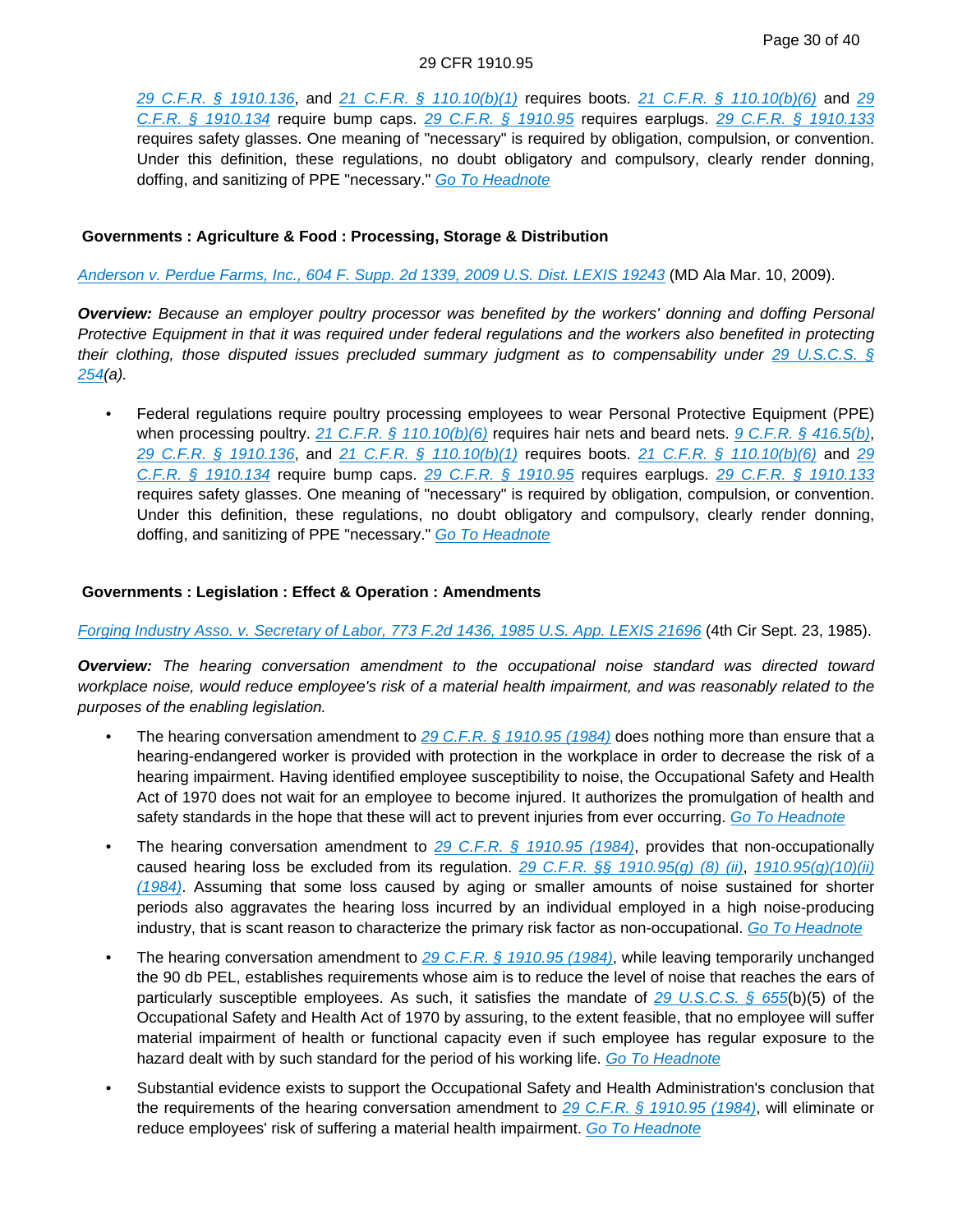• The requirements of the amendment to 29 C.F.R.  $\S$  1910.95 (1984), 29 C.F.R.  $\S$  1910.95(c)-(p), are technologically feasible. [Go To Headnote](https://advance.lexis.com/api/document?collection=cases&id=urn:contentItem:3S4X-DS90-0039-P4XH-00000-00&context=)

## **Labor & Employment Law : Occupational Safety & Health : Administrative Proceedings : General Overview**

Donovan v. Castle & Cooke Foods, Etc., 692 F.2d 641, 1982 U.S. App. LEXIS 23943 (9th Cir Nov. 19, 1982).

**Overview:** In OSHA case, Secretary of Labor had initial burden to prove that proposed noise abatement method was technologically feasible; if employer claimed that resulting cost was unjustified, secretary also had burden to show cost-benefit justification.

- When the Secretary of Labor seeks to enforce a citation alleging a violation of [29 C.F.R. § 1910.95\(b\)\(1\)](https://advance.lexis.com/api/document?collection=administrative-codes&id=urn:contentItem:5GFW-1YC0-008H-03R7-00000-00&context=), he bears an initial burden of showing that technologically feasible engineering controls are available to the cited employer. [Go To Headnote](https://advance.lexis.com/api/document?collection=cases&id=urn:contentItem:3S4X-1FT0-003B-G17C-00000-00&context=)
- If an employer in an enforcement action relating to a citation alleging a violation of 29 C.F.R.  $\S$  $1910.95(b)(1)$  raises the question of economic feasibility, the burden of proof returns to the Secretary of Labor, who then must establish that the benefit of the proposed engineering controls justifies their relative cost in comparison to other abatement methods. [Go To Headnote](https://advance.lexis.com/api/document?collection=cases&id=urn:contentItem:3S4X-1FT0-003B-G17C-00000-00&context=)

## **Labor & Employment Law : Occupational Safety & Health : Administrative Proceedings : Citations & Inspections**

[Forging Industry Asso. v. Secretary of Labor, 773 F.2d 1436, 1985 U.S. App. LEXIS 21696](https://advance.lexis.com/api/document?collection=cases&id=urn:contentItem:3S4X-DS90-0039-P4XH-00000-00&context=) (4th Cir Sept. 23, 1985).

**Overview:** The hearing conversation amendment to the occupational noise standard was directed toward workplace noise, would reduce employee's risk of a material health impairment, and was reasonably related to the purposes of the enabling legislation.

The employee's right to observe monitoring in connection with the amendment to 29 C.F.R. § 1910.95  $(1984)$ , [29 C.F.R. §§ 1910.95\(c\)](https://advance.lexis.com/api/document?collection=administrative-codes&id=urn:contentItem:5GFW-1YC0-008H-03R7-00000-00&context=)-(p), must be tempered with a standard of reasonableness, and observation which seriously disrupts production or the sampling itself is not permitted. 46 Fed. Reg. 4156. [Go To Headnote](https://advance.lexis.com/api/document?collection=cases&id=urn:contentItem:3S4X-DS90-0039-P4XH-00000-00&context=)

## **Labor & Employment Law : Occupational Safety & Health : Administrative Proceedings : Rulemaking**

[Forging Industry Asso. v. Secretary of Labor, 773 F.2d 1436, 1985 U.S. App. LEXIS 21696](https://advance.lexis.com/api/document?collection=cases&id=urn:contentItem:3S4X-DS90-0039-P4XH-00000-00&context=) (4th Cir Sept. 23, 1985).

**Overview:** The hearing conversation amendment to the occupational noise standard was directed toward workplace noise, would reduce employee's risk of a material health impairment, and was reasonably related to the purposes of the enabling legislation.

- The hearing conversation amendment to [29 C.F.R. § 1910.95 \(1984\)](https://advance.lexis.com/api/document?collection=administrative-codes&id=urn:contentItem:5GFW-1YC0-008H-03R7-00000-00&context=) does nothing more than ensure that a hearing-endangered worker is provided with protection in the workplace in order to decrease the risk of a hearing impairment. Having identified employee susceptibility to noise, the Occupational Safety and Health Act of 1970 does not wait for an employee to become injured. It authorizes the promulgation of health and safety standards in the hope that these will act to prevent injuries from ever occurring. [Go To Headnote](https://advance.lexis.com/api/document?collection=cases&id=urn:contentItem:3S4X-DS90-0039-P4XH-00000-00&context=)
- The hearing conversation amendment to  $29$  C.F.R. § 1910.95 (1984), while leaving temporarily unchanged the 90 db PEL, establishes requirements whose aim is to reduce the level of noise that reaches the ears of particularly susceptible employees. As such, it satisfies the mandate of  $29 \text{ U.S.C.S.}$  § 655(b)(5) of the Occupational Safety and Health Act of 1970 by assuring, to the extent feasible, that no employee will suffer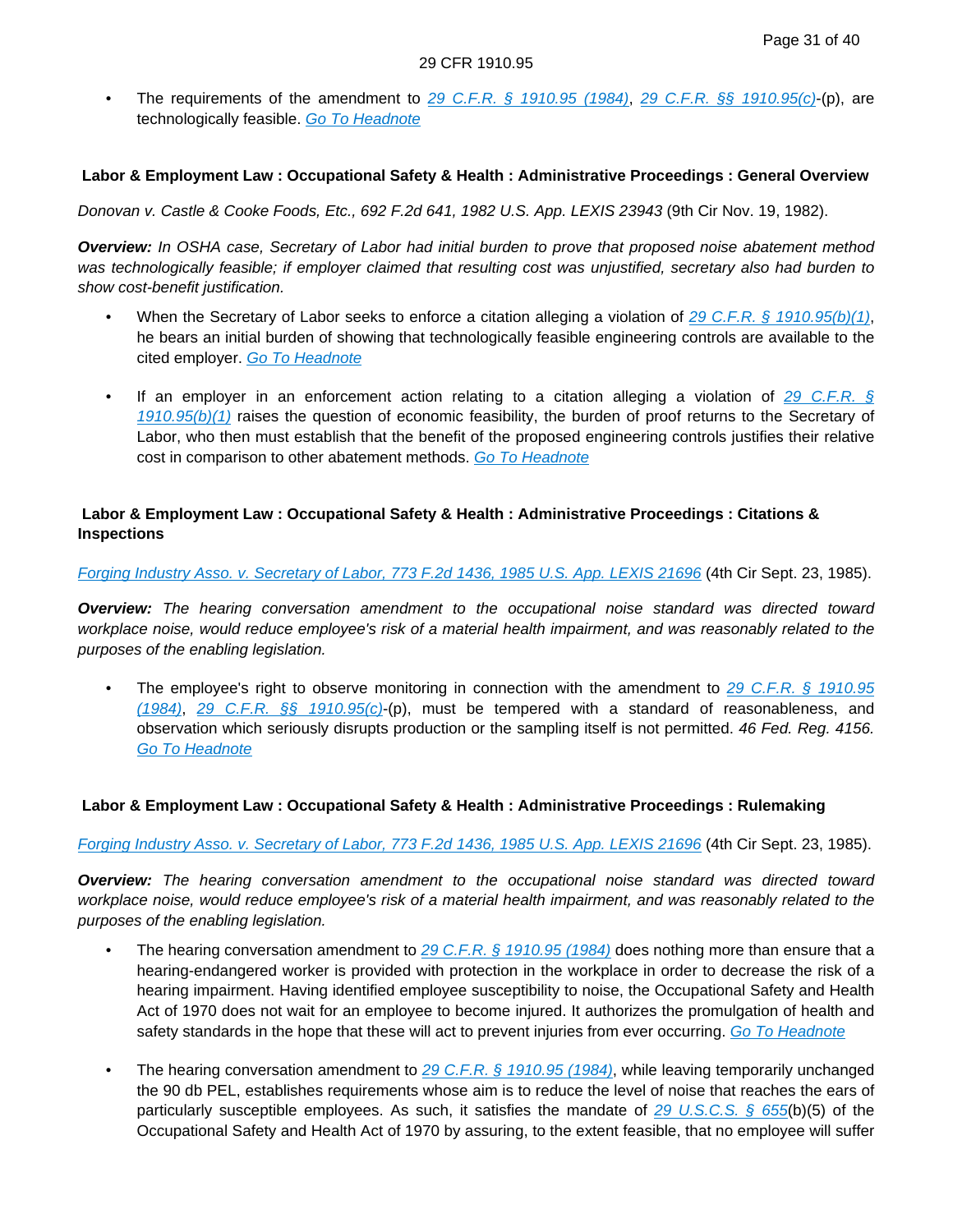material impairment of health or functional capacity even if such employee has regular exposure to the hazard dealt with by such standard for the period of his working life. [Go To Headnote](https://advance.lexis.com/api/document?collection=cases&id=urn:contentItem:3S4X-DS90-0039-P4XH-00000-00&context=)

## **Labor & Employment Law : Occupational Safety & Health : Administrative Proceedings : Standards of Review**

## [Forging Industry Asso. v. Secretary of Labor, 773 F.2d 1436, 1985 U.S. App. LEXIS 21696](https://advance.lexis.com/api/document?collection=cases&id=urn:contentItem:3S4X-DS90-0039-P4XH-00000-00&context=) (4th Cir Sept. 23, 1985).

**Overview:** The hearing conversation amendment to the occupational noise standard was directed toward workplace noise, would reduce employee's risk of a material health impairment, and was reasonably related to the purposes of the enabling legislation.

- The hearing conversation amendment to [29 C.F.R. § 1910.95 \(1984\)](https://advance.lexis.com/api/document?collection=administrative-codes&id=urn:contentItem:5GFW-1YC0-008H-03R7-00000-00&context=), while leaving temporarily unchanged the 90 db PEL, establishes requirements whose aim is to reduce the level of noise that reaches the ears of particularly susceptible employees. As such, it satisfies the mandate of [29 U.S.C.S. § 655](https://advance.lexis.com/api/document?collection=statutes-legislation&id=urn:contentItem:4YF7-GMJ1-NRF4-4038-00000-00&context=)(b)(5) of the Occupational Safety and Health Act of 1970 by assuring, to the extent feasible, that no employee will suffer material impairment of health or functional capacity even if such employee has regular exposure to the hazard dealt with by such standard for the period of his working life. [Go To Headnote](https://advance.lexis.com/api/document?collection=cases&id=urn:contentItem:3S4X-DS90-0039-P4XH-00000-00&context=)
- Substantial evidence exists to support the Occupational Safety and Health Administration's conclusion that the requirements of the hearing conversation amendment to 29 C.F.R.  $\S$  1910.95 (1984), will eliminate or reduce employees' risk of suffering a material health impairment. [Go To Headnote](https://advance.lexis.com/api/document?collection=cases&id=urn:contentItem:3S4X-DS90-0039-P4XH-00000-00&context=)

## **Labor & Employment Law : Occupational Safety & Health : Compliance & Defenses**

## [Reich v. Trinity Indus., 16 F.3d 1149, 1994 U.S. App. LEXIS 5184](https://advance.lexis.com/api/document?collection=cases&id=urn:contentItem:3S4X-7G00-003B-P18H-00000-00&context=) (11th Cir Mar. 22, 1994).

**Overview:** Corporation was in violation of the applicable safety and health standards regarding noise where corporation knew of the standard but chose not to comply.

• The secretary of labor, pursuant to 29 U.S.C.S.  $\S_{\sigma}$  654(a) and 655, requires that employers establish and maintain a hearing conservation program when information indicates that employee noise exposures equal or exceed an eight hour time-weighted average sound level of eighty-five decibels. 29 C.F.R. § 1910.95(c) [\(1992\)](https://advance.lexis.com/api/document?collection=administrative-codes&id=urn:contentItem:5GFW-1YC0-008H-03R7-00000-00&context=). [Go To Headnote](https://advance.lexis.com/api/document?collection=cases&id=urn:contentItem:3S4X-7G00-003B-P18H-00000-00&context=)

Donovan v. Castle & Cooke Foods, Etc., 692 F.2d 641, 1982 U.S. App. LEXIS 23943 (9th Cir Nov. 19, 1982).

**Overview:** In OSHA case, Secretary of Labor had initial burden to prove that proposed noise abatement method was technologically feasible; if employer claimed that resulting cost was unjustified, secretary also had burden to show cost-benefit justification.

• [29 C.F.R. § 1910.95\(b\) \(1\)](https://advance.lexis.com/api/document?collection=administrative-codes&id=urn:contentItem:5GFW-1YC0-008H-03R7-00000-00&context=)contemplates three types of noise controls. Engineering controls are those that reduce the sound intensity at the source of the noise. This is achieved by insulation of the machine, by substituting quieter machines and processes, or by isolating the machine or its operator. Administrative controls attempt to reduce workers' exposure to excess noise through use of variable work schedules, variable assignments, or limiting machine use. Personal protective equipment includes such devices as ear plugs and ear muffs provided by the employer and fitted to individual workers. [Go To Headnote](https://advance.lexis.com/api/document?collection=cases&id=urn:contentItem:3S4X-1FT0-003B-G17C-00000-00&context=)

### **Labor & Employment Law : Occupational Safety & Health : Duties & Rights**

[Reich v. Trinity Indus., 16 F.3d 1149, 1994 U.S. App. LEXIS 5184](https://advance.lexis.com/api/document?collection=cases&id=urn:contentItem:3S4X-7G00-003B-P18H-00000-00&context=) (11th Cir Mar. 22, 1994).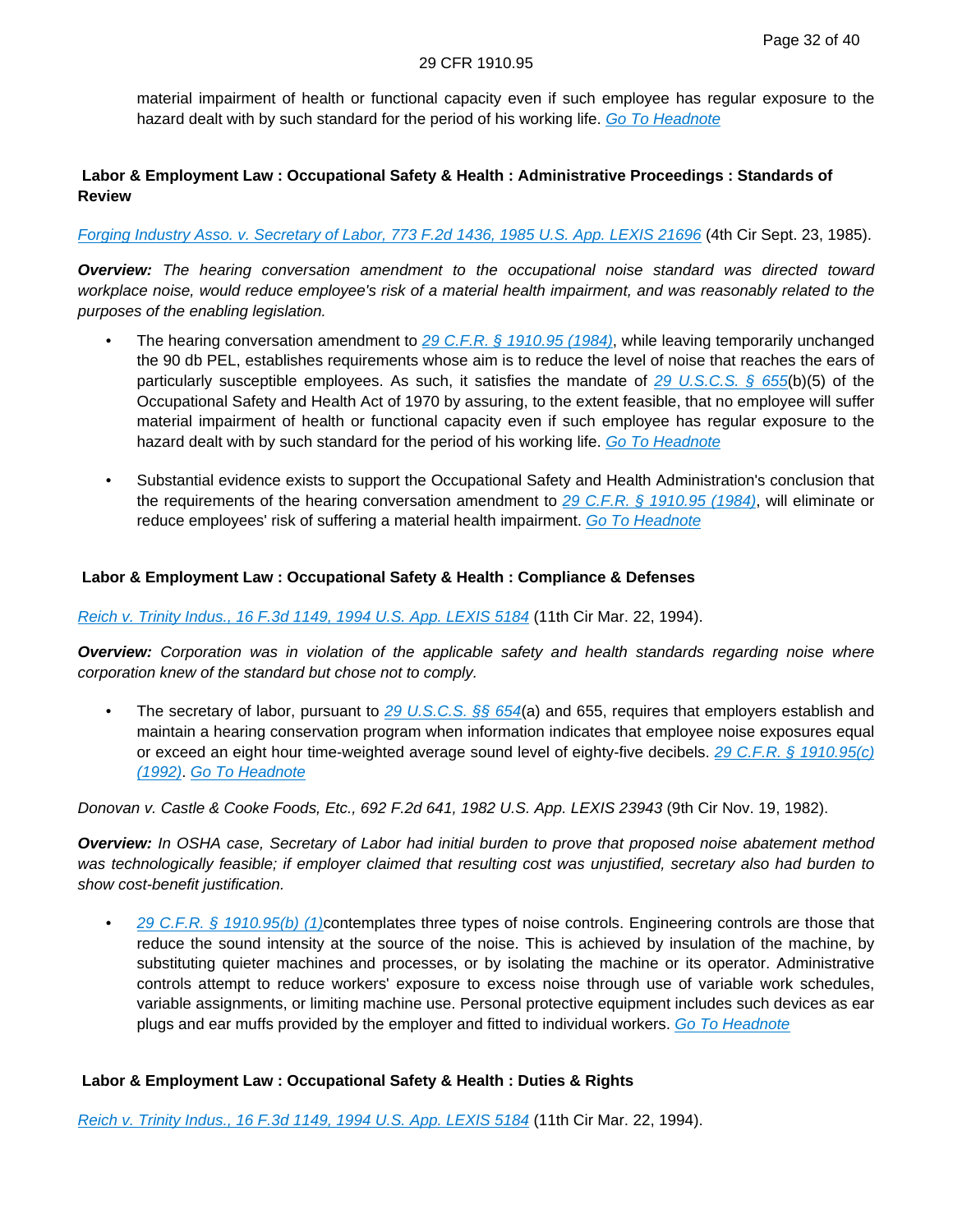**Overview:** Corporation was in violation of the applicable safety and health standards regarding noise where corporation knew of the standard but chose not to comply.

• The secretary of labor, pursuant to 29 U.S.C.S.  $\S_{6}$  654(a) and 655, requires that employers establish and maintain a hearing conservation program when information indicates that employee noise exposures equal or exceed an eight hour time-weighted average sound level of eighty-five decibels. 29 C.F.R. § 1910.95(c) [\(1992\)](https://advance.lexis.com/api/document?collection=administrative-codes&id=urn:contentItem:5GFW-1YC0-008H-03R7-00000-00&context=). [Go To Headnote](https://advance.lexis.com/api/document?collection=cases&id=urn:contentItem:3S4X-7G00-003B-P18H-00000-00&context=)

## [Forging Industry Asso. v. Secretary of Labor, 773 F.2d 1436, 1985 U.S. App. LEXIS 21696](https://advance.lexis.com/api/document?collection=cases&id=urn:contentItem:3S4X-DS90-0039-P4XH-00000-00&context=) (4th Cir Sept. 23, 1985).

**Overview:** The hearing conversation amendment to the occupational noise standard was directed toward workplace noise, would reduce employee's risk of a material health impairment, and was reasonably related to the purposes of the enabling legislation.

- The hearing conservation amendment to replace the general conservation program requirement requires employers to determine, through implementation of a monitoring program, which employees are exposed to an "action level" of 85 db or above measured as an 8-hour time-weighted average. 29 C.F.R.  $\S$  $1910.95(d)$ . Such employees must be notified of the amount of sound they are exposed to and be provided with an audiometric test to determine their hearing level. [29 C.F.R. §§ 1910.95\(e\)](https://advance.lexis.com/api/document?collection=administrative-codes&id=urn:contentItem:5GFW-1YC0-008H-03R7-00000-00&context=), (g)(1). At least annually thereafter, the employer must provide the exposed employee with an additional audiometric test to determine whether the employee has suffered an average loss of hearing of 10 db or more in either ear known as a standard threshold shift (STS). 29 C.F.R. § 1910.95 $(g)(6)$ . [Go To Headnote](https://advance.lexis.com/api/document?collection=cases&id=urn:contentItem:3S4X-DS90-0039-P4XH-00000-00&context=)
- If an employee has suffered a standard threshold shift, the employer must take follow-up measures to prevent the employee from reaching the material impairment state. These measures include fitting the employee with hearing protectors, providing training, and requiring the employee to use the protectors. [29](https://advance.lexis.com/api/document?collection=administrative-codes&id=urn:contentItem:5GFW-1YC0-008H-03R7-00000-00&context=)  [C.F.R. § 1910.95\(g\)\(8\)](https://advance.lexis.com/api/document?collection=administrative-codes&id=urn:contentItem:5GFW-1YC0-008H-03R7-00000-00&context=). The protectors must reduce the employee's exposure to an 8-hour time-weighted average of 85 db or less. [29 C.F.R. § 1910.95\(j\)\(3\)](https://advance.lexis.com/api/document?collection=administrative-codes&id=urn:contentItem:5GFW-1YC0-008H-03R7-00000-00&context=). [Go To Headnote](https://advance.lexis.com/api/document?collection=cases&id=urn:contentItem:3S4X-DS90-0039-P4XH-00000-00&context=)
- The employer must institute a training program on audiometric testing, hearing protectors, and effects of noise on hearing for all employees who are exposed to noise at or above an 8-hour time-weighted average of 85 db.  $29$  C.F.R. § 1910.95(k). The employer must also retain records of employee exposure measurements and audiometric tests. [29 C.F.R. § 1910.95\(m\)](https://advance.lexis.com/api/document?collection=administrative-codes&id=urn:contentItem:5GFW-1YC0-008H-03R7-00000-00&context=). [Go To Headnote](https://advance.lexis.com/api/document?collection=cases&id=urn:contentItem:3S4X-DS90-0039-P4XH-00000-00&context=)
- The provisions of the amendment apply to all employees covered by the Occupational Safety and Health Act of 1970, except those in construction, agriculture, and oil and gas well drilling and servicing. 46 Fed. [Reg. 42622;](https://advance.lexis.com/api/document?collection=administrative-codes&id=urn:contentItem:3SD4-1FJ0-000N-02N6-00000-00&context=) [29 C.F.R. § 1910.95\(o\)](https://advance.lexis.com/api/document?collection=administrative-codes&id=urn:contentItem:5GFW-1YC0-008H-03R7-00000-00&context=). [Go To Headnote](https://advance.lexis.com/api/document?collection=cases&id=urn:contentItem:3S4X-DS90-0039-P4XH-00000-00&context=)
- 29 C.F.R.  $\S$ § 1910.95(g), (h), require employers to establish and maintain an audiometric testing program for all employees exposed to an 8-hour time-weighted average of 85 db or more. [Go To Headnote](https://advance.lexis.com/api/document?collection=cases&id=urn:contentItem:3S4X-DS90-0039-P4XH-00000-00&context=)
- [29 C.F.R. § 1910.95\(d\)](https://advance.lexis.com/api/document?collection=administrative-codes&id=urn:contentItem:5GFW-1YC0-008H-03R7-00000-00&context=) requires an employer to monitor workplace noise whenever information indicates that an employee's exposure may equal or exceed an 8-hour time-weighted average (TWA) of 85 db. [29](https://advance.lexis.com/api/document?collection=administrative-codes&id=urn:contentItem:5GFW-1YC0-008H-03R7-00000-00&context=)  [C.F.R. § 1910.95\(d\)\(2\)\(1\)](https://advance.lexis.com/api/document?collection=administrative-codes&id=urn:contentItem:5GFW-1YC0-008H-03R7-00000-00&context=) directs that noise at 80 db be integrated into the noise measurements. 29 C.F.R.  $\S$  1910.95(e) provides that the employer notify each employee exposed at or above the 8-hour TWA of 85 db of the results of the monitoring while  $29$  C.F.R. § 1910.95(f) directs that employees or their representatives be provided with an opportunity to observe noise measurements. [Go To Headnote](https://advance.lexis.com/api/document?collection=cases&id=urn:contentItem:3S4X-DS90-0039-P4XH-00000-00&context=)
- The hearing conversation amendment to 29 C.F.R.  $\S$  1910.95 (1984) requires that employers inform all employees of the effects of noise on hearing, the purpose and characteristics of various types of hearing protectors, and the purpose and methods of audiometric testing.  $29 \text{ C.F.R.}$  §  $1910.95(k)(3)$ . Go To **[Headnote](https://advance.lexis.com/api/document?collection=cases&id=urn:contentItem:3S4X-DS90-0039-P4XH-00000-00&context=)**
- [29 C.F.R. § 1910.95\(k\)](https://advance.lexis.com/api/document?collection=administrative-codes&id=urn:contentItem:5GFW-1YC0-008H-03R7-00000-00&context=) is entitled "Training program" and [29 C.F.R. § 1910.95\(k\)\(1\)](https://advance.lexis.com/api/document?collection=administrative-codes&id=urn:contentItem:5GFW-1YC0-008H-03R7-00000-00&context=) specifically states that the training program is limited to those employees who are exposed to noise at or above an 8-hour timeweighted average of 85 db. Thus, 29 C.F.R. § 1910.95 $(k)(3)$  merely provides one aspect of that training program and, when read in conjunction with 29 C.F.R.  $\S$  1910.95(k), indicates that it is limited to workers exposed to significant occupational noise. [Go To Headnote](https://advance.lexis.com/api/document?collection=cases&id=urn:contentItem:3S4X-DS90-0039-P4XH-00000-00&context=)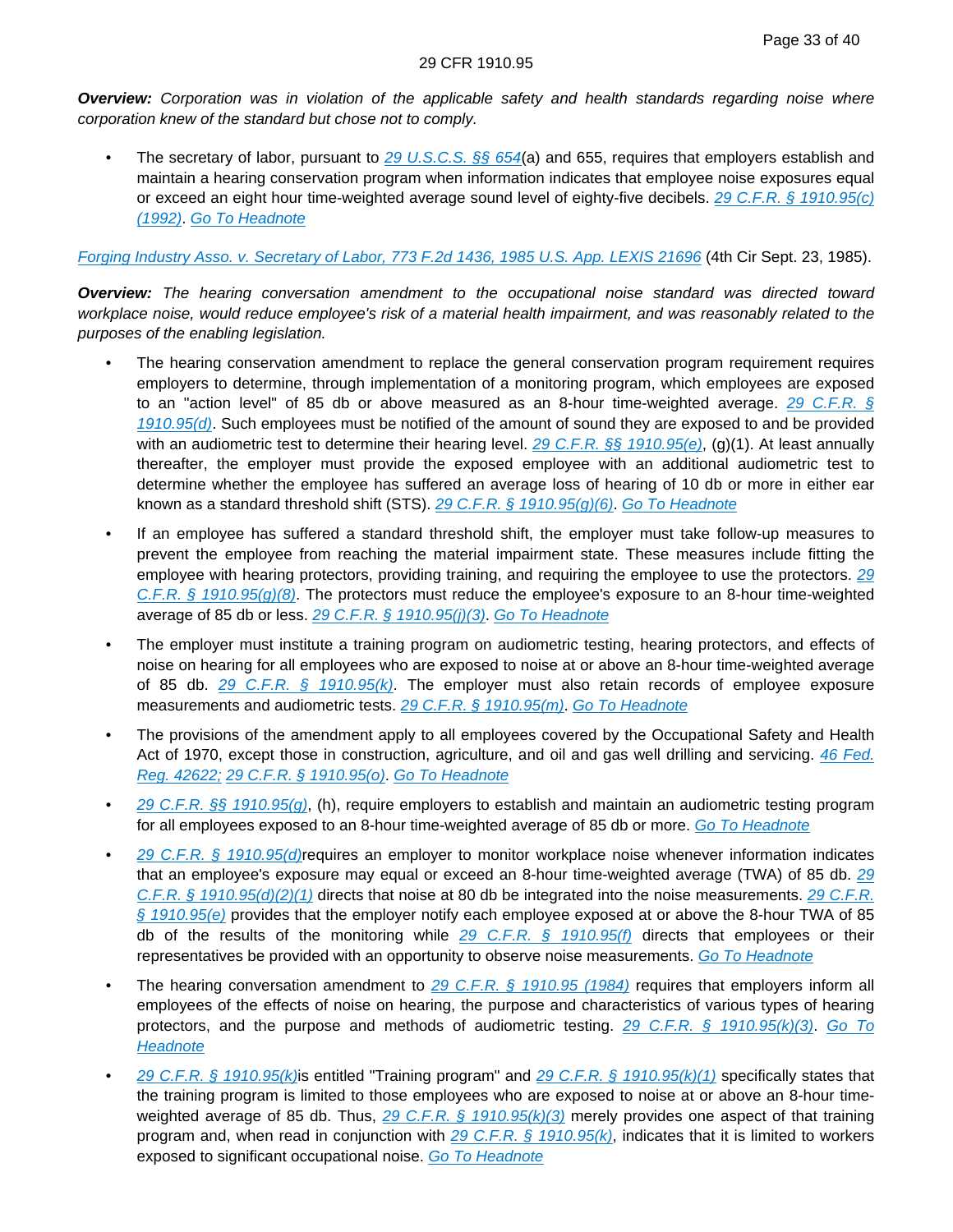- Various provisions of the amendment to [29 C.F.R. § 1910.95 \(1984\)](https://advance.lexis.com/api/document?collection=administrative-codes&id=urn:contentItem:5GFW-1YC0-008H-03R7-00000-00&context=), [29 C.F.R. §§ 1910.95\(c\)](https://advance.lexis.com/api/document?collection=administrative-codes&id=urn:contentItem:5GFW-1YC0-008H-03R7-00000-00&context=)-(p), state that employers shall ensure compliance with its requirements.  $29$  C.F.R. §§ 1910.95(i)(2), (i)(5), (k)(1), (k)(3). [Go To Headnote](https://advance.lexis.com/api/document?collection=cases&id=urn:contentItem:3S4X-DS90-0039-P4XH-00000-00&context=)
- [29 C.F.R. § 1910.95\(d\)\(2\)\(i\)](https://advance.lexis.com/api/document?collection=administrative-codes&id=urn:contentItem:5GFW-1YC0-008H-03R7-00000-00&context=)provides that, in measuring noise for purposes of monitoring, all continuous, intermittent, and impulsive sound levels from 80 decibels to 130 decibels shall be integrated into the noise measurements. [Go To Headnote](https://advance.lexis.com/api/document?collection=cases&id=urn:contentItem:3S4X-DS90-0039-P4XH-00000-00&context=)
- In view of the evidence indicating the hazard of exposure to impulse noise, over and above exposure to continuous noise, the inclusion of impulse noise in [29 C.F.R. § 1910.95\(d\)\(2\)\(i\)](https://advance.lexis.com/api/document?collection=administrative-codes&id=urn:contentItem:5GFW-1YC0-008H-03R7-00000-00&context=) is reasonably related to the purpose of ensuring safe and healthful employment. [Go To Headnote](https://advance.lexis.com/api/document?collection=cases&id=urn:contentItem:3S4X-DS90-0039-P4XH-00000-00&context=)
- [29 C.F.R. § 1910.95\(i\)\(1\)](https://advance.lexis.com/api/document?collection=administrative-codes&id=urn:contentItem:5GFW-1YC0-008H-03R7-00000-00&context=)of the amendment provides that employers must provide hearing protectors at no charge to all employees exposed to an 8-hour time-weighted average 85 db or more. 29 C.F.R.  $\S$ [1910.95\(i\)\(1\)](https://advance.lexis.com/api/document?collection=administrative-codes&id=urn:contentItem:5GFW-1YC0-008H-03R7-00000-00&context=). [Go To Headnote](https://advance.lexis.com/api/document?collection=cases&id=urn:contentItem:3S4X-DS90-0039-P4XH-00000-00&context=)
- The employee's right to observe monitoring in connection with the amendment to 29 C.F.R.  $\S$  1910.95  $(1984)$ , [29 C.F.R. §§ 1910.95\(c\)](https://advance.lexis.com/api/document?collection=administrative-codes&id=urn:contentItem:5GFW-1YC0-008H-03R7-00000-00&context=)-(p), must be tempered with a standard of reasonableness, and observation which seriously disrupts production or the sampling itself is not permitted. 46 Fed. Reg. 4156. [Go To Headnote](https://advance.lexis.com/api/document?collection=cases&id=urn:contentItem:3S4X-DS90-0039-P4XH-00000-00&context=)

[Alexandria v. Helms, 728 F.2d 643, 1984 U.S. App. LEXIS 25040](https://advance.lexis.com/api/document?collection=cases&id=urn:contentItem:3S4W-XHJ0-003B-G380-00000-00&context=) (4th Cir Feb. 28, 1984).

**Overview:** The district court lacked jurisdiction to issue a preliminary injunction where the FAA's plan to change flight paths in an effort to distribute noise was a final order. The action was exempt from APA rulemaking procedures.

• OSHA standards allow a worker to spend eight hours per day exposed to 90 dBA or two hours per day at 100 dBA. [29 C.F.R. § 1910.95](https://advance.lexis.com/api/document?collection=administrative-codes&id=urn:contentItem:5GFW-1YC0-008H-03R7-00000-00&context=). [Go To Headnote](https://advance.lexis.com/api/document?collection=cases&id=urn:contentItem:3S4W-XHJ0-003B-G380-00000-00&context=)

[Carnation Co. v. Secretary of Labor, 641 F.2d 801, 1981 U.S. App. LEXIS 14463](https://advance.lexis.com/api/document?collection=cases&id=urn:contentItem:3S4X-3F90-0039-W4K5-00000-00&context=) (9th Cir Apr. 9, 1981).

**Overview:** Administrative noise violation imposed upon employer was remanded for evidentiary hearing because principles of due process were violated when employer was not allowed to rebut evidence offered by Secretary of Labor with its own relevant evidence.

Violators of the noise standard must correct violations if to do so is economically feasible. 29 C.F.R. § [1910.95](https://advance.lexis.com/api/document?collection=administrative-codes&id=urn:contentItem:5GFW-1YC0-008H-03R7-00000-00&context=). The Secretary of Labor has the burden of proof of showing economic feasibility. [29 C.F.R. §](https://advance.lexis.com/api/document?collection=administrative-codes&id=urn:contentItem:5GFW-1YJ0-008H-04SM-00000-00&context=)  [2200.73](https://advance.lexis.com/api/document?collection=administrative-codes&id=urn:contentItem:5GFW-1YJ0-008H-04SM-00000-00&context=). [Go To Headnote](https://advance.lexis.com/api/document?collection=cases&id=urn:contentItem:3S4X-3F90-0039-W4K5-00000-00&context=)

### **Labor & Employment Law : Occupational Safety & Health : Industry Standards**

[Reich v. Trinity Indus., 16 F.3d 1149, 1994 U.S. App. LEXIS 5184](https://advance.lexis.com/api/document?collection=cases&id=urn:contentItem:3S4X-7G00-003B-P18H-00000-00&context=) (11th Cir Mar. 22, 1994).

**Overview:** Corporation was in violation of the applicable safety and health standards regarding noise where corporation knew of the standard but chose not to comply.

• The secretary of labor, pursuant to [29 U.S.C.S. §§ 654](https://advance.lexis.com/api/document?collection=statutes-legislation&id=urn:contentItem:4YF7-GTJ1-NRF4-432Y-00000-00&context=)(a) and 655, requires that employers establish and maintain a hearing conservation program when information indicates that employee noise exposures equal or exceed an eight hour time-weighted average sound level of eighty-five decibels. 29 C.F.R. § 1910.95(c) [\(1992\)](https://advance.lexis.com/api/document?collection=administrative-codes&id=urn:contentItem:5GFW-1YC0-008H-03R7-00000-00&context=). [Go To Headnote](https://advance.lexis.com/api/document?collection=cases&id=urn:contentItem:3S4X-7G00-003B-P18H-00000-00&context=)

[Forging Industry Asso. v. Secretary of Labor, 773 F.2d 1436, 1985 U.S. App. LEXIS 21696](https://advance.lexis.com/api/document?collection=cases&id=urn:contentItem:3S4X-DS90-0039-P4XH-00000-00&context=) (4th Cir Sept. 23, 1985).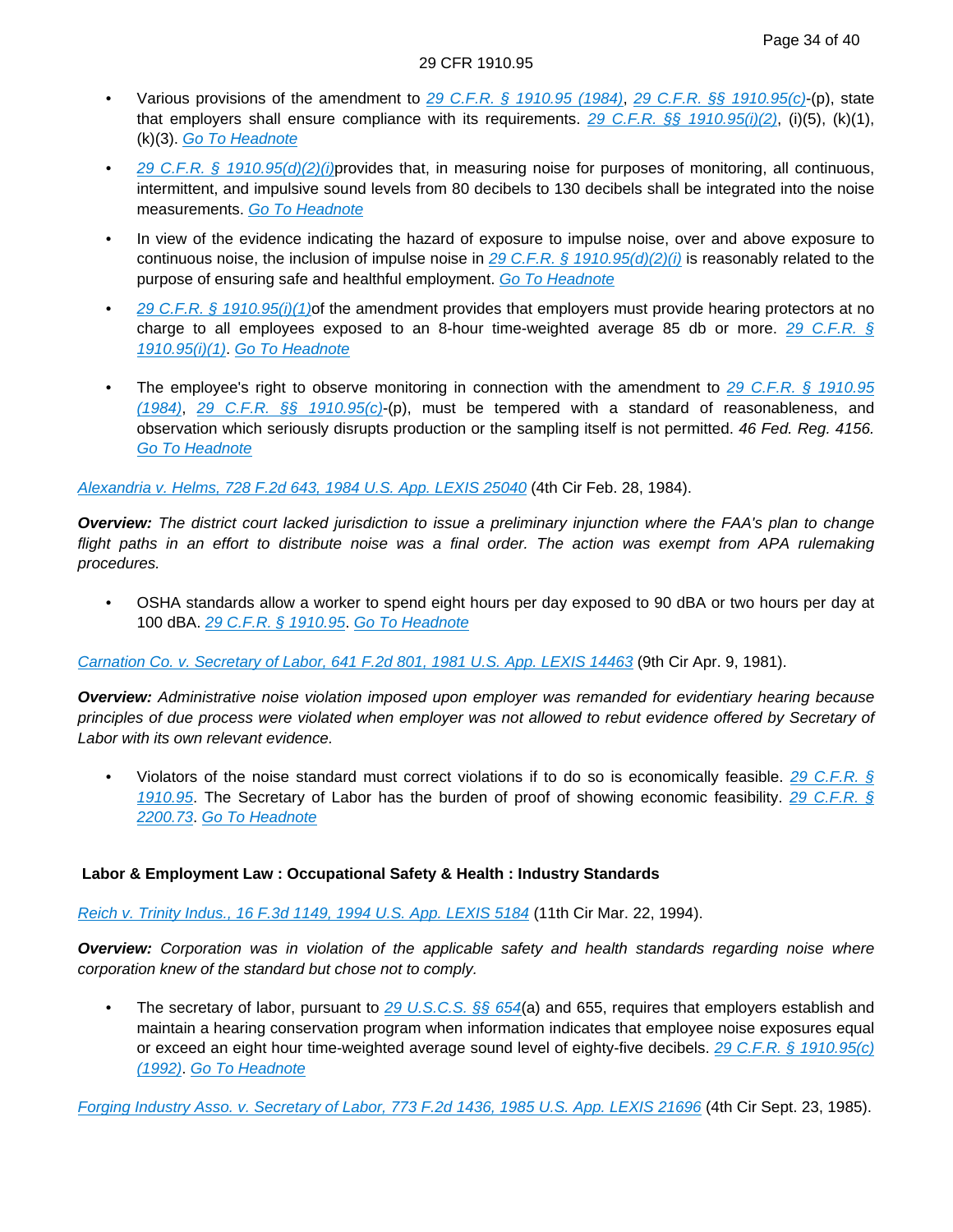**Overview:** The hearing conversation amendment to the occupational noise standard was directed toward workplace noise, would reduce employee's risk of a material health impairment, and was reasonably related to the purposes of the enabling legislation.

- The hearing conservation amendment to replace the general conservation program requirement requires employers to determine, through implementation of a monitoring program, which employees are exposed to an "action level" of 85 db or above measured as an 8-hour time-weighted average. 29 C.F.R. § [1910.95\(d\)](https://advance.lexis.com/api/document?collection=administrative-codes&id=urn:contentItem:5GFW-1YC0-008H-03R7-00000-00&context=). Such employees must be notified of the amount of sound they are exposed to and be provided with an audiometric test to determine their hearing level. [29 C.F.R. §§ 1910.95\(e\)](https://advance.lexis.com/api/document?collection=administrative-codes&id=urn:contentItem:5GFW-1YC0-008H-03R7-00000-00&context=), (g)(1). At least annually thereafter, the employer must provide the exposed employee with an additional audiometric test to determine whether the employee has suffered an average loss of hearing of 10 db or more in either ear known as a standard threshold shift (STS). [29 C.F.R. § 1910.95\(g\)\(6\)](https://advance.lexis.com/api/document?collection=administrative-codes&id=urn:contentItem:5GFW-1YC0-008H-03R7-00000-00&context=). [Go To Headnote](https://advance.lexis.com/api/document?collection=cases&id=urn:contentItem:3S4X-DS90-0039-P4XH-00000-00&context=)
- If an employee has suffered a standard threshold shift, the employer must take follow-up measures to prevent the employee from reaching the material impairment state. These measures include fitting the employee with hearing protectors, providing training, and requiring the employee to use the protectors. 29  $C.F.R.$  § 1910.95(g)(8). The protectors must reduce the employee's exposure to an 8-hour time-weighted average of 85 db or less. [29 C.F.R. § 1910.95\(j\)\(3\)](https://advance.lexis.com/api/document?collection=administrative-codes&id=urn:contentItem:5GFW-1YC0-008H-03R7-00000-00&context=). [Go To Headnote](https://advance.lexis.com/api/document?collection=cases&id=urn:contentItem:3S4X-DS90-0039-P4XH-00000-00&context=)
- The employer must institute a training program on audiometric testing, hearing protectors, and effects of noise on hearing for all employees who are exposed to noise at or above an 8-hour time-weighted average of 85 db.  $29$  C.F.R. § 1910.95(k). The employer must also retain records of employee exposure measurements and audiometric tests. [29 C.F.R. § 1910.95\(m\)](https://advance.lexis.com/api/document?collection=administrative-codes&id=urn:contentItem:5GFW-1YC0-008H-03R7-00000-00&context=). [Go To Headnote](https://advance.lexis.com/api/document?collection=cases&id=urn:contentItem:3S4X-DS90-0039-P4XH-00000-00&context=)
- The provisions of the amendment apply to all employees covered by the Occupational Safety and Health Act of 1970, except those in construction, agriculture, and oil and gas well drilling and servicing. 46 Fed. [Reg. 42622;](https://advance.lexis.com/api/document?collection=administrative-codes&id=urn:contentItem:3SD4-1FJ0-000N-02N6-00000-00&context=) [29 C.F.R. § 1910.95\(o\)](https://advance.lexis.com/api/document?collection=administrative-codes&id=urn:contentItem:5GFW-1YC0-008H-03R7-00000-00&context=). [Go To Headnote](https://advance.lexis.com/api/document?collection=cases&id=urn:contentItem:3S4X-DS90-0039-P4XH-00000-00&context=)
- The hearing conversation amendment to [29 C.F.R. § 1910.95 \(1984\)](https://advance.lexis.com/api/document?collection=administrative-codes&id=urn:contentItem:5GFW-1YC0-008H-03R7-00000-00&context=) does nothing more than ensure that a hearing-endangered worker is provided with protection in the workplace in order to decrease the risk of a hearing impairment. Having identified employee susceptibility to noise, the Occupational Safety and Health Act of 1970 does not wait for an employee to become injured. It authorizes the promulgation of health and safety standards in the hope that these will act to prevent injuries from ever occurring. [Go To Headnote](https://advance.lexis.com/api/document?collection=cases&id=urn:contentItem:3S4X-DS90-0039-P4XH-00000-00&context=)
- The hearing conversation amendment to [29 C.F.R. § 1910.95 \(1984\)](https://advance.lexis.com/api/document?collection=administrative-codes&id=urn:contentItem:5GFW-1YC0-008H-03R7-00000-00&context=), provides that non-occupationally caused hearing loss be excluded from its regulation. [29 C.F.R. §§ 1910.95\(g\) \(8\) \(ii\)](https://advance.lexis.com/api/document?collection=administrative-codes&id=urn:contentItem:5GFW-1YC0-008H-03R7-00000-00&context=), 1910.95(g)(10)(ii) [\(1984\)](https://advance.lexis.com/api/document?collection=administrative-codes&id=urn:contentItem:5GFW-1YC0-008H-03R7-00000-00&context=). Assuming that some loss caused by aging or smaller amounts of noise sustained for shorter periods also aggravates the hearing loss incurred by an individual employed in a high noise-producing industry, that is scant reason to characterize the primary risk factor as non-occupational. [Go To Headnote](https://advance.lexis.com/api/document?collection=cases&id=urn:contentItem:3S4X-DS90-0039-P4XH-00000-00&context=)
- Substantial evidence exists to support the Occupational Safety and Health Administration's conclusion that the requirements of the hearing conversation amendment to 29 C.F.R.  $\S$  1910.95 (1984), will eliminate or reduce employees' risk of suffering a material health impairment. [Go To Headnote](https://advance.lexis.com/api/document?collection=cases&id=urn:contentItem:3S4X-DS90-0039-P4XH-00000-00&context=)
- [29 C.F.R. §§ 1910.95\(g\)](https://advance.lexis.com/api/document?collection=administrative-codes&id=urn:contentItem:5GFW-1YC0-008H-03R7-00000-00&context=), (h), require employers to establish and maintain an audiometric testing program for all employees exposed to an 8-hour time-weighted average of 85 db or more. [Go To Headnote](https://advance.lexis.com/api/document?collection=cases&id=urn:contentItem:3S4X-DS90-0039-P4XH-00000-00&context=)
- 29 C.F.R.  $\frac{6}{5}$  1910.95(d) requires an employer to monitor workplace noise whenever information indicates that an employee's exposure may equal or exceed an 8-hour time-weighted average (TWA) of 85 db. [29](https://advance.lexis.com/api/document?collection=administrative-codes&id=urn:contentItem:5GFW-1YC0-008H-03R7-00000-00&context=)   $C.F.R. \S 1910.95(d)/2)(1)$  directs that noise at 80 db be integrated into the noise measurements. 29 C.F.R. [§ 1910.95\(e\)](https://advance.lexis.com/api/document?collection=administrative-codes&id=urn:contentItem:5GFW-1YC0-008H-03R7-00000-00&context=) provides that the employer notify each employee exposed at or above the 8-hour TWA of 85 db of the results of the monitoring while 29 C.F.R.  $\S$  1910.95(f) directs that employees or their representatives be provided with an opportunity to observe noise measurements. [Go To Headnote](https://advance.lexis.com/api/document?collection=cases&id=urn:contentItem:3S4X-DS90-0039-P4XH-00000-00&context=)
- A standard threshold shift is defined as a change in hearing threshold relative to the baseline audiogram of an average of 10 db or more at 2000, 3000, and 4000 Hz in either ear. [29 C.F.R. § 1910.95\(g\)\(10\)](https://advance.lexis.com/api/document?collection=administrative-codes&id=urn:contentItem:5GFW-1YC0-008H-03R7-00000-00&context=). Go To **[Headnote](https://advance.lexis.com/api/document?collection=cases&id=urn:contentItem:3S4X-DS90-0039-P4XH-00000-00&context=)**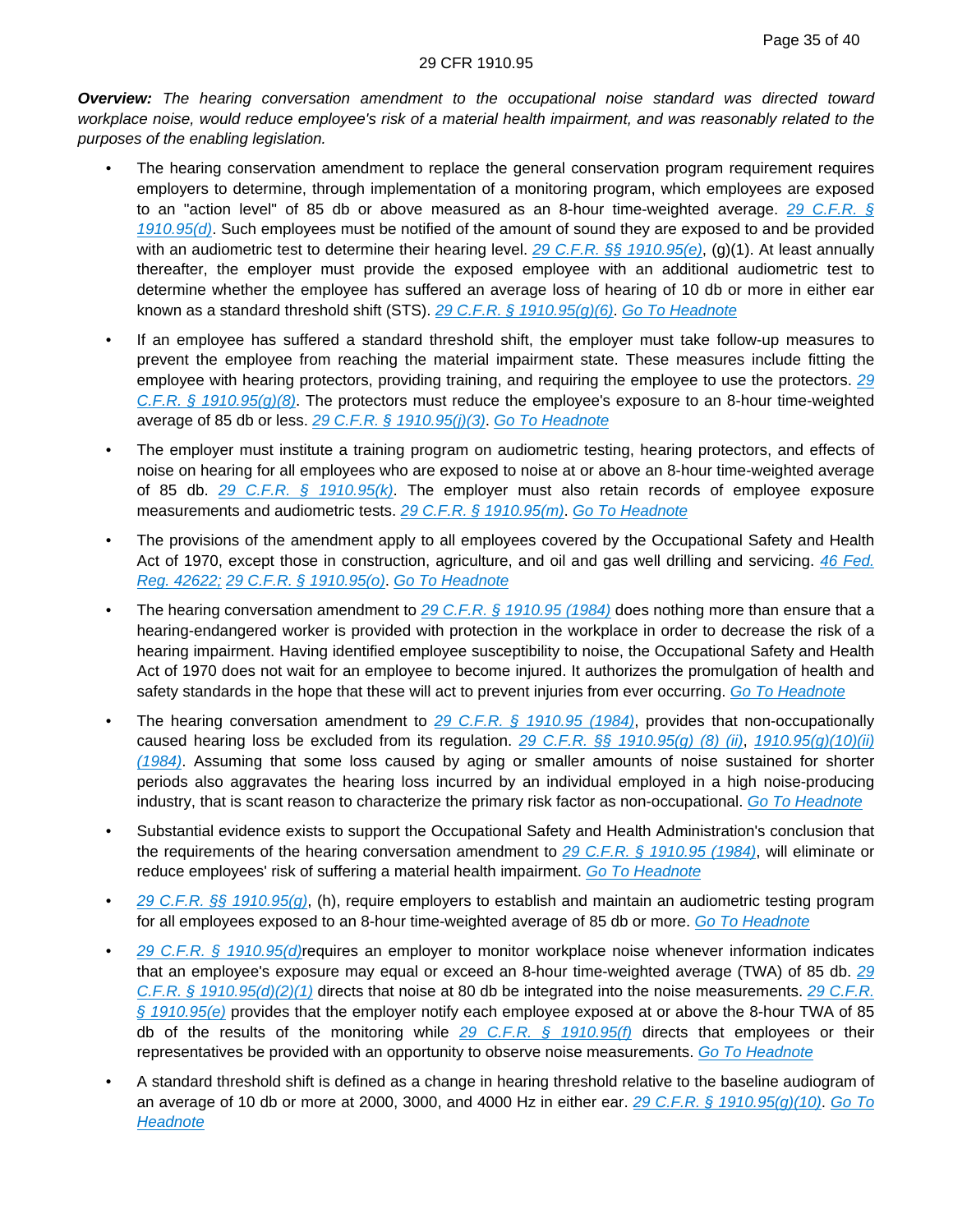- The hearing conversation amendment to [29 C.F.R. § 1910.95 \(1984\)](https://advance.lexis.com/api/document?collection=administrative-codes&id=urn:contentItem:5GFW-1YC0-008H-03R7-00000-00&context=) requires that employers inform all employees of the effects of noise on hearing, the purpose and characteristics of various types of hearing protectors, and the purpose and methods of audiometric testing. 29 C.F.R. § 1910.95 $(k)(3)$ . Go To **[Headnote](https://advance.lexis.com/api/document?collection=cases&id=urn:contentItem:3S4X-DS90-0039-P4XH-00000-00&context=)**
- [29 C.F.R. § 1910.95\(k\)](https://advance.lexis.com/api/document?collection=administrative-codes&id=urn:contentItem:5GFW-1YC0-008H-03R7-00000-00&context=) is entitled "Training program" and [29 C.F.R. § 1910.95\(k\)\(1\)](https://advance.lexis.com/api/document?collection=administrative-codes&id=urn:contentItem:5GFW-1YC0-008H-03R7-00000-00&context=) specifically states that the training program is limited to those employees who are exposed to noise at or above an 8-hour timeweighted average of 85 db. Thus, 29 C.F.R. § 1910.95 $(k)(3)$  merely provides one aspect of that training program and, when read in conjunction with 29 C.F.R.  $\S$  1910.95(k), indicates that it is limited to workers exposed to significant occupational noise. [Go To Headnote](https://advance.lexis.com/api/document?collection=cases&id=urn:contentItem:3S4X-DS90-0039-P4XH-00000-00&context=)
- Various provisions of the amendment to 29 C.F.R.  $\S$  1910.95 (1984), 29 C.F.R.  $\S$  1910.95(c)-(p), state that employers shall ensure compliance with its requirements. [29 C.F.R. §§ 1910.95\(i\)\(2\)](https://advance.lexis.com/api/document?collection=administrative-codes&id=urn:contentItem:5GFW-1YC0-008H-03R7-00000-00&context=), (i)(5), (k)(1), (k)(3). [Go To Headnote](https://advance.lexis.com/api/document?collection=cases&id=urn:contentItem:3S4X-DS90-0039-P4XH-00000-00&context=)
- [29 C.F.R. § 1910.95\(d\)\(2\)\(i\)](https://advance.lexis.com/api/document?collection=administrative-codes&id=urn:contentItem:5GFW-1YC0-008H-03R7-00000-00&context=)provides that, in measuring noise for purposes of monitoring, all continuous, intermittent, and impulsive sound levels from 80 decibels to 130 decibels shall be integrated into the noise measurements. [Go To Headnote](https://advance.lexis.com/api/document?collection=cases&id=urn:contentItem:3S4X-DS90-0039-P4XH-00000-00&context=)
- In view of the evidence indicating the hazard of exposure to impulse noise, over and above exposure to continuous noise, the inclusion of impulse noise in [29 C.F.R. § 1910.95\(d\)\(2\)\(i\)](https://advance.lexis.com/api/document?collection=administrative-codes&id=urn:contentItem:5GFW-1YC0-008H-03R7-00000-00&context=) is reasonably related to the purpose of ensuring safe and healthful employment. [Go To Headnote](https://advance.lexis.com/api/document?collection=cases&id=urn:contentItem:3S4X-DS90-0039-P4XH-00000-00&context=)
- [29 C.F.R. § 1910.95\(i\)\(1\)](https://advance.lexis.com/api/document?collection=administrative-codes&id=urn:contentItem:5GFW-1YC0-008H-03R7-00000-00&context=)of the amendment provides that employers must provide hearing protectors at no charge to all employees exposed to an 8-hour time-weighted average 85 db or more.  $29$  C.F.R. § [1910.95\(i\)\(1\)](https://advance.lexis.com/api/document?collection=administrative-codes&id=urn:contentItem:5GFW-1YC0-008H-03R7-00000-00&context=). [Go To Headnote](https://advance.lexis.com/api/document?collection=cases&id=urn:contentItem:3S4X-DS90-0039-P4XH-00000-00&context=)
- The requirements of the amendment to 29 C.F.R.  $\S$  1910.95 (1984), 29 C.F.R.  $\S$  1910.95(c)-(p), are technologically feasible. [Go To Headnote](https://advance.lexis.com/api/document?collection=cases&id=urn:contentItem:3S4X-DS90-0039-P4XH-00000-00&context=)

### [Forging Industry Asso. v. Secretary of Labor, 748 F.2d 210, 1984 U.S. App. LEXIS 16897](https://advance.lexis.com/api/document?collection=cases&id=urn:contentItem:3S4W-V230-003B-G23D-00000-00&context=) (4th Cir Nov. 7, 1984).

**Overview:** A regulation promulgated by the Occupational Health and Safety Administration was invalid because that agency's statutory authority was only permitted to regulate working conditions and occupational safety and health hazards.

- The Walsh-Healey Public standard establishes a permissible workplace limit of 90 decibels (db) calculated using an 8-hour time-weighted average.  $29$  C.F.R. § 1910.95 (a). If the 90 db exposure limit is exceeded, the employer must reduce noise to or below this level by using feasible engineering or administrative controls. 29 C.F.R.  $\S$  1910.95 (b) (1). If such controls are infeasible, employers may use hearing protectors, such as ear muffs or plugs, to reduce employee noise exposure to permissible limits. Go To **[Headnote](https://advance.lexis.com/api/document?collection=cases&id=urn:contentItem:3S4W-V230-003B-G23D-00000-00&context=)**
- 29 C.F.R.  $\frac{6}{5}$  1910.95 (d) requires employers to determine which employees are exposed to or above an "action level" of 85 db measured as an 8-hour time-weighted average. Such employees must be notified of the amount of sound they are exposed to and provided with an audiometric test to determine their hearing level.  $29$  C.F.R. § 1910.95(e), (g)(1). At least annually thereafter, the employer must provide the exposed employee with an additional test to determine whether the employee has suffered an average loss of hearing of 10 db, known as a standard threshold shift, or "STS." 29 C.F.R. § 1910.95 $(g)(6)$ . If there has been an STS, the employer must take follow-up measures to prevent the employee from reaching the material impairment stage. These measures include fitting the employee with hearing protectors, providing training, and requiring the employee to use the protectors. [29 C.F.R. § 1910.95\(g\)\(8\)](https://advance.lexis.com/api/document?collection=administrative-codes&id=urn:contentItem:5GFW-1YC0-008H-03R7-00000-00&context=). The protectors must reduce the employee's exposure to an 8-hour TWA of 85 db or below. 29 C.F.R.  $\frac{5}{9}$  1910.95(j)(3). Go To **[Headnote](https://advance.lexis.com/api/document?collection=cases&id=urn:contentItem:3S4W-V230-003B-G23D-00000-00&context=)**
- 29 C.F.R.  $\S$  1910.95 requires an employer to institute a training program on audiometric testing, hearing protectors, and effects of noise on hearing for all employees who are exposed to noise at or above an 8-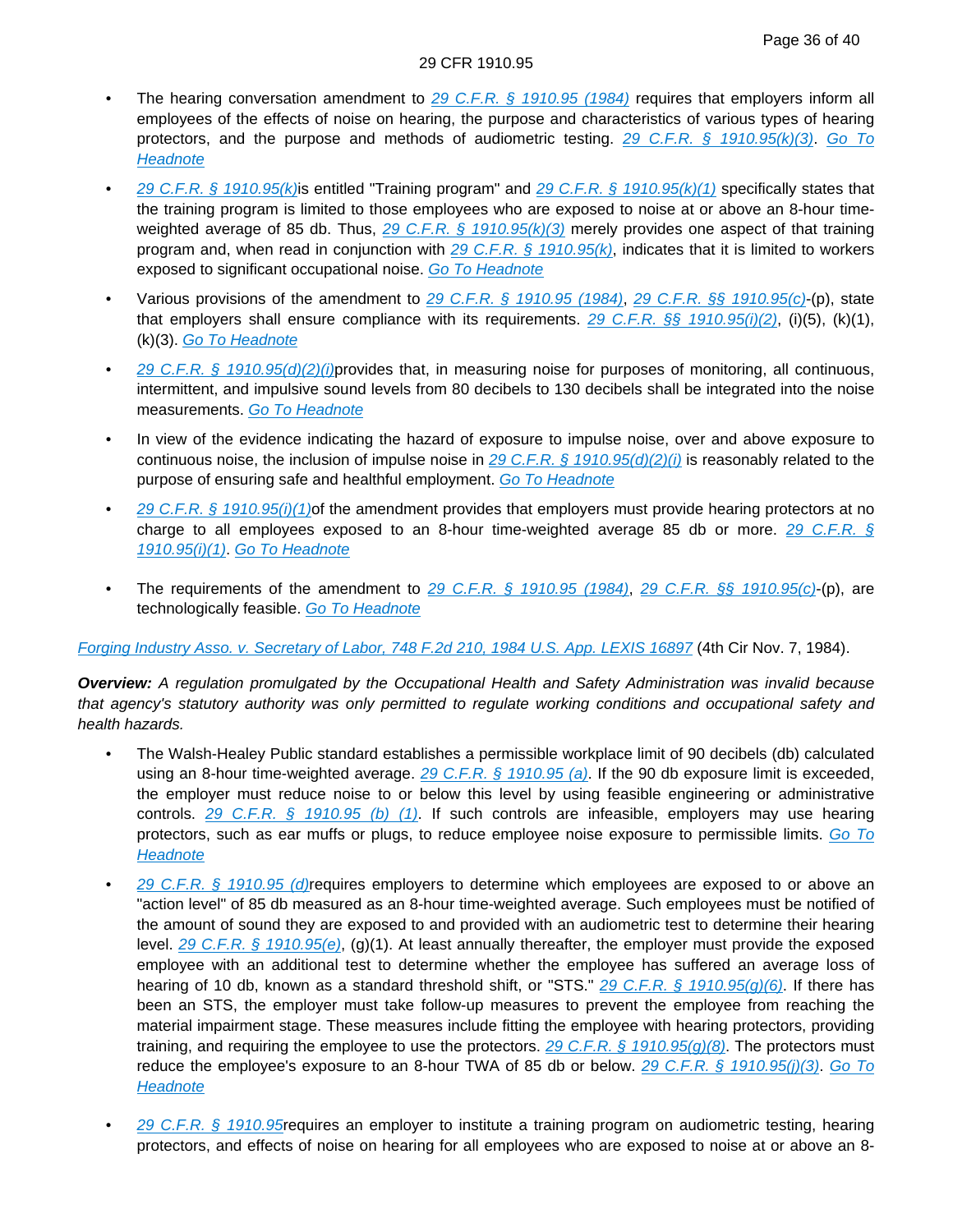hour TWA of 85 db. [29 C.F.R. § 1910.95\(k\)](https://advance.lexis.com/api/document?collection=administrative-codes&id=urn:contentItem:5GFW-1YC0-008H-03R7-00000-00&context=). The employer must also retain records of employee exposure measurements and audiometric tests. [29 C.F.R. § 1910.95\(m\)](https://advance.lexis.com/api/document?collection=administrative-codes&id=urn:contentItem:5GFW-1YC0-008H-03R7-00000-00&context=). The provisions of § 1910.95 apply to all employees covered by Occupational Safety and Health Act of 1970, except those in construction, agriculture, and oil and gas well drilling and servicing. [46 Fed. Reg. 42622.](https://advance.lexis.com/api/document?collection=administrative-codes&id=urn:contentItem:3SD4-1FJ0-000N-02N6-00000-00&context=) [Go To Headnote](https://advance.lexis.com/api/document?collection=cases&id=urn:contentItem:3S4W-V230-003B-G23D-00000-00&context=)

[Alexandria v. Helms, 728 F.2d 643, 1984 U.S. App. LEXIS 25040](https://advance.lexis.com/api/document?collection=cases&id=urn:contentItem:3S4W-XHJ0-003B-G380-00000-00&context=) (4th Cir Feb. 28, 1984).

**Overview:** The district court lacked jurisdiction to issue a preliminary injunction where the FAA's plan to change flight paths in an effort to distribute noise was a final order. The action was exempt from APA rulemaking procedures.

• OSHA standards allow a worker to spend eight hours per day exposed to 90 dBA or two hours per day at 100 dBA. [29 C.F.R. § 1910.95](https://advance.lexis.com/api/document?collection=administrative-codes&id=urn:contentItem:5GFW-1YC0-008H-03R7-00000-00&context=). [Go To Headnote](https://advance.lexis.com/api/document?collection=cases&id=urn:contentItem:3S4W-XHJ0-003B-G380-00000-00&context=)

Donovan v. Castle & Cooke Foods, Etc., 692 F.2d 641, 1982 U.S. App. LEXIS 23943 (9th Cir Nov. 19, 1982).

**Overview:** In OSHA case, Secretary of Labor had initial burden to prove that proposed noise abatement method was technologically feasible; if employer claimed that resulting cost was unjustified, secretary also had burden to show cost-benefit justification.

- [29 C.F.R. § 1910.95\(b\) \(1\)](https://advance.lexis.com/api/document?collection=administrative-codes&id=urn:contentItem:5GFW-1YC0-008H-03R7-00000-00&context=)contemplates three types of noise controls. Engineering controls are those that reduce the sound intensity at the source of the noise. This is achieved by insulation of the machine, by substituting quieter machines and processes, or by isolating the machine or its operator. Administrative controls attempt to reduce workers' exposure to excess noise through use of variable work schedules, variable assignments, or limiting machine use. Personal protective equipment includes such devices as ear plugs and ear muffs provided by the employer and fitted to individual workers. [Go To Headnote](https://advance.lexis.com/api/document?collection=cases&id=urn:contentItem:3S4X-1FT0-003B-G17C-00000-00&context=)
- When the Secretary of Labor seeks to enforce a citation alleging a violation of [29 C.F.R. § 1910.95\(b\)\(1\)](https://advance.lexis.com/api/document?collection=administrative-codes&id=urn:contentItem:5GFW-1YC0-008H-03R7-00000-00&context=), he bears an initial burden of showing that technologically feasible engineering controls are available to the cited employer. [Go To Headnote](https://advance.lexis.com/api/document?collection=cases&id=urn:contentItem:3S4X-1FT0-003B-G17C-00000-00&context=)
- In an enforcement action relating to a citation alleging a violation of  $29 \text{ C.F.R.}$  §  $1910.95(b)(1)$ , once the Secretary of Labor meets his initial burden, the burden must shift to the employer, who may raise the issue of economic feasibility. The employer may satisfy this burden of production with evidence of the relative cost to him of various methods of noise control; and may compare the costs of implementing engineering controls, administrative controls, or personal protective equipment at a specific employment location. Go [To Headnote](https://advance.lexis.com/api/document?collection=cases&id=urn:contentItem:3S4X-1FT0-003B-G17C-00000-00&context=)
- If an employer in an enforcement action relating to a citation alleging a violation of 29 C.F.R.  $\S$  $1910.95(b)(1)$  raises the question of economic feasibility, the burden of proof returns to the Secretary of Labor, who then must establish that the benefit of the proposed engineering controls justifies their relative cost in comparison to other abatement methods. [Go To Headnote](https://advance.lexis.com/api/document?collection=cases&id=urn:contentItem:3S4X-1FT0-003B-G17C-00000-00&context=)

[Carnation Co. v. Secretary of Labor, 641 F.2d 801, 1981 U.S. App. LEXIS 14463](https://advance.lexis.com/api/document?collection=cases&id=urn:contentItem:3S4X-3F90-0039-W4K5-00000-00&context=) (9th Cir Apr. 9, 1981).

**Overview:** Administrative noise violation imposed upon employer was remanded for evidentiary hearing because principles of due process were violated when employer was not allowed to rebut evidence offered by Secretary of Labor with its own relevant evidence.

• Violators of the noise standard must correct violations if to do so is economically feasible. 29 C.F.R.  $\S$ [1910.95](https://advance.lexis.com/api/document?collection=administrative-codes&id=urn:contentItem:5GFW-1YC0-008H-03R7-00000-00&context=). The Secretary of Labor has the burden of proof of showing economic feasibility. 29 C.F.R. § [2200.73](https://advance.lexis.com/api/document?collection=administrative-codes&id=urn:contentItem:5GFW-1YJ0-008H-04SM-00000-00&context=). [Go To Headnote](https://advance.lexis.com/api/document?collection=cases&id=urn:contentItem:3S4X-3F90-0039-W4K5-00000-00&context=)

[Continental Can Co. v. Marshall, 455 F. Supp. 1015, 1978 U.S. Dist. LEXIS 16112](https://advance.lexis.com/api/document?collection=cases&id=urn:contentItem:3S4N-JPF0-0054-72S2-00000-00&context=) (SD Ill Aug. 8, 1978).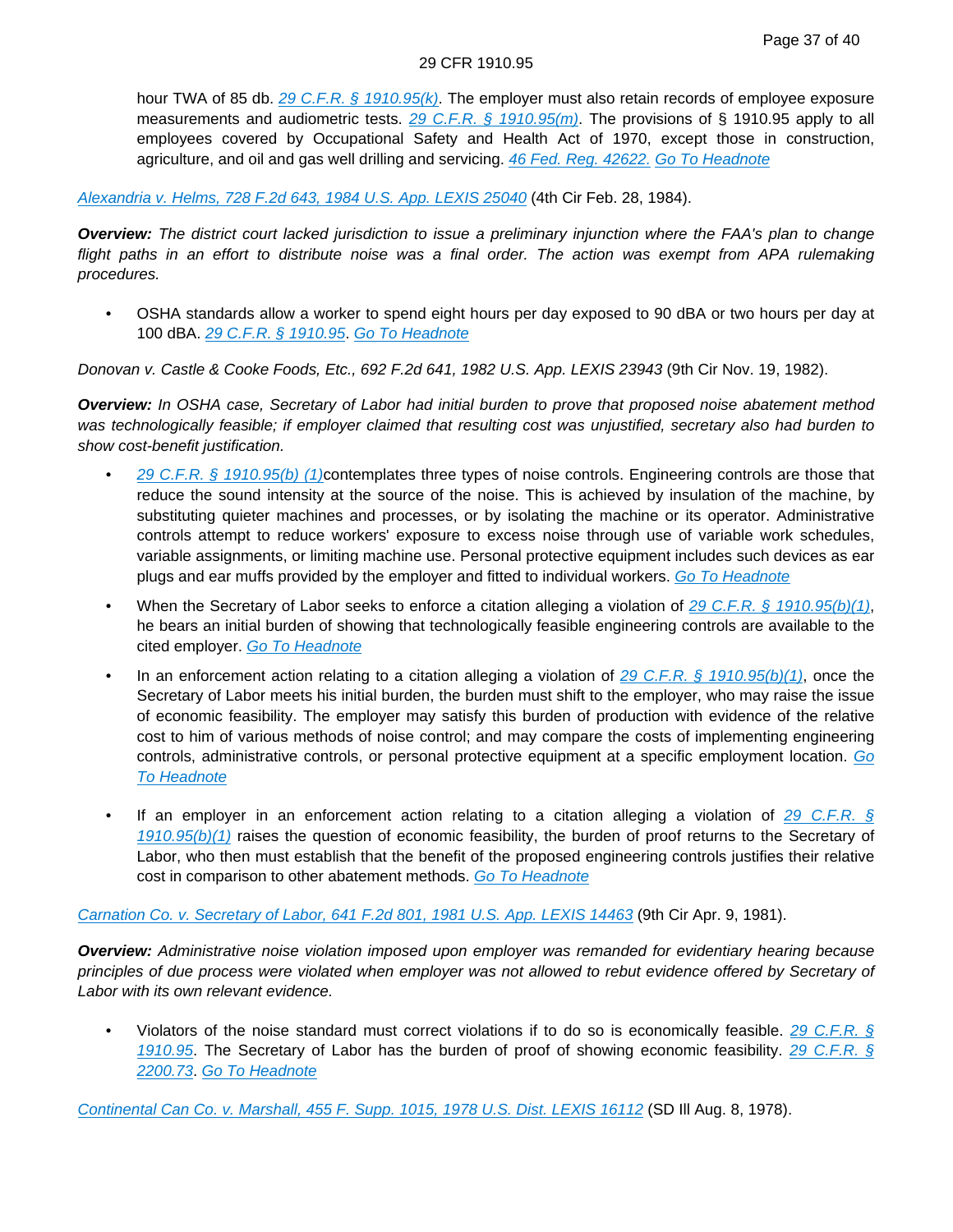**Overview:** A company maintaining metal can-manufacturing plants could not be cited for violating sound level regulations because the issue of economic feasibility of machine enclosures was litigated and determined in favor of the company by prior litigation.

• Economic feasibility is required, on a comparison basis with personal protective alternatives, in the enforcement of [29 C.F.R. § 1910.95\(b\)\(1\)](https://advance.lexis.com/api/document?collection=administrative-codes&id=urn:contentItem:5GFW-1YC0-008H-03R7-00000-00&context=). [Go To Headnote](https://advance.lexis.com/api/document?collection=cases&id=urn:contentItem:3S4N-JPF0-0054-72S2-00000-00&context=)

## **Labor & Employment Law : Wage & Hour Laws : Statutory Application : General Overview**

[Forging Industry Asso. v. Secretary of Labor, 748 F.2d 210, 1984 U.S. App. LEXIS 16897](https://advance.lexis.com/api/document?collection=cases&id=urn:contentItem:3S4W-V230-003B-G23D-00000-00&context=) (4th Cir Nov. 7, 1984).

**Overview:** A regulation promulgated by the Occupational Health and Safety Administration was invalid because that agency's statutory authority was only permitted to regulate working conditions and occupational safety and health hazards.

• The Walsh-Healey Public standard establishes a permissible workplace limit of 90 decibels (db) calculated using an 8-hour time-weighted average. [29 C.F.R. § 1910.95 \(a\)](https://advance.lexis.com/api/document?collection=administrative-codes&id=urn:contentItem:5GFW-1YC0-008H-03R7-00000-00&context=). If the 90 db exposure limit is exceeded, the employer must reduce noise to or below this level by using feasible engineering or administrative controls. 29 C.F.R.  $\S$  1910.95 (b) (1). If such controls are infeasible, employers may use hearing protectors, such as ear muffs or plugs, to reduce employee noise exposure to permissible limits. Go To **[Headnote](https://advance.lexis.com/api/document?collection=cases&id=urn:contentItem:3S4W-V230-003B-G23D-00000-00&context=)** 

### **Labor & Employment Law : Wage & Hour Laws : Statutory Application : Portal-to-Portal Act**

[Anderson v. Perdue Farms, Inc., 604 F. Supp. 2d 1339, 2009 U.S. Dist. LEXIS 19243](https://advance.lexis.com/api/document?collection=cases&id=urn:contentItem:4VTT-S7C0-TXFP-824R-00000-00&context=) (MD Ala Mar. 10, 2009).

**Overview:** Because an employer poultry processor was benefited by the workers' donning and doffing Personal Protective Equipment in that it was required under federal regulations and the workers also benefited in protecting their clothing, those disputed issues precluded summary judgment as to compensability under [29 U.S.C.S. §](https://advance.lexis.com/api/document?collection=statutes-legislation&id=urn:contentItem:4YF7-GKH1-NRF4-40P1-00000-00&context=)  [254\(](https://advance.lexis.com/api/document?collection=statutes-legislation&id=urn:contentItem:4YF7-GKH1-NRF4-40P1-00000-00&context=)a).

• Federal regulations require poultry processing employees to wear Personal Protective Equipment (PPE) when processing poultry. [21 C.F.R. § 110.10\(b\)\(6\)](https://advance.lexis.com/api/document?collection=administrative-codes&id=urn:contentItem:5KFB-B8K0-008G-Y1DX-00000-00&context=) requires hair nets and beard nets.  $9 \text{ C.F.R.}$  § 416.5(b), [29 C.F.R. § 1910.136](https://advance.lexis.com/api/document?collection=administrative-codes&id=urn:contentItem:5M8X-JM20-008H-036G-00000-00&context=), and [21 C.F.R. § 110.10\(b\)\(1\)](https://advance.lexis.com/api/document?collection=administrative-codes&id=urn:contentItem:5KFB-B8K0-008G-Y1DX-00000-00&context=) requires boots. [21 C.F.R. § 110.10\(b\)\(6\)](https://advance.lexis.com/api/document?collection=administrative-codes&id=urn:contentItem:5KFB-B8K0-008G-Y1DX-00000-00&context=) and 29 [C.F.R. § 1910.134](https://advance.lexis.com/api/document?collection=administrative-codes&id=urn:contentItem:5M8X-JM60-008H-04BR-00000-00&context=) require bump caps. [29 C.F.R. § 1910.95](https://advance.lexis.com/api/document?collection=administrative-codes&id=urn:contentItem:5GFW-1YC0-008H-03R7-00000-00&context=) requires earplugs. [29 C.F.R. § 1910.133](https://advance.lexis.com/api/document?collection=administrative-codes&id=urn:contentItem:5M8X-JM20-008H-036D-00000-00&context=) requires safety glasses. One meaning of "necessary" is required by obligation, compulsion, or convention. Under this definition, these regulations, no doubt obligatory and compulsory, clearly render donning, doffing, and sanitizing of PPE "necessary." [Go To Headnote](https://advance.lexis.com/api/document?collection=cases&id=urn:contentItem:4VTT-S7C0-TXFP-824R-00000-00&context=)

### **Military & Veterans Law : Veterans : Benefits : Disability Benefits**

### [Wallis v. Shinseki, 2011 U.S. App. Vet. Claims LEXIS 583](https://advance.lexis.com/api/document?collection=cases&id=urn:contentItem:52FD-T9X1-652X-M1CT-00000-00&context=) (Mar. 22, 2011).

**Overview:** Board of Veterans' Appeals decision declining to refer a veteran's service-connected hearing loss disability claim for consideration of an extraschedular disability rating had to be set aside because the Board failed to provide an adequate statement of reasons or bases for its decision, including whether tests and procedure were adequate.

• Occupational Safety and Health Administration (OSHA) regulations require hearing protection for any employee exposed to 115 dB for any longer than 15 minutes per day, and require employers to monitor the hearing of employees exposed to a time weighted average noise exposure of 85 dB per day. 29 C.F.R. § [1910.95 \(2010\)](https://advance.lexis.com/api/document?collection=administrative-codes&id=urn:contentItem:5GFW-1YC0-008H-03R7-00000-00&context=). [Go To Headnote](https://advance.lexis.com/api/document?collection=cases&id=urn:contentItem:52FD-T9X1-652X-M1CT-00000-00&context=)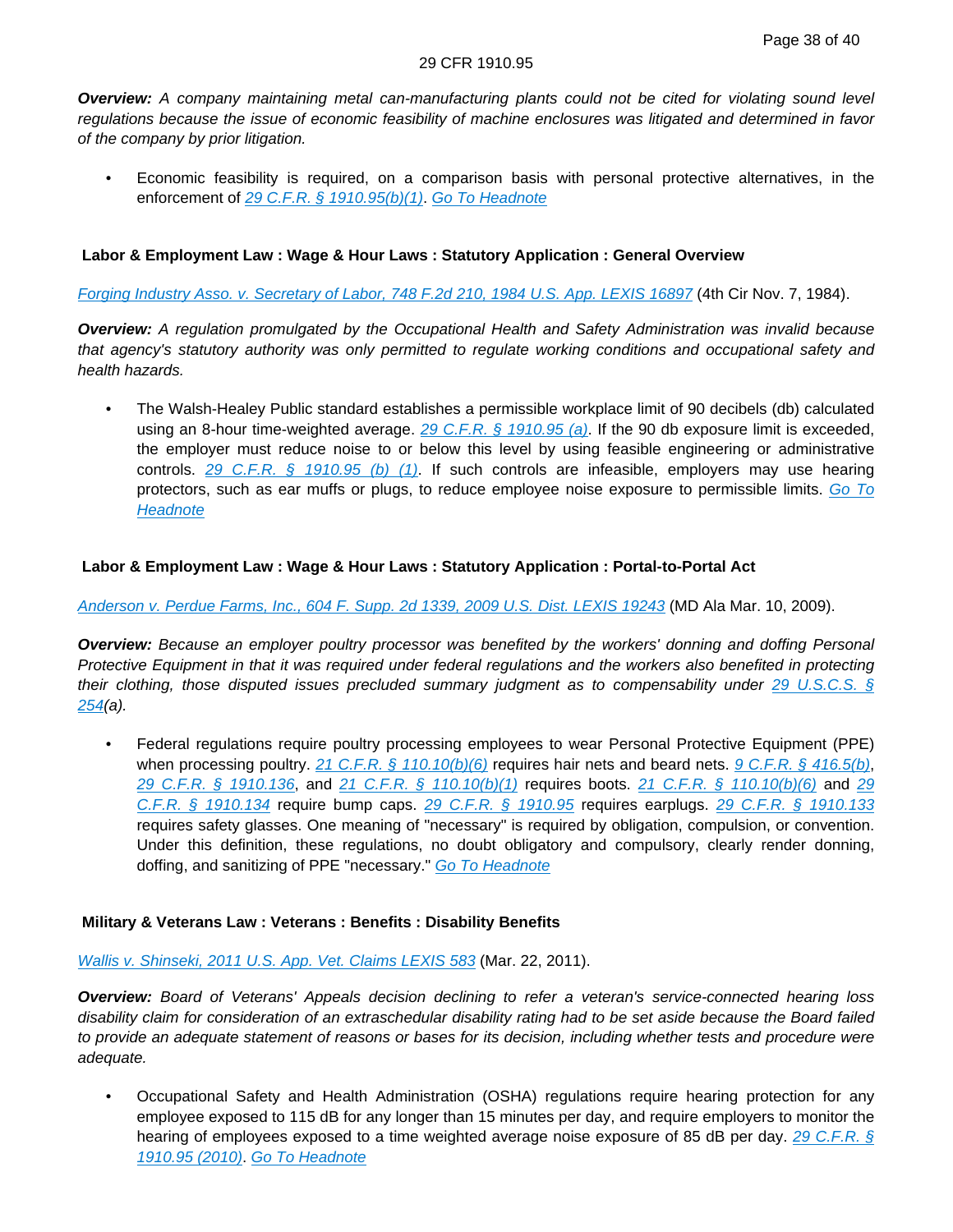## **Transportation Law : Air Transportation : Noise Control**

[Alexandria v. Helms, 728 F.2d 643, 1984 U.S. App. LEXIS 25040](https://advance.lexis.com/api/document?collection=cases&id=urn:contentItem:3S4W-XHJ0-003B-G380-00000-00&context=) (4th Cir Feb. 28, 1984).

**Overview:** The district court lacked jurisdiction to issue a preliminary injunction where the FAA's plan to change flight paths in an effort to distribute noise was a final order. The action was exempt from APA rulemaking procedures.

• OSHA standards allow a worker to spend eight hours per day exposed to 90 dBA or two hours per day at 100 dBA. [29 C.F.R. § 1910.95](https://advance.lexis.com/api/document?collection=administrative-codes&id=urn:contentItem:5GFW-1YC0-008H-03R7-00000-00&context=). [Go To Headnote](https://advance.lexis.com/api/document?collection=cases&id=urn:contentItem:3S4W-XHJ0-003B-G380-00000-00&context=)

## **Workers' Compensation & SSDI : Remedies Under Other Laws : Occupational Safety & Health Act**

[Forging Industry Asso. v. Secretary of Labor, 748 F.2d 210, 1984 U.S. App. LEXIS 16897](https://advance.lexis.com/api/document?collection=cases&id=urn:contentItem:3S4W-V230-003B-G23D-00000-00&context=) (4th Cir Nov. 7, 1984).

**Overview:** A regulation promulgated by the Occupational Health and Safety Administration was invalid because that agency's statutory authority was only permitted to regulate working conditions and occupational safety and health hazards.

- The Walsh-Healey Public standard establishes a permissible workplace limit of 90 decibels (db) calculated using an 8-hour time-weighted average.  $29$  C.F.R. § 1910.95 (a). If the 90 db exposure limit is exceeded, the employer must reduce noise to or below this level by using feasible engineering or administrative controls. 29 C.F.R.  $\frac{6}{5}$  1910.95 (b) (1). If such controls are infeasible, employers may use hearing protectors, such as ear muffs or plugs, to reduce employee noise exposure to permissible limits. [Go To](https://advance.lexis.com/api/document?collection=cases&id=urn:contentItem:3S4W-V230-003B-G23D-00000-00&context=)  **[Headnote](https://advance.lexis.com/api/document?collection=cases&id=urn:contentItem:3S4W-V230-003B-G23D-00000-00&context=)**
- [29 C.F.R. § 1910.95 \(d\)](https://advance.lexis.com/api/document?collection=administrative-codes&id=urn:contentItem:5GFW-1YC0-008H-03R7-00000-00&context=) requires employers to determine which employees are exposed to or above an "action level" of 85 db measured as an 8-hour time-weighted average. Such employees must be notified of the amount of sound they are exposed to and provided with an audiometric test to determine their hearing level. [29 C.F.R. § 1910.95\(e\)](https://advance.lexis.com/api/document?collection=administrative-codes&id=urn:contentItem:5GFW-1YC0-008H-03R7-00000-00&context=), (g)(1). At least annually thereafter, the employer must provide the exposed employee with an additional test to determine whether the employee has suffered an average loss of hearing of 10 db, known as a standard threshold shift, or "STS." [29 C.F.R. § 1910.95\(g\)\(6\)](https://advance.lexis.com/api/document?collection=administrative-codes&id=urn:contentItem:5GFW-1YC0-008H-03R7-00000-00&context=). If there has been an STS, the employer must take follow-up measures to prevent the employee from reaching the material impairment stage. These measures include fitting the employee with hearing protectors, providing training, and requiring the employee to use the protectors. 29 C.F.R.  $\S$  1910.95(g)(8). The protectors must reduce the employee's exposure to an 8-hour TWA of 85 db or below. 29 C.F.R.  $\frac{5}{9}$  1910.95(j)(3). Go To **[Headnote](https://advance.lexis.com/api/document?collection=cases&id=urn:contentItem:3S4W-V230-003B-G23D-00000-00&context=)**
- 29 C.F.R.  $\S$  1910.95 requires an employer to institute a training program on audiometric testing, hearing protectors, and effects of noise on hearing for all employees who are exposed to noise at or above an 8- hour TWA of 85 db. [29 C.F.R. § 1910.95\(k\)](https://advance.lexis.com/api/document?collection=administrative-codes&id=urn:contentItem:5GFW-1YC0-008H-03R7-00000-00&context=). The employer must also retain records of employee exposure measurements and audiometric tests. [29 C.F.R. § 1910.95\(m\)](https://advance.lexis.com/api/document?collection=administrative-codes&id=urn:contentItem:5GFW-1YC0-008H-03R7-00000-00&context=). The provisions of § 1910.95 apply to all employees covered by Occupational Safety and Health Act of 1970, except those in construction, agriculture, and oil and gas well drilling and servicing. [46 Fed. Reg. 42622.](https://advance.lexis.com/api/document?collection=administrative-codes&id=urn:contentItem:3SD4-1FJ0-000N-02N6-00000-00&context=) [Go To Headnote](https://advance.lexis.com/api/document?collection=cases&id=urn:contentItem:3S4W-V230-003B-G23D-00000-00&context=)

## **Research References & Practice Aids**

## **NOTES APPLICABLE TO ENTIRE SUBTITLE:**

CROSS REFERENCES: Railroad Retirement Board: See Employees' Benefits, 20 CFR chapter II.